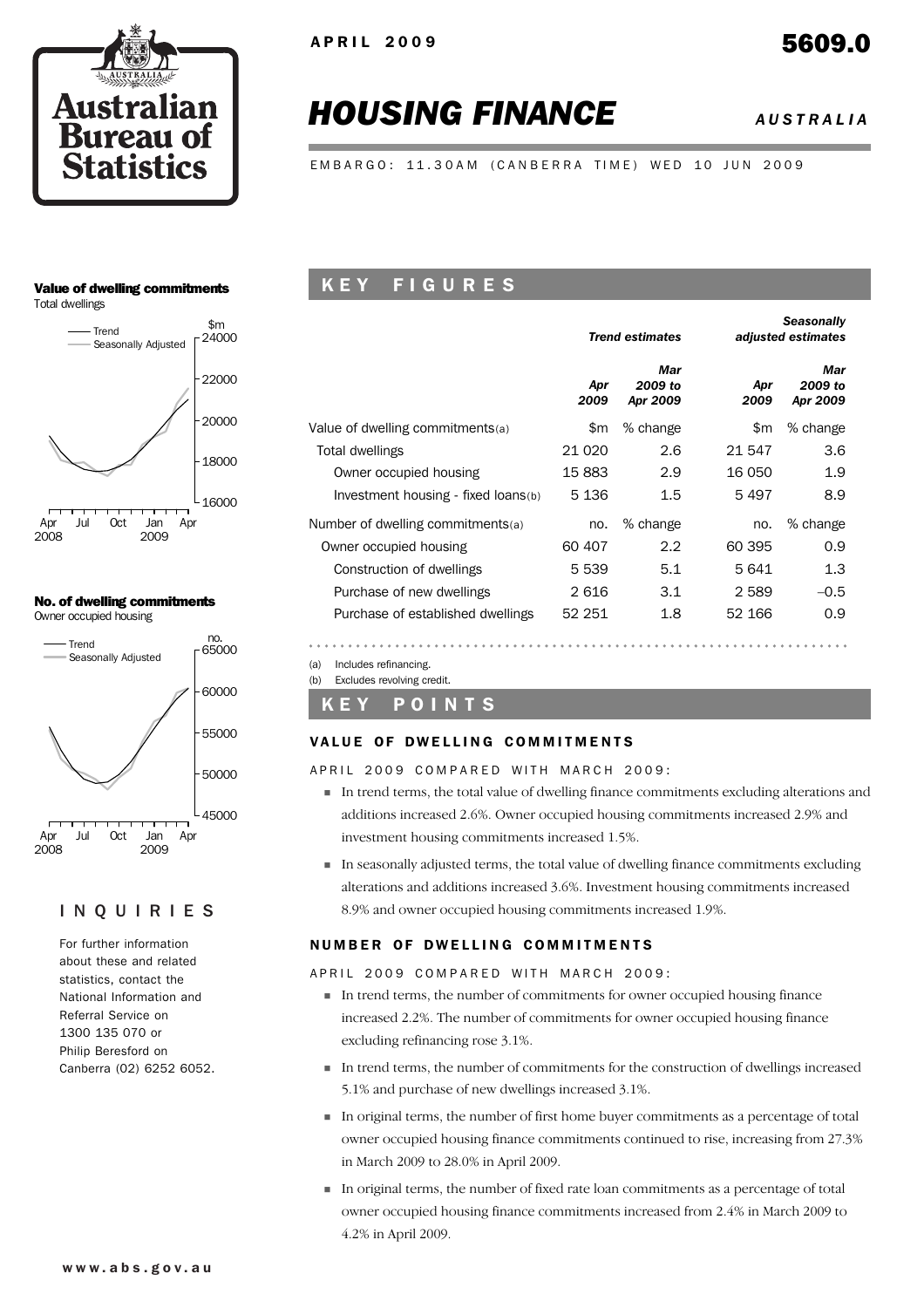# NOTES

| FORTHCOMING ISSUES | <b>ISSUE</b>                                  | <b>RELEASE DATE</b>                                                      |  |  |  |  |
|--------------------|-----------------------------------------------|--------------------------------------------------------------------------|--|--|--|--|
|                    | May 2009                                      | 8 July 2009                                                              |  |  |  |  |
|                    | June 2009                                     | 10 August 2009                                                           |  |  |  |  |
|                    | <b>July 2009</b>                              | 9 September 2009                                                         |  |  |  |  |
|                    | August 2009                                   | 7 October 2009                                                           |  |  |  |  |
|                    | September 2009                                | 9 November 2009                                                          |  |  |  |  |
|                    | October 2009                                  | 9 December 2009                                                          |  |  |  |  |
|                    |                                               |                                                                          |  |  |  |  |
| <b>REVISIONS</b>   |                                               | Minor revisions to March 2009 data have been made in this month's issue. |  |  |  |  |
| ABBREVIATIONS      | million dollars<br>$_{\rm sm}$                |                                                                          |  |  |  |  |
|                    | Australian Bureau of Statistics<br><b>ABS</b> |                                                                          |  |  |  |  |
|                    | Authorised Deposit-taking Institution<br>ADI  |                                                                          |  |  |  |  |
|                    | APRA                                          | Australian Prudential Regulation Authority                               |  |  |  |  |
|                    | not elsewhere classified<br>n.e.c.            |                                                                          |  |  |  |  |
|                    | RFC<br>Registered Financial Corporation       |                                                                          |  |  |  |  |
|                    |                                               |                                                                          |  |  |  |  |

Peter Harper Acting Australian Statistician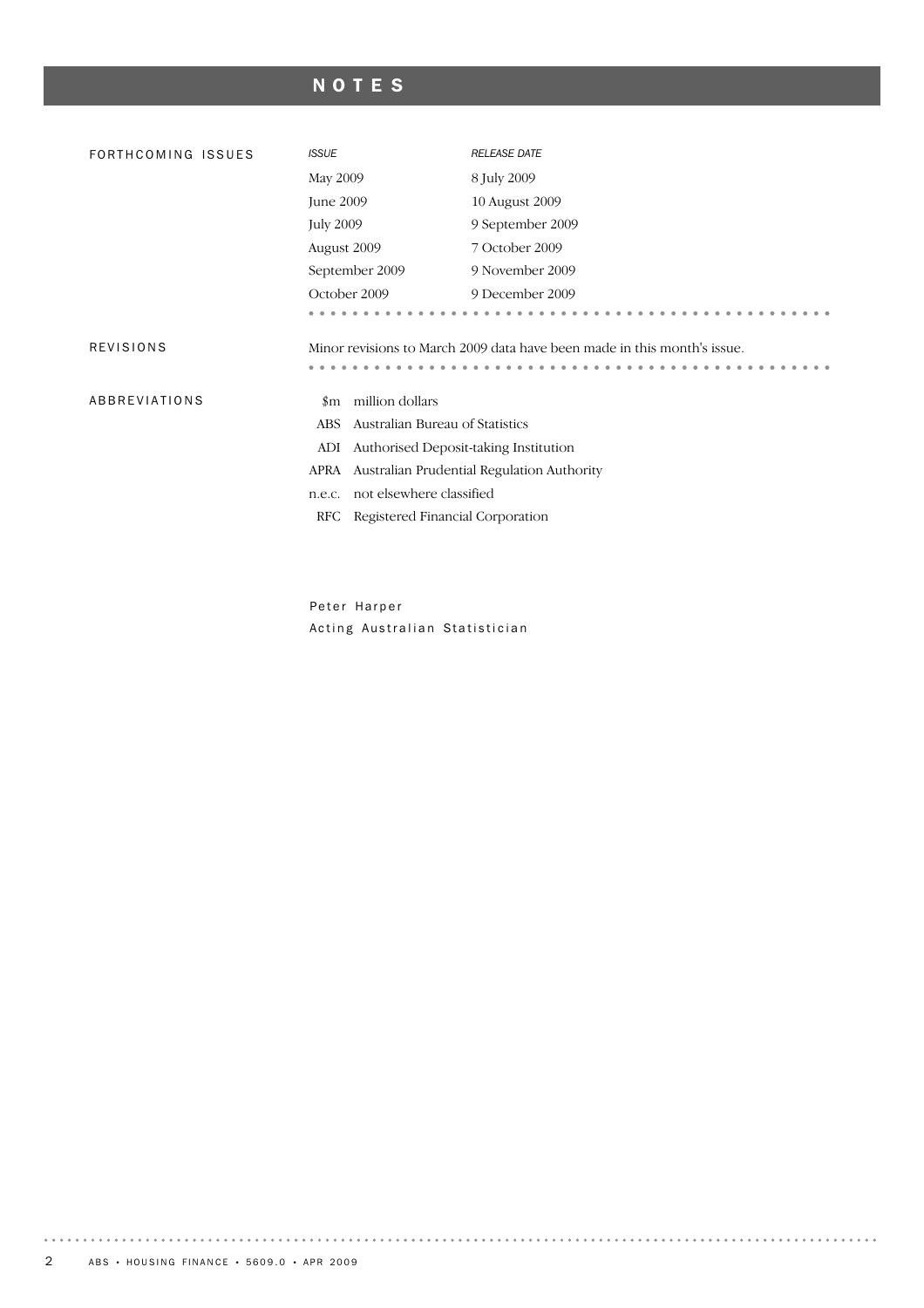# CONTENTS

| ANALYSIS      |                                                                     |
|---------------|---------------------------------------------------------------------|
|               |                                                                     |
| <b>TABLES</b> |                                                                     |
|               | 1<br>Housing Finance Commitments (Owner Occupation), By Purpose:    |
|               |                                                                     |
|               | Housing Finance Commitments (Owner Occupation), By Purpose:<br>2    |
|               |                                                                     |
|               | 3<br>Housing Finance Commitments (Owner Occupation), By Lender:     |
|               |                                                                     |
|               | Housing Finance Commitments (Owner Occupation), By Lender:<br>4     |
|               |                                                                     |
|               | 5<br>Housing Finance Commitments (Owner Occupation), By State and   |
|               |                                                                     |
|               | 6<br>Housing Finance Commitments (Owner Occupation), By State and   |
|               |                                                                     |
|               | 7<br>Housing Finance Commitments (Owner Occupation), By State and   |
|               |                                                                     |
|               | Housing Finance Commitments (Owner Occupation), By Purpose and<br>8 |
|               | Change in Stock: Australia, Original, (Value)  16                   |
|               | 9<br>Housing Finance Commitments (Owner Occupation), First Home     |
|               |                                                                     |
|               | 10<br>Housing Finance Commitments (Owner Occupation), By Purpose:   |
|               |                                                                     |
|               | 11<br>Housing Finance Commitments (Owner Occupation and Investment  |
|               |                                                                     |
|               | 12<br>Housing Loan Outstandings to Households (Owner Occupation and |
|               |                                                                     |
|               |                                                                     |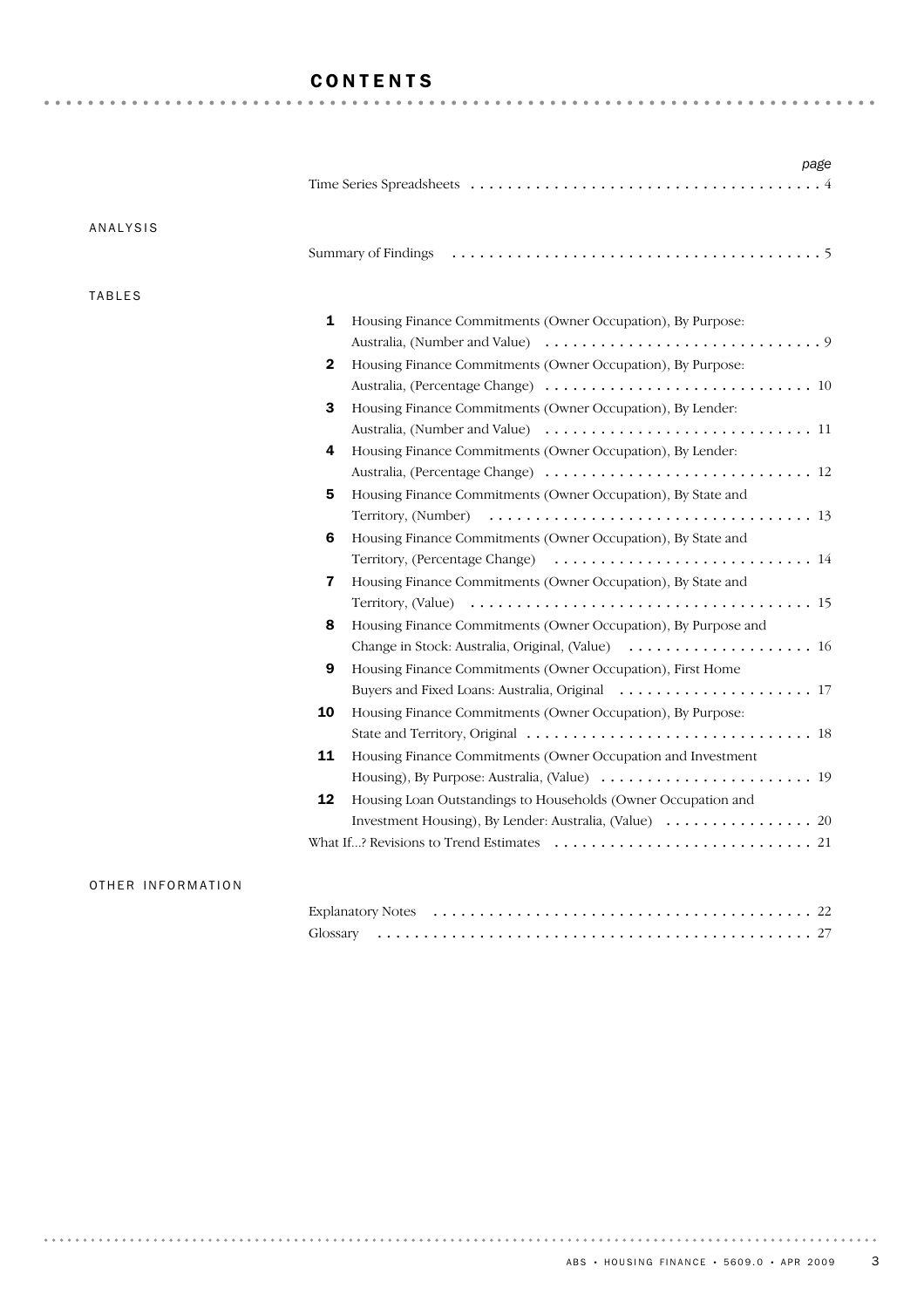### TIME SERIES SPREADSHEETS

|  | TIME SERIES DATA |  |  |
|--|------------------|--|--|
|--|------------------|--|--|

Data available free on the ABS web site <http://www.abs.gov.au> include:

- ! longer time series of tables in this publication
- ! the following tables, with data from October 1975
	- 8 Housing finance commitments (Owner Occupation), By Purpose and Change in Stock: State and Territory, Original (\$'000)

- 13a Housing finance commitments (Owner Occupation), By Purpose and Lender: Australia, Original (Number)
- 13b Housing finance commitments (Owner Occupation), By Purpose and Lender: Australia, Original (\$'000)
- 13c Housing finance commitments, By Purpose and Lender: Australia, Original (Average Loan Size – \$'000)
- 14 Housing Finance Seasonal Factors and Forward Factors for 12 months, By Purpose and Lender: Australia
- 15 Housing Finance Seasonal Factors and Forward Factors for 12 months, By State and Territory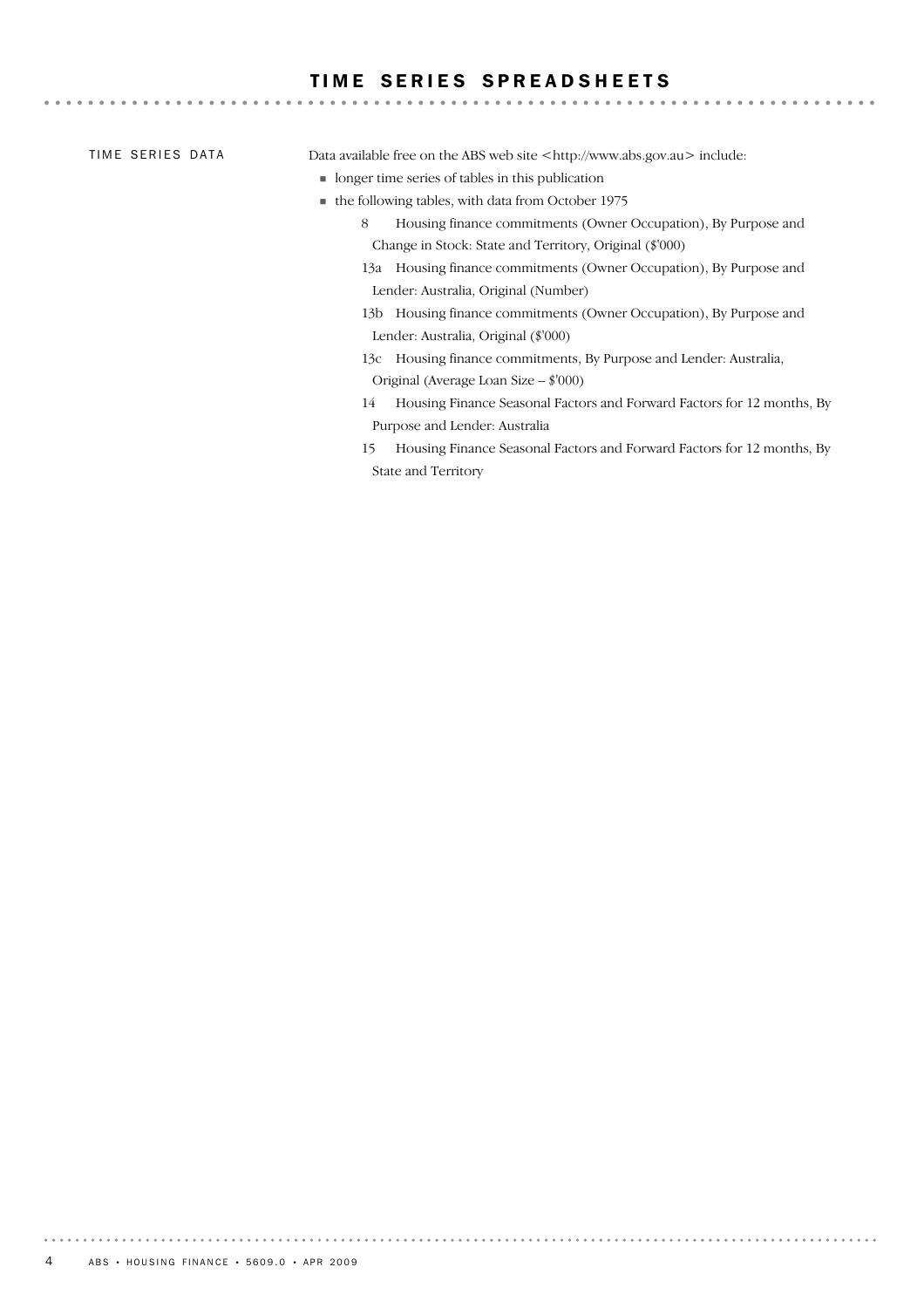#### SUMMARY OF FINDINGS

### DW FILINGS FINANCED *Value of Dwellings Financed*

The total value of dwelling commitments excluding alterations and additions (trend) increased 2.6% in April 2009 compared with March 2009 and the seasonally adjusted series increased 3.6% in April 2009.

The total value of owner occupied housing commitments (trend) rose 2.9% (up \$453m) in April 2009, following a revised increase of 3.8% in March 2009. The increase in April was due to increases in the value of commitments for the purchase of established dwellings excluding refinancing (up \$363m, 3.8%), the construction of dwellings (up \$62m, 4.7%), the purchase of new dwellings (up \$28m, 3.8%) and the refinancing of established dwellings (up \$1m, 0.0%). The seasonally adjusted series for the value of owner occupied commitments increased 1.9% in April 2009.

The total value of investment housing commitments (trend) rose 1.5% (up \$73m) in April 2009 compared with March 2009, following a revised increase of 1.1% in March 2009. The rise in April was due to increases in commitments for the purchase of dwellings by individuals for rent or resale (up \$57m, 1.3%) and the purchase of dwellings by others for rent or resale (up \$28m, 6.7%), while a decrease was recorded for the construction of dwellings for rent or resale (down \$11m, 3.5%). The seasonally adjusted series rose 8.9% in April 2009.

#### INVESTMENT HOUSING - TOTAL



*Number of Owner Occupied Dwellings Financed*

The number of owner occupied housing commitments (trend) increased 2.2% (up 1,288) in April 2009 compared with March 2009, following a revised increase of 2.9% in March 2009. Increases were recorded in commitments for the purchase of established dwellings excluding refinancing (up 953, 2.7%), the construction of dwellings (up 270, 5.1%) and the purchase of new dwellings (up 78, 3.1%). The refinancing of established dwellings fell (down 14, 0.1%). The seasonally adjusted estimates for the total number of owner occupied housing commitments rose 0.9% in April 2009.

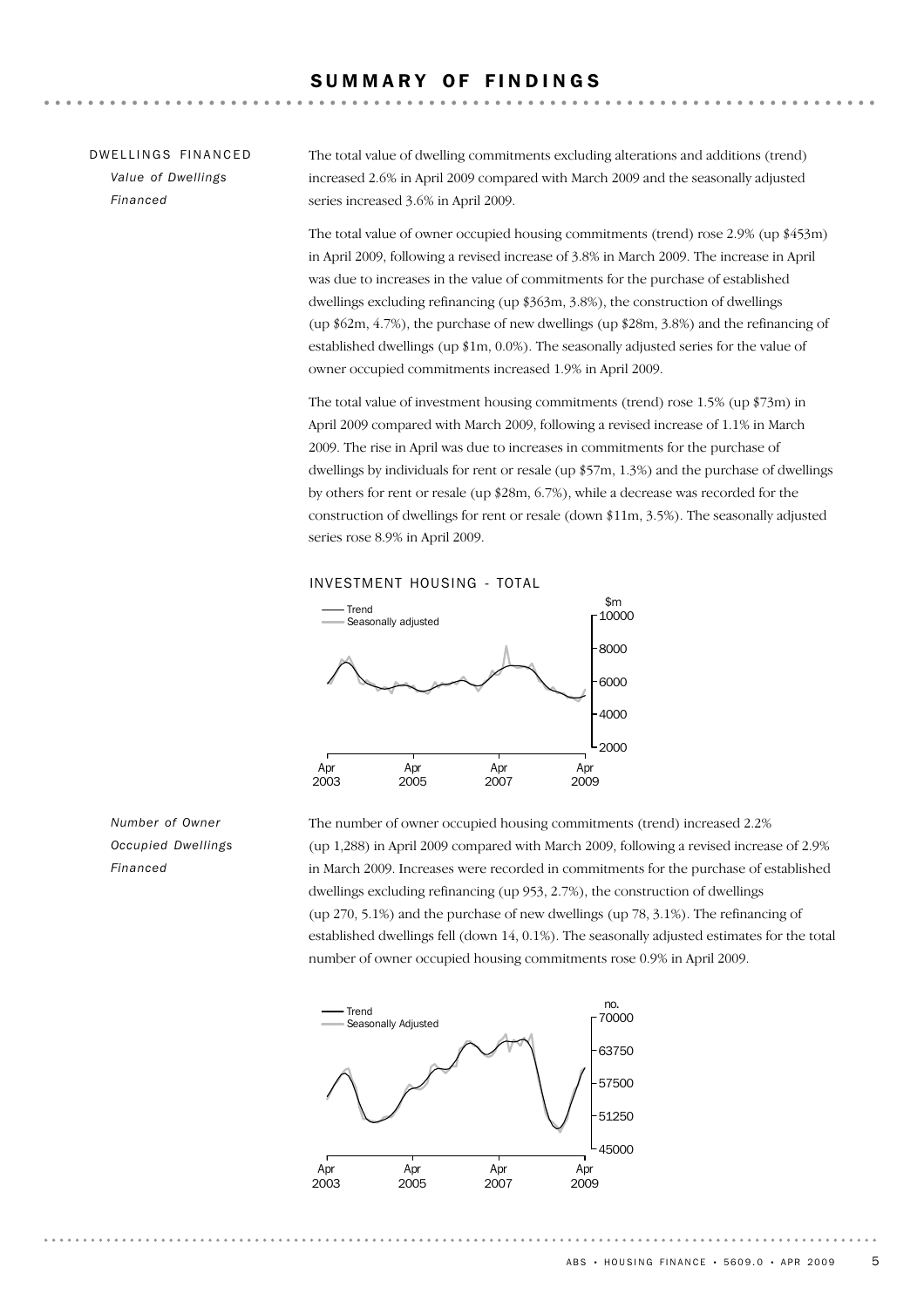## S U M M A R Y O F F I N D I N G S *continued*

*Number of Owner Occupied Dwellings Financed continued*

The number of owner occupied housing commitments (trend) increased in all states and territories in April 2009 compared with March 2009: New South Wales (up 486, 2.7%), Queensland (up 277, 2.3%), Victoria (up 271, 2.0%), Western Australia (up 111, 1.6%), South Australia (up 61, 1.2%), the Australian Capital Territory (up 42, 3.8%), the Northern Territory (up 11, 2.3%) and Tasmania (up 7, 0.5%). The seasonally adjusted estimates increased in New South Wales, Western Australia, Northern Territory and Victoria, while all other states and territories recorded a decrease or no change.

In original terms, the number of first home buyer commitments as a percentage of total owner occupied housing finance commitments increased from 27.3% in March 2009 to 28.0% in April 2009. This is the highest proportion recorded since the series commenced in 1991. Between March and April 2009, the average loan size for first home buyers fell \$2,500 to \$283,400, the second highest average value in the series. This is in contrast to the average loan size for all owner occupied housing commitments which rose \$1,500 to \$264,700 for the same period. *First Home Buyer Commitments*

*Number of Owner Occupied Dwellings Financed Excluding Refinancing*

The number of owner occupied housing commitments excluding refinancing (trend) rose 3.1% in April 2009 compared with March 2009, following a revised increase of 3.9% in March 2009. The seasonally adjusted series rose 1.1% in April 2009.



# PURPOSE OF FINANCE (OWNER OCCUPATION) *Construction of dwellings*

The number of finance commitments for the construction of dwellings for owner occupation (trend) rose 5.1% in April 2009 compared with March 2009, following a revised increase of 6.2% in March 2009. The seasonally adjusted series rose 1.3% to 5,641, the highest level since January 2002.

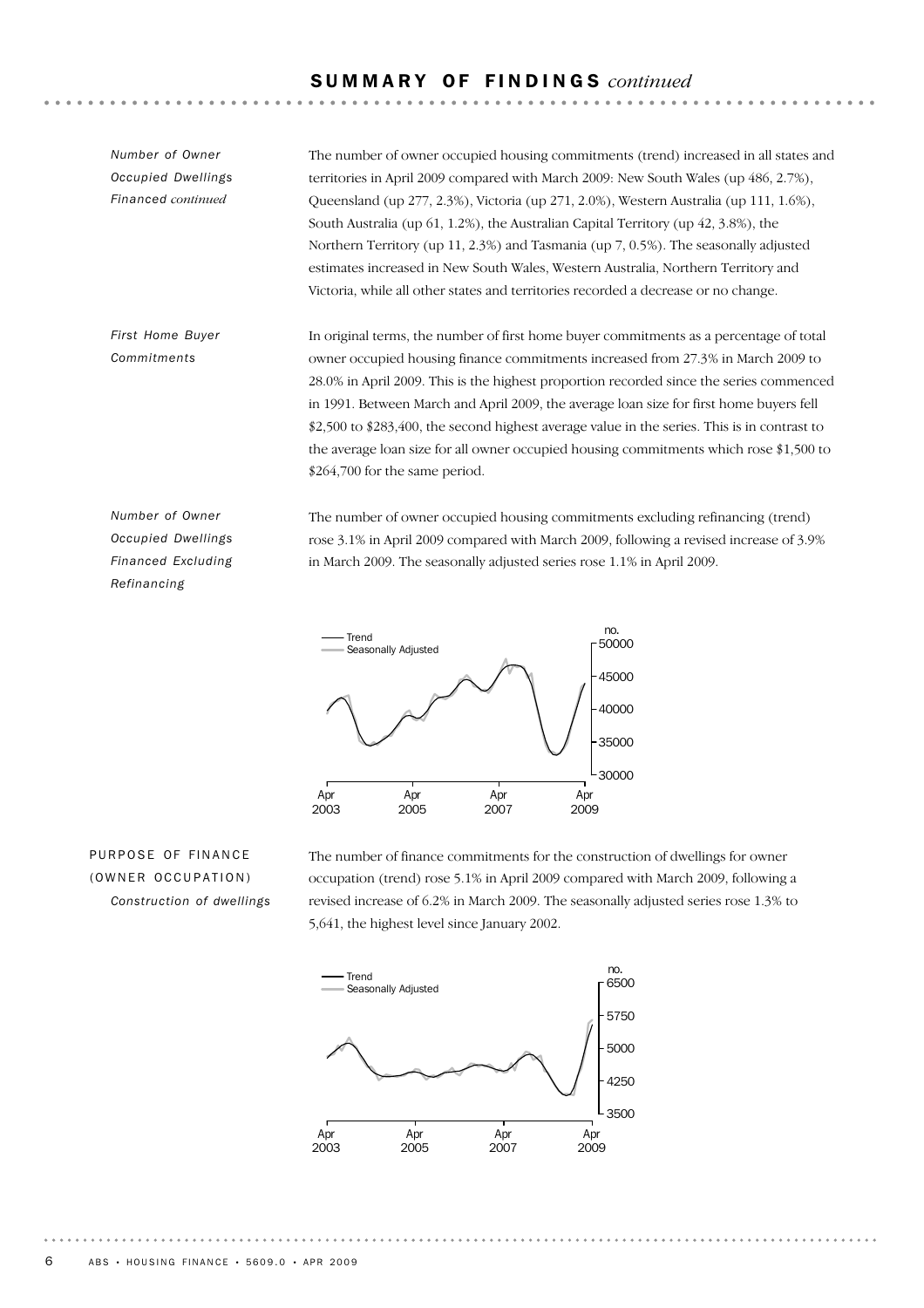#### *Purchase of new dwellings*

The number of finance commitments for the purchase of new dwellings for owner occupation (trend) rose 3.1% in April 2009 compared with March 2009, following a revised increase of 4.2% in March 2009. The seasonally adjusted series fell 0.5% in April 2009.



*Purchase of established dwellings (including refinancing)*

The number of finance commitments for the purchase of established dwellings for owner occupation (trend) rose 1.8% in April 2009 compared with March 2009, following a revised increase of 2.5% in March 2009. The seasonally adjusted series rose 0.9% in April 2009.



*Refinancing*

The number of refinancing commitments for owner occupied housing (trend) fell 0.1% in April 2009 compared with March 2009, following a revised increase of 0.4% in March 2009. The seasonally adjusted series rose 0.3% in April 2009.

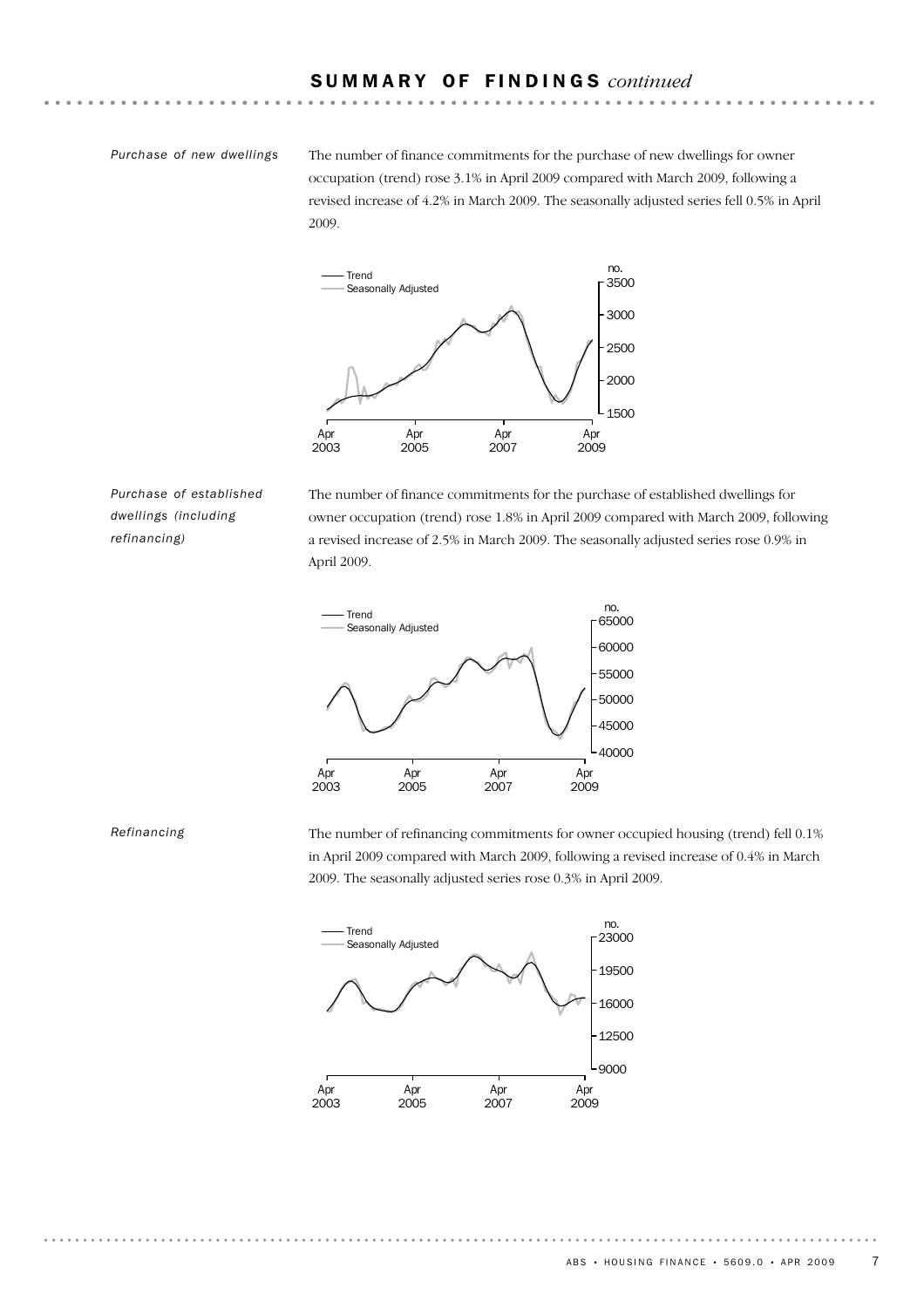### TYPE OF LENDER (OWNER OCCUPATION) *Banks*

The number of owner occupied dwellings financed by banks (trend) rose 2.2% in April 2009 compared with March 2009, after a revised increase of 3.0% in March 2009. The seasonally adjusted series rose 0.6% in April 2009.



*Non-banks*

The number of owner occupied dwellings financed by non-banks (trend) rose 1.8% in April 2009 compared with March 2009, after a revised increase of 2.1% in March 2009. The seasonally adjusted series for the number of owner occupied dwellings financed by non-banks increased 3.5% in April 2009. The number of commitments for owner occupied dwellings financed by wholesale lenders n.e.c. (trend) increased 0.9%. The seasonally adjusted series was unchanged.



#### HOUSING LOAN **OUTSTANDINGS**

At the end of April 2009, the value of outstanding housing loans financed by authorised deposit-taking institutions was \$863,621m, up \$10,589m (1.2%) from the March 2009 closing balance. Owner occupied housing loan outstandings financed by authorised deposit-taking institutions increased \$8,628m (1.5%) to \$598,632m and investment housing loans financed by authorised deposit-taking institutions increased \$1,961m (0.7%) to \$264,989m.

Bank housing loan outstandings increased \$10,109m (1.2%) during April 2009 to reach a closing balance of \$819,432m. Owner occupied housing loan outstandings of banks increased \$8,270m (1.5%) to \$562,146m and investment housing loan outstandings of banks increased \$1,839m (0.7%) to \$257,286m.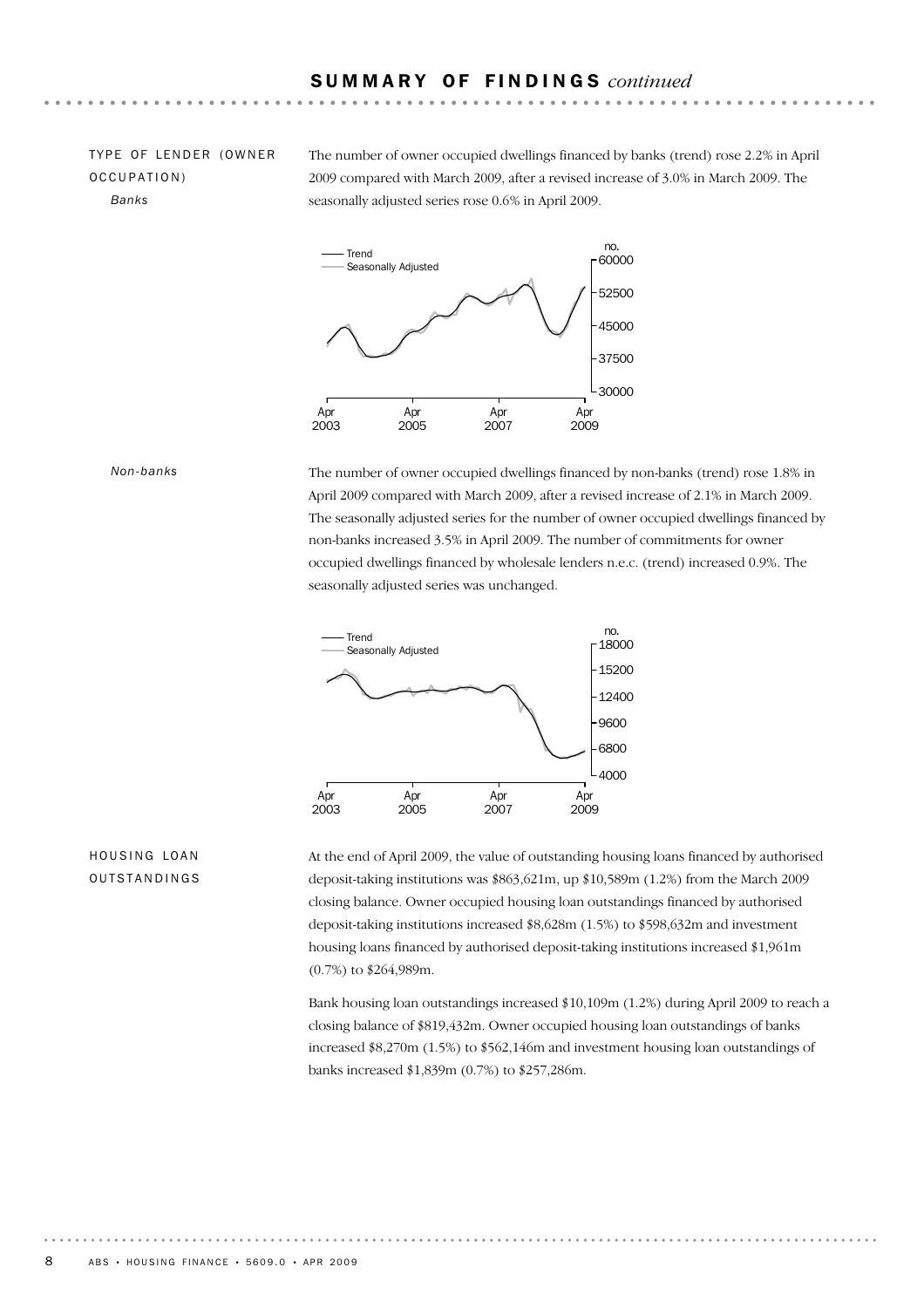

# 1 HOUSING FINANCE COMMITMENTS (OWNER OCCUPATION) (a) , By Purpose: Australia

|                                            | Construction<br>of dwellings |                    | Purchase of<br>new dwellings |            | Purchase of<br>established<br>dwellings(b) |                  | Total               |                  | Refinancing<br>of established<br>dwellings        |                    | Total excluding<br>refinancing of<br>established<br>dwellings |                    |
|--------------------------------------------|------------------------------|--------------------|------------------------------|------------|--------------------------------------------|------------------|---------------------|------------------|---------------------------------------------------|--------------------|---------------------------------------------------------------|--------------------|
| Month                                      | no.                          | \$m\$              | no.                          | \$m        | no.                                        | \$m              | no.                 | \$m              | no.                                               | \$m\$              | no.                                                           | \$m                |
|                                            |                              |                    |                              |            |                                            | ORIGINAL         |                     |                  |                                                   |                    |                                                               |                    |
| 2008                                       |                              |                    |                              |            |                                            |                  |                     |                  |                                                   |                    |                                                               |                    |
| April                                      | 4 6 23                       | 1 1 5 2            | 1953                         | 502        | 51 7 7 4                                   | 12 152           | 58 350              | 13807            | 19 393                                            | 4 0 6 5            | 38 957                                                        | 9742               |
| May                                        | 4 709                        | 1 1 7 5            | 1816                         | 490        | 49 4 64                                    | 11974            | 55 989              | 13 640           | 18 366                                            | 3951               | 37 623                                                        | 9689               |
| June                                       | 4 3 2 6                      | 1070               | 1781                         | 518        | 44 038                                     | 10 783           | 50 145              | 12 371           | 16 979                                            | 3 7 0 2            | 33 166                                                        | 8 6 6 9            |
| July                                       | 4 607                        | 1 1 5 3            | 1875                         | 519        | 46 847                                     | 11 559           | 53 329              | 13 2 31          | 17 501                                            | 3 9 3 8            | 35828                                                         | 9 2 9 3            |
| August                                     | 3959                         | 993                | 1587                         | 430        | 42 114                                     | 10 4 26          | 47 660              | 11849            | 16 006                                            | 3568               | 31 654                                                        | 8 2 8 1            |
| September                                  | 4 0 7 7                      | 1012               | 1691                         | 474        | 42 003                                     | 10 489           | 47 771              | 11976            | 14 813                                            | 3 2 8 4            | 32 958                                                        | 8691               |
| October                                    | 4 1 5 3                      | 1 0 6 4            | 1876                         | 529        | 45 185                                     | 11 513           | 51 214              | 13 105           | 16 169                                            | 3676               | 35 045                                                        | 9 4 2 9            |
| November                                   | 3 6 6 5                      | 911                | 1936                         | 560        | 44 207                                     | 11 146           | 49808               | 12 617           | 15 7 13                                           | 3587               | 34 095                                                        | 9030               |
| December                                   | 4 3 0 4                      | 1 0 8 0            | 2 3 8 9                      | 673        | 49 459                                     | 12 664           | 56 152              | 14 417           | 17 608                                            | 4 1 4 1            | 38 544                                                        | 10 275             |
| 2009                                       |                              |                    |                              |            |                                            |                  |                     |                  |                                                   |                    |                                                               |                    |
| January                                    | 3 6 20                       | 900                | 1917                         | 529        | 41 688                                     | 10 419           | 47 225              | 11849            | 13 913                                            | 3 1 5 4            | 33 312                                                        | 8695               |
| February                                   | 4 4 3 2                      | 1 0 8 4            | 2 3 1 4                      | 644        | 47 250                                     | 11 861           | 53 996              | 13 589           | 14 941                                            | 3 4 0 4            | 39 055                                                        | 10 185             |
| March                                      | 5768                         | 1428               | 2 7 7 8                      | 800        | 56 056                                     | 14 775           | 64 602              | 17 003           | 17 611                                            | 4 1 1 3            | 46 991                                                        | 12890              |
| April                                      | 5576                         | 1 3 6 3            | 2 5 1 3                      | 729        | 51 374                                     | 13 648           | 59 463              | 15 740           | 16 342                                            | 3806               | 43 121                                                        | 11934              |
|                                            |                              |                    |                              |            |                                            |                  | SEASONALLY ADJUSTED |                  |                                                   |                    |                                                               |                    |
| 2008                                       |                              |                    |                              |            |                                            |                  |                     |                  |                                                   |                    |                                                               |                    |
| April                                      | 4 4 5 5                      | 1 1 0 9            | 1870                         | 488        | 49 035                                     | 11 466           | 55 359              | 13 063           | 18 553                                            | 3846               | 36 806                                                        | 9 2 1 7            |
| May                                        | 4 2 8 3                      | 1 0 6 8            | 1673                         | 446        | 45 916                                     | 11 015           | 51871               | 12 5 28          | 17 234                                            | 3701               | 34 637                                                        | 8827               |
| June                                       | 4 1 4 7                      | 1036               | 1786                         | 515        | 44 595                                     | 10 884           | 50 529              | 12 4 35          | 17 037                                            | 3 6 3 5            | 33 491                                                        | 8801               |
| July                                       | 4 0 3 6                      | 1 0 0 0            | 1712                         | 471        | 44 378                                     | 10876            | 50 126              | 12 347           | 16 568                                            | 3 6 5 5            | 33 559                                                        | 8691               |
| August                                     | 3 9 5 8                      | 979                | 1649                         | 444        | 43 780                                     | 10 842           | 49 386              | 12 266           | 16 239                                            | 3 5 9 3            | 33 148                                                        | 8672               |
| September                                  | 3 9 6 3                      | 982                | 1 7 1 4                      | 482        | 42 508                                     | 10 556           | 48 185              | 12 0 20          | 14 7 7 3                                          | 3 2 6 2            | 33 412                                                        | 8758               |
| October                                    | 3 9 5 6                      | 994                | 1829                         | 511        | 43 837                                     | 11 064           | 49 621              | 12 5 68          | 15 576                                            | 3582               | 34 045                                                        | 8986               |
| November<br>December                       | 3935<br>4 3 5 2              | 994<br>1 0 8 5     | 1998<br>2 2 7 2              | 572<br>636 | 44 769<br>47 353                           | 11 267<br>12 013 | 50 702<br>53 977    | 12834<br>13 7 33 | 15 830<br>16 980                                  | 3 6 3 3<br>4 0 2 2 | 34 872<br>36 998                                              | 9 2 0 1<br>9 7 1 1 |
|                                            |                              |                    |                              |            |                                            |                  |                     |                  |                                                   |                    |                                                               |                    |
| 2009                                       |                              |                    |                              |            |                                            |                  |                     |                  |                                                   |                    |                                                               |                    |
| January                                    | 4 5 4 1                      | 1 1 5 3            | 2 3 0 8                      | 643        | 49 546                                     | 12 522           | 56 395              | 14 3 18          | 16 798                                            | 3860               | 39 597                                                        | 10 459             |
| February<br>March                          | 4896<br>5 5 6 6              | 1 2 0 5<br>1 3 9 1 | 2 4 0 7<br>2 603             | 687<br>765 | 49 809<br>51 705                           | 12 795<br>13 595 | 57 112<br>59873     | 14 688<br>15 750 | 15817<br>16 5 26                                  | 3 6 2 1<br>3860    | 41 295<br>43 347                                              | 11 067<br>11891    |
| April                                      | 5 641                        | 1381               | 2 5 8 9                      | 756        | 52 166                                     | 13 912           | 60 395              | 16 050           | 16 571                                            | 3 9 0 7            | 43 825                                                        | 12 143             |
|                                            |                              |                    |                              |            |                                            |                  |                     |                  |                                                   |                    |                                                               |                    |
|                                            |                              |                    |                              |            |                                            | TREND            |                     |                  |                                                   |                    |                                                               |                    |
| 2008                                       |                              |                    |                              |            |                                            |                  |                     |                  |                                                   |                    |                                                               |                    |
| April                                      | 4 4 3 0                      | 1 0 9 4            | 1867                         | 496        | 49 416                                     | 11 716           | 55 712              | 13 306           | 18 611                                            | 3 9 1 0            | 37 101                                                        | 9 3 9 6            |
| May                                        | 4 2 9 0                      | 1 0 6 4            | 1775                         | 476        | 46873                                      | 11 2 25          | 52 937              | 12 765           | 17 717                                            | 3772               | 35 2 20                                                       | 8993               |
| June                                       | 4 1 5 3                      | 1 0 3 2            | 1706                         | 465        | 44 952                                     | 10 887           | 50 811              | 12 3 84          | 16 916                                            | 3645               | 33 895                                                        | 8739               |
| July                                       | 4 0 3 6                      | 1 0 0 4            | 1676                         | 463        | 43 741<br>43 255                           | 10 715           | 49 453              | 12 182           | 16 283                                            | 3 5 5 3            | 33 170                                                        | 8629               |
| August<br>September                        | 3957<br>3924                 | 985<br>979         | 1695<br>1762                 | 472<br>492 | 43 387                                     | 10 702<br>10 816 | 48 907<br>49 073    | 12 160<br>12 287 | 15 889<br>15 7 21                                 | 3518<br>3 5 3 5    | 33 018<br>33 351                                              | 8642<br>8752       |
| October                                    | 3959                         | 991                | 1870                         | 523        | 44 132                                     | 11 057           | 49 961              | 12 570           | 15 7 58                                           | 3 5 9 1            | 34 203                                                        | 8979               |
| November                                   | 4 1 0 1                      | 1 0 2 9            | 2 0 1 2                      | 564        | 45 410                                     | 11 434           | 51 523              | 13 0 27          | 15 947                                            | 3667               | 35 576                                                        | 9 3 5 9            |
| December                                   | 4 3 4 2                      | 1 0 8 9            | 2 1 6 6                      | 611        | 46 984                                     | 11 914           | 53 492              | 13 614           | 16 183                                            | 3743               | 37 309                                                        | 9871               |
| 2009                                       |                              |                    |                              |            |                                            |                  |                     |                  |                                                   |                    |                                                               |                    |
| January                                    | 4 6 4 3                      | 1 1 6 1            | 2 3 1 1                      | 657        | 48 604                                     | 12 4 35          | 55 558              | 14 253           | 16 377                                            | 3 8 0 1            | 39 180                                                        | 10 452             |
| February                                   | 4 9 63                       | 1 2 3 6            | 2 4 3 5                      | 698        | 50 063                                     | 12 936           | 57 461              | 14 870           | 16 48 6                                           | 3836               | 40 974                                                        | 11 033             |
| March                                      | 5 2 6 9                      | 1 3 0 7            | 2 5 3 8                      | 733        | 51 312                                     | 13 390           | 59 119              | 15 4 30          | 16 552                                            | 3861               | 42 566                                                        | 11 569             |
| April                                      | 5 5 3 9                      | 1 3 6 9            | 2 6 1 6                      | 761        | 52 251                                     | 13 7 54          | 60 407              | 15 883           | 16 538                                            | 3862               | 43 869                                                        | 12 0 21            |
|                                            |                              |                    |                              |            |                                            |                  |                     |                  |                                                   |                    |                                                               |                    |
| Excludes alterations and additions.<br>(a) |                              |                    |                              |            |                                            | (b)              |                     |                  | Includes refinancing across lending institutions. |                    |                                                               |                    |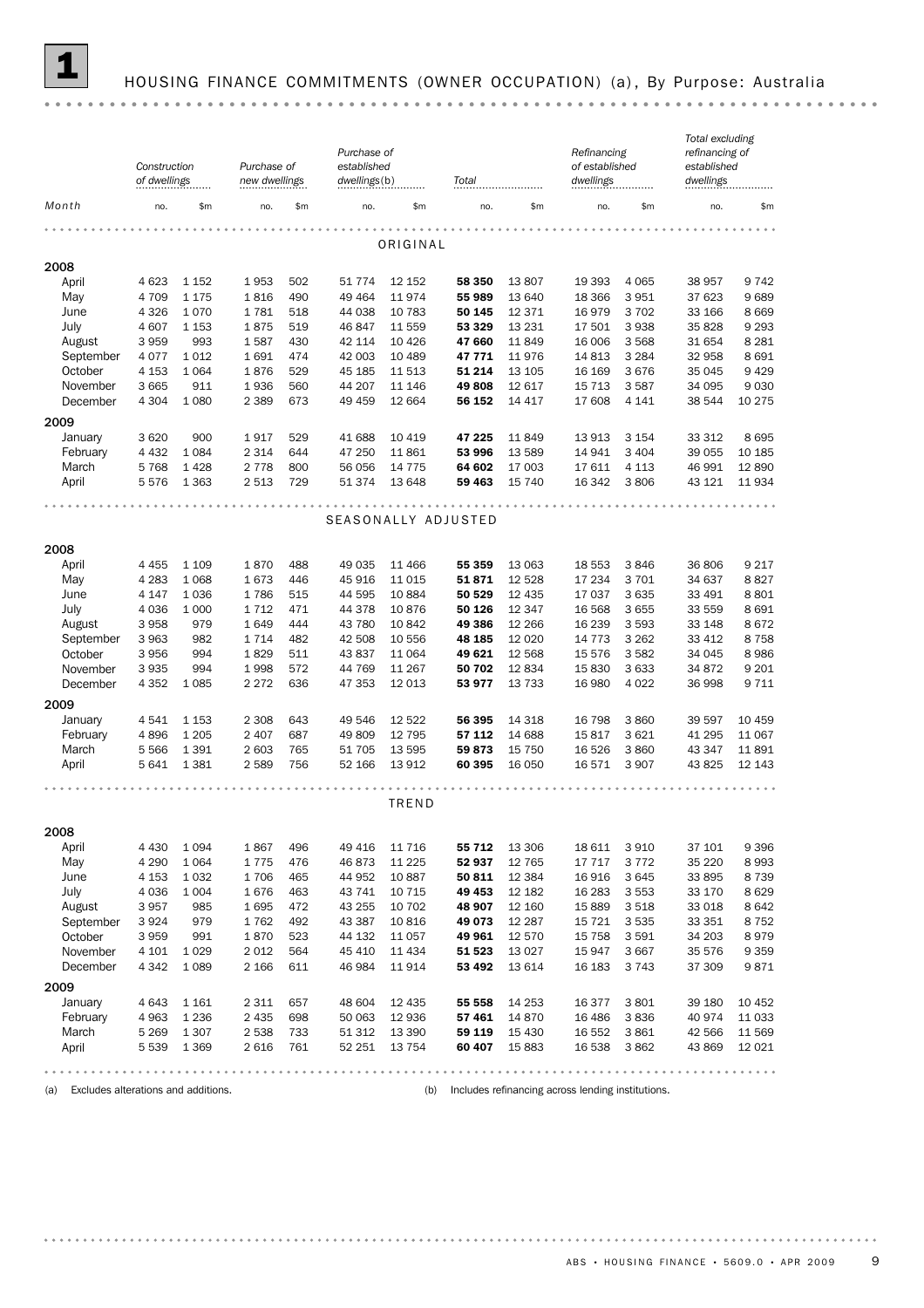|                      | Construction<br>of dwellings |                | Purchase of<br>new dwellings                       |                 | Purchase of<br>established<br>dwellings(b) |               | Total                                   |                | Refinancing<br>of established<br>dwellings |                  | Total excluding<br>refinancing of<br>established<br>dwellings |                |
|----------------------|------------------------------|----------------|----------------------------------------------------|-----------------|--------------------------------------------|---------------|-----------------------------------------|----------------|--------------------------------------------|------------------|---------------------------------------------------------------|----------------|
| Month                | no.                          | value          | no.                                                | value           | no.                                        | value         | no.                                     | value          | no.                                        | value            | no.                                                           | value          |
|                      |                              |                |                                                    |                 |                                            |               | ORIGINAL (% CHANGE FROM PREVIOUS MONTH) |                | .                                          |                  |                                                               |                |
| 2008                 |                              |                |                                                    |                 |                                            |               |                                         |                |                                            |                  |                                                               |                |
| April                | 10.5                         | 13.8           | 4.2                                                | 6.1             | 2.8                                        | 3.9           | 3.4                                     | 4.8            | 5.9                                        | 6.2              | 2.2                                                           | 4.2            |
| May                  | 1.9                          | 2.0            | $-7.0$                                             | $-2.3$          | $-4.5$                                     | $-1.5$        | $-4.0$                                  | $-1.2$         | $-5.3$                                     | $-2.8$           | $-3.4$                                                        | $-0.5$         |
| June                 | $-8.1$                       | $-9.0$         | $-1.9$                                             | 5.7             | $-11.0$                                    | $-9.9$        | $-10.4$                                 | $-9.3$         | $-7.6$                                     | $-6.3$           | $-11.8$                                                       | $-10.5$        |
| July                 | 6.5                          | 7.8<br>$-13.9$ | 5.3                                                | 0.2             | 6.4                                        | 7.2           | 6.3                                     | 7.0            | 3.1                                        | 6.4              | 8.0                                                           | 7.2            |
| August               | $-14.1$<br>3.0               | 1.9            | $-15.4$<br>6.6                                     | $-17.2$<br>10.2 | $-10.1$<br>$-0.3$                          | $-9.8$<br>0.6 | $-10.6$<br>0.2                          | $-10.4$<br>1.1 | $-8.5$<br>$-7.5$                           | $-9.4$<br>$-8.0$ | $-11.7$<br>4.1                                                | $-10.9$<br>5.0 |
| September<br>October | 1.9                          | 5.1            | 10.9                                               | 11.5            | 7.6                                        | 9.8           | 7.2                                     | 9.4            | 9.2                                        | 11.9             | 6.3                                                           | 8.5            |
| November             | $-11.8$                      | $-14.3$        | 3.2                                                | 5.9             | $-2.2$                                     | $-3.2$        | $-2.7$                                  | $-3.7$         | $-2.8$                                     | $-2.4$           | $-2.7$                                                        | $-4.2$         |
| December             | 17.4                         | 18.5           | 23.4                                               | 20.2            | 11.9                                       | 13.6          | 12.7                                    | 14.3           | 12.1                                       | 15.4             | 13.0                                                          | 13.8           |
| 2009                 |                              |                |                                                    |                 |                                            |               |                                         |                |                                            |                  |                                                               |                |
| January              | $-15.9$                      | $-16.6$        | $-19.8$                                            | $-21.4$         | $-15.7$                                    | $-17.7$       | $-15.9$                                 | $-17.8$        | $-21.0$                                    | $-23.9$          | $-13.6$                                                       | $-15.4$        |
| February             | 22.4                         | 20.4           | 20.7                                               | 21.6            | 13.3                                       | 13.8          | 14.3                                    | 14.7           | 7.4                                        | 7.9              | 17.2                                                          | 17.1           |
| March                | 30.1                         | 31.8           | 20.1                                               | 24.2            | 18.6                                       | 24.6          | 19.6                                    | 25.1           | 17.9                                       | 20.8             | 20.3                                                          | 26.6           |
| April                | $-3.3$                       | $-4.6$         | $-9.5$                                             | $-8.8$          | $-8.4$                                     | $-7.6$        | $-8.0$                                  | $-7.4$         | $-7.2$                                     | $-7.4$           | $-8.2$                                                        | $-7.4$         |
|                      |                              |                |                                                    |                 | .                                          | .             |                                         |                |                                            |                  |                                                               |                |
|                      |                              |                | SEASONALLY ADJUSTED (% CHANGE FROM PREVIOUS MONTH) |                 |                                            |               |                                         |                |                                            |                  |                                                               |                |
| 2008                 |                              |                |                                                    |                 |                                            |               |                                         |                |                                            |                  |                                                               |                |
| April                | $-0.6$                       | 0.7            | $-4.1$                                             | $-2.2$          | $-5.2$                                     | $-6.3$        | $-4.8$                                  | $-5.6$         | $-2.6$                                     | $-5.2$           | $-5.9$                                                        | $-5.8$         |
| May                  | $-3.9$                       | $-3.8$         | $-10.5$                                            | $-8.7$          | $-6.4$                                     | $-3.9$        | $-6.3$                                  | $-4.1$         | $-7.1$                                     | $-3.8$           | $-5.9$                                                        | $-4.2$         |
| June                 | $-3.2$                       | $-2.9$         | 6.8                                                | 15.6            | $-2.9$                                     | $-1.2$        | $-2.6$                                  | $-0.7$         | $-1.1$                                     | $-1.8$           | $-3.3$                                                        | $-0.3$         |
| July                 | $-2.7$                       | $-3.5$         | $-4.2$                                             | $-8.6$          | $-0.5$                                     | $-0.1$        | $-0.8$                                  | $-0.7$         | $-2.8$                                     | 0.6              | 0.2                                                           | $-1.2$         |
| August               | $-1.9$                       | $-2.0$         | $-3.7$                                             | $-5.7$          | $-1.3$                                     | $-0.3$        | $-1.5$                                  | $-0.7$         | $-2.0$                                     | $-1.7$           | $-1.2$                                                        | $-0.2$         |
| September            | 0.1                          | 0.2            | 4.0                                                | 8.6             | $-2.9$                                     | $-2.6$        | $-2.4$                                  | $-2.0$         | $-9.0$                                     | $-9.2$           | 0.8                                                           | 1.0            |
| October              | $-0.2$                       | 1.2            | 6.7                                                | 5.9             | 3.1                                        | 4.8           | 3.0                                     | 4.6            | 5.4                                        | 9.8              | 1.9                                                           | 2.6            |
| November<br>December | $-0.5$<br>10.6               | 0.0<br>9.1     | 9.2<br>13.7                                        | 12.0<br>11.1    | 2.1<br>5.8                                 | 1.8<br>6.6    | 2.2<br>6.5                              | 2.1<br>7.0     | 1.6<br>7.3                                 | 1.4<br>10.7      | 2.4<br>6.1                                                    | 2.4<br>5.5     |
|                      |                              |                |                                                    |                 |                                            |               |                                         |                |                                            |                  |                                                               |                |
| 2009                 |                              |                |                                                    |                 |                                            |               |                                         |                |                                            |                  |                                                               |                |
| January              | 4.3                          | 6.3            | 1.6                                                | 1.2             | 4.6                                        | 4.2           | 4.5                                     | 4.3            | $-1.1$                                     | $-4.0$           | 7.0                                                           | 7.7            |
| February<br>March    | 7.8<br>13.7                  | 4.5<br>15.4    | 4.3<br>8.1                                         | 6.8<br>11.3     | 0.5<br>3.8                                 | 2.2<br>6.2    | 1.3                                     | 2.6<br>7.2     | $-5.8$<br>4.5                              | $-6.2$           | 4.3<br>5.0                                                    | 5.8<br>7.4     |
| April                | 1.3                          | $-0.7$         | $-0.5$                                             | $-1.1$          | 0.9                                        | 2.3           | 4.8<br>0.9                              | 1.9            | 0.3                                        | 6.6<br>1.2       | 1.1                                                           | 2.1            |
|                      |                              |                |                                                    |                 |                                            |               |                                         |                |                                            |                  |                                                               |                |
|                      |                              |                |                                                    |                 |                                            |               | TREND (% CHANGE FROM PREVIOUS MONTH)    |                | .                                          |                  |                                                               |                |
| 2008                 |                              |                |                                                    |                 |                                            |               |                                         |                |                                            |                  |                                                               |                |
| April                | $-3.0$                       | $-2.5$         | $-5.4$                                             | $-4.8$          | $-5.4$                                     | $-4.8$        | $-5.3$                                  | $-4.6$         | $-4.3$                                     | $-3.1$           | $-5.7$                                                        | $-5.2$         |
| May                  | $-3.2$                       | $-2.8$         | $-4.9$                                             | $-3.9$          | $-5.1$                                     | $-4.2$        | $-5.0$                                  | $-4.1$         | $-4.8$                                     | $-3.5$           | $-5.1$                                                        | $-4.3$         |
| June                 | $-3.2$                       | $-3.0$         | $-3.8$                                             | $-2.4$          | $-4.1$                                     | $-3.0$        | $-4.0$                                  | $-3.0$         | $-4.5$                                     | $-3.4$           | $-3.8$                                                        | $-2.8$         |
| July                 | $-2.8$                       | $-2.7$         | $-1.7$                                             | $-0.4$          | $-2.7$                                     | $-1.6$        | $-2.7$                                  | $-1.6$         | $-3.7$                                     | $-2.5$           | $-2.1$                                                        | $-1.3$         |
| August               | $-1.9$                       | $-1.9$         | 1.1                                                | 2.0             | $-1.1$                                     | $-0.1$        | $-1.1$                                  | $-0.2$         | $-2.4$                                     | $-1.0$           | $-0.5$                                                        | 0.2            |
| September            | $-0.8$                       | $-0.7$         | 3.9                                                | 4.2             | 0.3                                        | 1.1           | 0.3                                     | 1.0            | $-1.1$                                     | 0.5              | 1.0                                                           | $1.3\,$        |
| October              | 0.9                          | 1.2            | 6.1                                                | 6.2             | 1.7                                        | 2.2           | 1.8                                     | 2.3            | 0.2                                        | 1.6              | 2.6                                                           | 2.6            |
| November<br>December | 3.6<br>5.9                   | 3.8<br>5.8     | 7.6<br>7.7                                         | 7.9<br>8.4      | 2.9<br>3.5                                 | 3.4<br>4.2    | 3.1<br>3.8                              | 3.6<br>4.5     | 1.2<br>1.5                                 | 2.1<br>2.1       | 4.0<br>4.9                                                    | $4.2\,$<br>5.5 |
| 2009                 |                              |                |                                                    |                 |                                            |               |                                         |                |                                            |                  |                                                               |                |
| January              | 6.9                          | 6.7            | 6.7                                                | 7.5             | 3.4                                        | 4.4           | 3.9                                     | 4.7            | 1.2                                        | 1.6              | 5.0                                                           | 5.9            |
| February             | 6.9                          | 6.5            | 5.4                                                | 6.2             | 3.0                                        | 4.0           | 3.4                                     | 4.3            | 0.7                                        | 0.9              | 4.6                                                           | 5.6            |
| March                | 6.2                          | 5.7            | 4.2                                                | 5.0             | 2.5                                        | 3.5           | 2.9                                     | 3.8            | 0.4                                        | 0.6              | 3.9                                                           | 4.9            |
| April                | 5.1                          | 4.7            | 3.1                                                | 3.8             | 1.8                                        | 2.7           | 2.2                                     | 2.9            | $-0.1$                                     | 0.0              | 3.1                                                           | 3.9            |
|                      |                              |                |                                                    |                 |                                            |               |                                         |                |                                            |                  |                                                               |                |

 $-0.000$ 

(a) Excludes alterations and additions. (b) Includes refinancing across lending institutions.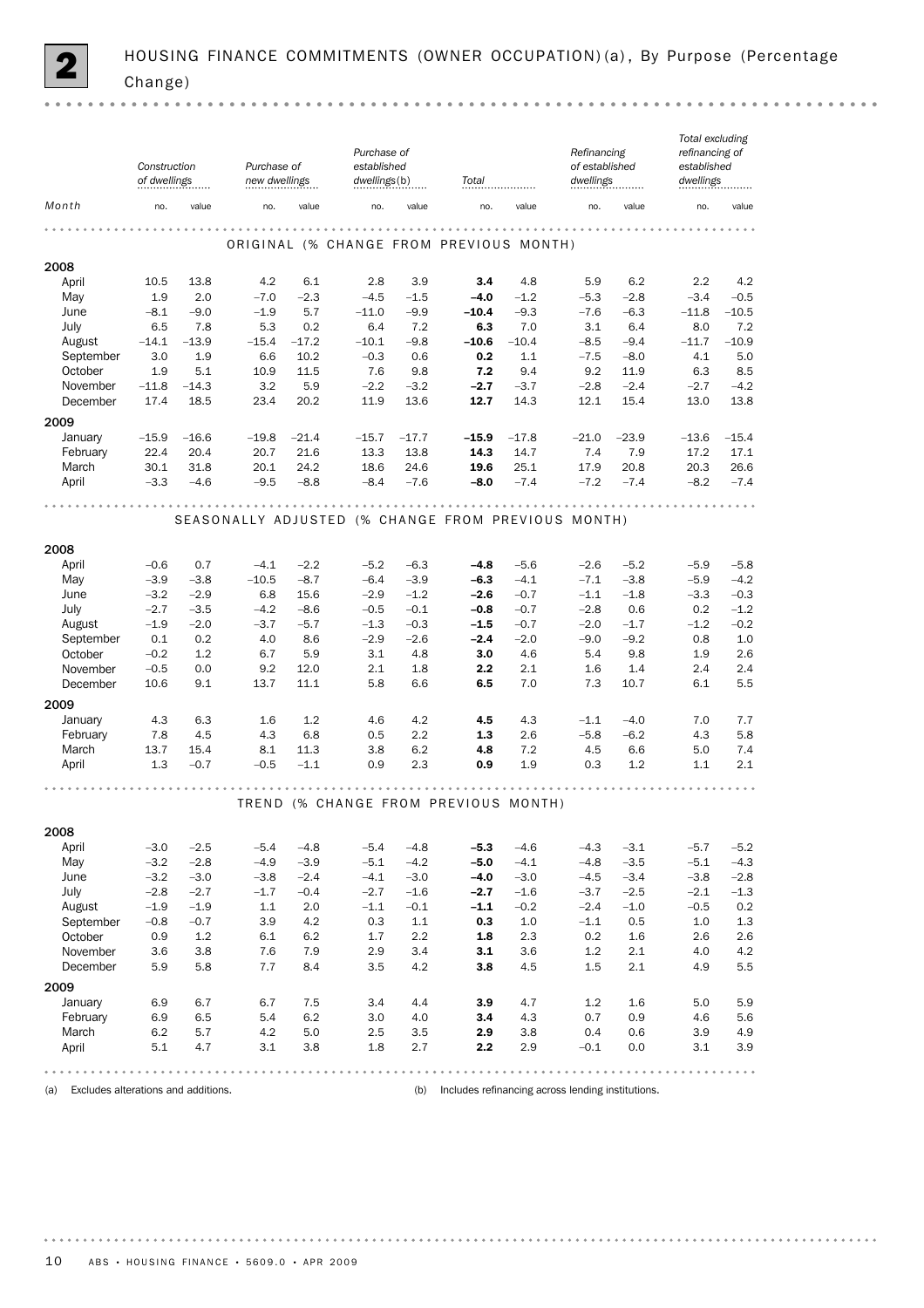*Permanent*

|                                                                 | Banks   |          | Non-banks(b) |               | Total               |                                                     | building<br>societies |     | Wholesale<br>lenders n.e.c. |       |  |
|-----------------------------------------------------------------|---------|----------|--------------|---------------|---------------------|-----------------------------------------------------|-----------------------|-----|-----------------------------|-------|--|
| Month                                                           | no.     | \$m      | no.          | \$m\$         | no.                 | \$m                                                 | no.                   | \$m | no.                         | \$m\$ |  |
|                                                                 |         |          |              |               |                     |                                                     |                       |     |                             |       |  |
|                                                                 |         |          |              |               | ORIGINAL            |                                                     |                       |     |                             |       |  |
| 2008                                                            |         |          |              |               |                     |                                                     |                       |     |                             |       |  |
| April                                                           | 49 634  | 12 2 14  | 8716         | 1593          | 58 350              | 13807                                               | 1 2 2 5               | 247 | 4 4 3 7                     | 777   |  |
| May                                                             | 48 754  | 12 289   | 7 2 3 5      | 1351          | 55 989              | 13 640                                              | 1032                  | 204 | 3 4 1 7                     | 616   |  |
| June                                                            | 43 394  | 11 142   | 6751         | 1 2 2 9       | 50 145              | 12 371                                              | 925                   | 176 | 3 3 1 2                     | 581   |  |
| July                                                            | 46 539  | 11953    | 6790         | 1279          | 53 329              | 13 231                                              | 966                   | 186 | 3 1 9 0                     | 575   |  |
| August                                                          | 41 789  | 10 787   | 5871         | 1 0 6 2       | 47 660              | 11 849                                              | 777                   | 152 | 2682                        | 480   |  |
| September                                                       | 41 901  | 10899    | 5870         | 1076          | 47 771              | 11 976                                              | 861                   | 173 | 2473                        | 453   |  |
| October                                                         | 44 791  | 11 901   | 6423         | 1 2 0 5       | 51 214              | 13 105                                              | 1 0 6 9               | 214 | 2 4 0 3                     | 420   |  |
| November                                                        | 44 164  | 11 611   | 5644         | 1 0 0 6       | 49808               | 12 617                                              | 919                   | 183 | 2 2 6 4                     | 374   |  |
| December                                                        | 50 0 78 | 13 341   | 6074         | 1076          | 56 152              | 14 417                                              | 1 0 9 9               | 228 | 2 3 6 7                     | 392   |  |
| 2009                                                            |         |          |              |               |                     |                                                     |                       |     |                             |       |  |
|                                                                 |         |          |              |               |                     |                                                     |                       |     |                             |       |  |
| January                                                         | 42 409  | 10975    | 4816         | 873           | 47 225              | 11 849                                              | 820                   | 167 | 1883                        | 336   |  |
| February                                                        | 48 001  | 12 566   | 5995         | 1023          | 53 996              | 13 589                                              | 1 2 2 6               | 250 | 2 2 4 6                     | 344   |  |
| March                                                           | 57 555  | 15 705   | 7047         | 1 2 9 8       | 64 602              | 17 003                                              | 1478                  | 315 | 2 7 1 0                     | 412   |  |
| April                                                           | 52 755  | 14 4 8 7 | 6708         | 1 2 5 3       | 59 463              | 15 740                                              | 1 4 0 4               | 297 | 2 4 5 9                     | 417   |  |
|                                                                 |         |          |              |               | .                   |                                                     |                       |     |                             |       |  |
|                                                                 |         |          |              |               | SEASONALLY ADJUSTED |                                                     |                       |     |                             |       |  |
| 2008                                                            |         |          |              |               |                     |                                                     |                       |     |                             |       |  |
| April                                                           | 47 304  | 11 579   | 8055         | 1484          | 55 359              | 13 063                                              | 1 1 7 0               | 245 | 4 2 8 7                     | 731   |  |
| May                                                             | 45 186  | 11 288   | 6686         | 1 2 4 0       | 51871               | 12 5 28                                             | 988                   | 186 | 3 1 4 7                     | 567   |  |
| June                                                            | 43 758  | 11 216   | 6770         | 1 2 1 9       | 50 529              | 12 435                                              | 1 0 0 6               | 193 | 3 1 8 5                     | 553   |  |
|                                                                 |         |          | 6 2 8 5      |               |                     |                                                     | 927                   |     |                             | 495   |  |
| July                                                            | 43 841  | 11 2 12  |              | 1 1 3 4       | 50 126              | 12 347                                              |                       | 179 | 2883                        |       |  |
| August                                                          | 43 4 23 | 11 204   | 5963         | 1 0 6 2       | 49 386              | 12 266                                              | 838                   | 165 | 2630                        | 463   |  |
| September                                                       | 42 317  | 10971    | 5868         | 1049          | 48 185              | 12 0 20                                             | 892                   | 175 | 2 4 4 0                     | 428   |  |
| October                                                         | 43 621  | 11 440   | 6 0 0 0      | 1 1 2 8       | 49 621              | 12 5 68                                             | 951                   | 191 | 2 3 1 4                     | 405   |  |
| November                                                        | 44 854  | 11 7 7 4 | 5848         | 1 0 6 0       | 50 702              | 12834                                               | 917                   | 180 | 2 3 6 5                     | 399   |  |
| December                                                        | 47849   | 12 627   | 6 1 28       | 1 1 0 6       | 53 977              | 13 733                                              | 1082                  | 227 | 2 4 0 9                     | 412   |  |
| 2009                                                            |         |          |              |               |                     |                                                     |                       |     |                             |       |  |
| January                                                         | 50 289  | 13 179   | 6 10 6       | 1 1 4 0       | 56 395              | 14 318                                              | 1 0 0 8               | 204 | 2476                        | 451   |  |
| February                                                        | 50 830  | 13 572   | 6 2 8 2      | 1 1 1 6       | 57 112              | 14 688                                              | 1 1 8 1               | 246 | 2 4 2 4                     | 385   |  |
| March                                                           | 53 379  | 14 547   | 6494         | 1 2 0 3       | 59873               | 15 750                                              | 1 3 1 2               | 279 | 2 4 9 0                     | 396   |  |
| April                                                           | 53 676  | 14 808   | 6719         | 1 2 4 2       | 60 395              | 16 050                                              | 1431                  | 315 | 2 4 9 0                     | 409   |  |
|                                                                 |         |          |              | $- - - - - -$ |                     |                                                     |                       |     |                             |       |  |
|                                                                 |         |          |              |               | TREND               |                                                     |                       |     |                             |       |  |
| 2008                                                            |         |          |              |               |                     |                                                     |                       |     |                             |       |  |
| April                                                           | 47 656  | 11817    | 8057         | 1489          | 55 712              | 13 306                                              | 1 2 4 0               | 247 | 3915                        | 707   |  |
| May                                                             | 45 696  | 11 441   | 7 241        | 1 324         | 52 937              | 12 765                                              | 1074                  | 211 | 3 489                       | 620   |  |
| June                                                            | 44 182  | 11 182   | 6629         | 1 2 0 1       | 50 811              | 12 3 84                                             | 962                   | 187 | 3 1 2 9                     | 547   |  |
| July                                                            |         |          |              |               |                     | 12 182                                              |                       |     | 2838                        |       |  |
|                                                                 | 43 2 28 | 11 060   | 6 2 2 5      | 1 1 2 2       | 49 453              |                                                     | 900                   | 174 |                             | 491   |  |
| August                                                          | 42 900  | 11 0 7 7 | 6007         | 1 0 8 3       | 48 907              | 12 160                                              | 881                   | 171 | 2621                        | 453   |  |
| September                                                       | 43 163  | 11 218   | 5910         | 1 0 6 9       | 49 073              | 12 287                                              | 888                   | 174 | 2472                        | 430   |  |
| October                                                         | 44 0 70 | 11 500   | 5891         | 1070          | 49 961              | 12 570                                              | 911                   | 181 | 2 3 9 1                     | 416   |  |
| November                                                        | 45 579  | 11943    | 5943         | 1 0 8 4       | 51 523              | 13 0 27                                             | 956                   | 192 | 2 3 7 3                     | 411   |  |
| December                                                        | 47 445  | 12 509   | 6047         | 1 1 0 5       | 53 492              | 13 614                                              | 1023                  | 208 | 2 3 8 8                     | 410   |  |
| 2009                                                            |         |          |              |               |                     |                                                     |                       |     |                             |       |  |
| January                                                         | 49 378  | 13 123   | 6 1 8 0      | 1 1 3 0       | 55 558              | 14 253                                              | 1 1 0 3               | 228 | 2 4 2 1                     | 409   |  |
| February                                                        | 51 144  | 13 7 14  | 6 317        | 1 1 5 6       | 57461               | 14 870                                              | 1 1 8 8               | 250 | 2 4 4 9                     | 408   |  |
| March                                                           | 52 668  | 14 248   | 6451         | 1 1 8 2       | 59 119              | 15 4 30                                             | 1 2 7 2               | 271 | 2473                        | 406   |  |
| April                                                           | 53 838  | 14 679   | 6569         | 1 2 0 5       | 60 407              | 15 883                                              | 1347                  | 290 | 2 4 9 5                     | 405   |  |
|                                                                 |         | .        |              |               | .                   |                                                     | .                     |     |                             |       |  |
|                                                                 |         |          |              |               |                     |                                                     |                       |     |                             |       |  |
| Excludes alterations and additions. Includes refinancing<br>(a) |         |          |              |               | (b)                 | Includes Permanent Building Societies and Wholesale |                       |     |                             |       |  |
| across lending institutions.                                    |         |          |              |               |                     | Lenders n.e.c                                       |                       |     |                             |       |  |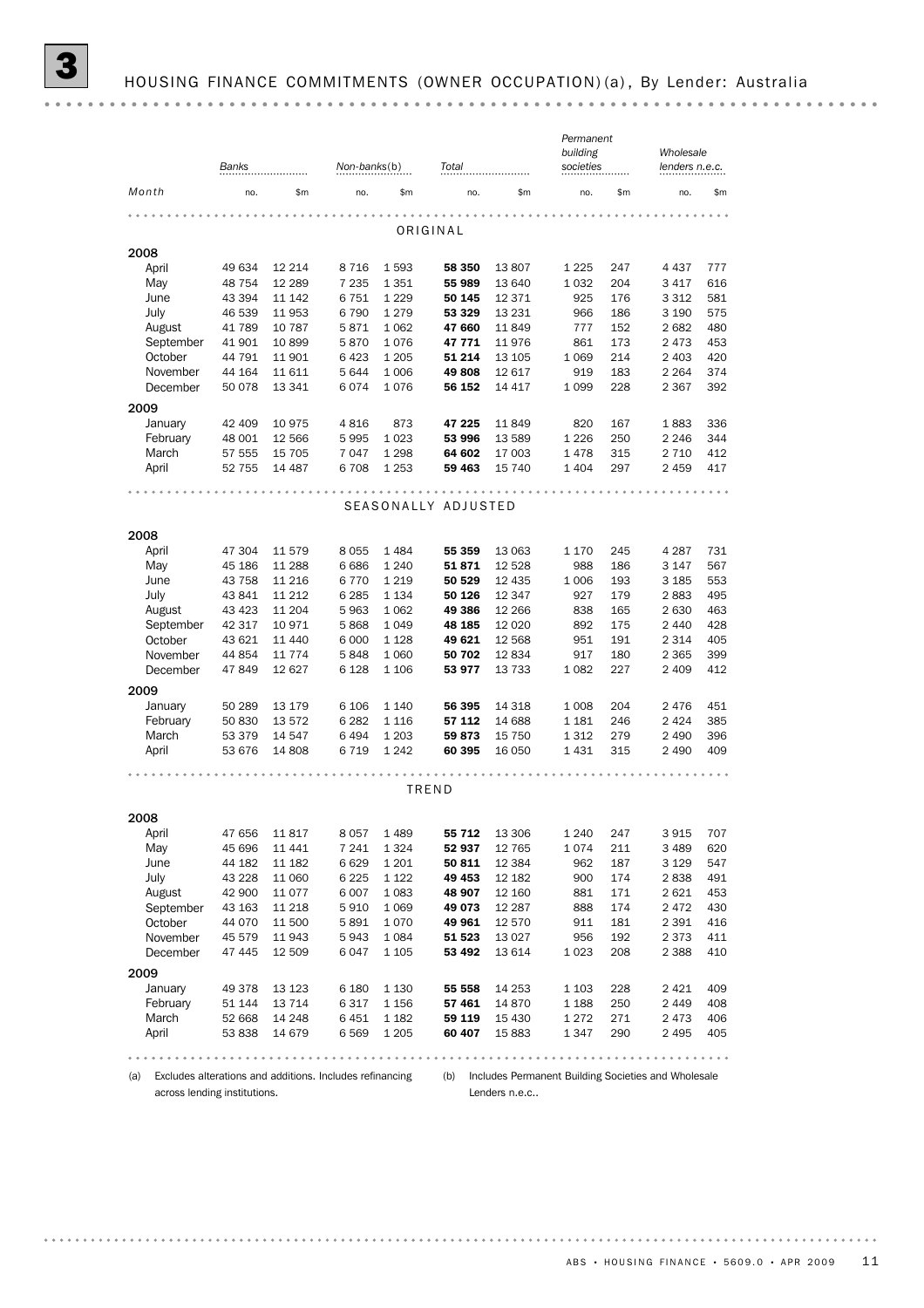|                      | Banks          |               |                                                    | Non-banks(b)<br>Total |                |                | Permanent<br>building<br>societies |                | Wholesale<br>lenders n.e.c. |                   |
|----------------------|----------------|---------------|----------------------------------------------------|-----------------------|----------------|----------------|------------------------------------|----------------|-----------------------------|-------------------|
|                      | no.            | value         | no.                                                | value                 | no.            | value          | no.                                | value          | no.                         | value             |
|                      |                |               |                                                    |                       |                |                |                                    |                |                             |                   |
|                      |                |               | ORIGINAL (% change from previous month)            |                       |                |                |                                    |                |                             |                   |
| 2008                 |                |               |                                                    |                       |                |                |                                    |                |                             |                   |
| April                | 3.3            | 5.2           | 4.2                                                | 1.7                   | 3.4            | 4.8            | $-12.5$                            | $-11.3$        | 12.9                        | 5.4               |
| May                  | $-1.8$         | 0.6           | $-17.0$                                            | $-15.2$               | $-4.0$         | $-1.2$         | $-15.8$                            | $-17.5$        | $-23.0$                     | $-20.7$           |
| June                 | $-11.0$        | $-9.3$        | $-6.7$                                             | $-9.0$                | $-10.4$        | $-9.3$         | $-10.4$                            | $-13.5$        | $-3.1$                      | $-5.7$            |
| July<br>August       | 7.2<br>$-10.2$ | 7.3<br>$-9.8$ | 0.6<br>$-13.5$                                     | 4.0<br>$-16.9$        | 6.3<br>$-10.6$ | 7.0<br>$-10.4$ | 4.4<br>$-19.6$                     | 5.2<br>$-18.3$ | $-3.7$<br>$-15.9$           | $-0.9$<br>$-16.6$ |
| September            | 0.3            | 1.0           | 0.0                                                | 1.3                   | 0.2            | 1.1            | 10.8                               | 13.9           | $-7.8$                      | $-5.6$            |
| October              | 6.9            | 9.2           | 9.4                                                | 11.9                  | 7.2            | 9.4            | 24.2                               | 23.8           | $-2.8$                      | $-7.3$            |
| November             | $-1.4$         | $-2.4$        | $-12.1$                                            | $-16.5$               | $-2.7$         | $-3.7$         | $-14.0$                            | $-14.5$        | $-5.8$                      | $-11.0$           |
| December             | 13.4           | 14.9          | 7.6                                                | 7.0                   | 12.7           | 14.3           | 19.6                               | 24.5           | 4.5                         | 4.8               |
| 2009                 |                |               |                                                    |                       |                |                |                                    |                |                             |                   |
| January              | $-15.3$        | $-17.7$       | $-20.7$                                            | $-18.8$               | $-15.9$        | $-17.8$        | $-25.4$                            | $-26.7$        | $-20.4$                     | $-14.2$           |
| February             | 13.2           | 14.5          | 24.5                                               | 17.1                  | 14.3           | 14.7           | 49.5                               | 50.1           | 19.3                        | 2.5               |
| March                | 19.9           | 25.0          | 17.5                                               | 26.9                  | 19.6           | 25.1           | 20.6                               | 25.8           | 20.7                        | 19.6              |
| April                | $-8.3$         | $-7.8$        | $-4.8$                                             | $-3.4$                | $-8.0$         | $-7.4$         | $-5.0$                             | $-5.8$         | $-9.3$                      | 1.2               |
|                      |                |               |                                                    |                       |                |                |                                    |                |                             |                   |
|                      |                |               | SEASONALLY ADJUSTED (% change from previous month) |                       |                |                |                                    |                |                             |                   |
| 2008                 |                |               |                                                    |                       |                |                |                                    |                |                             |                   |
| April                | $-4.1$         | $-5.0$        | $-8.6$                                             | $-9.8$                | $-4.8$         | $-5.6$         | $-16.9$                            | $-13.2$        | 6.4                         | $-7.7$            |
| May                  | $-4.5$         | $-2.5$        | $-17.0$                                            | $-16.4$               | $-6.3$         | $-4.1$         | $-15.6$                            | $-24.2$        | $-26.6$                     | $-22.4$           |
| June                 | $-3.2$         | $-0.6$        | 1.3                                                | $-1.7$                | $-2.6$         | $-0.7$         | 1.9                                | 3.9            | 1.2                         | $-2.6$            |
| July                 | 0.2            | 0.0           | $-7.2$                                             | $-7.0$                | $-0.8$         | $-0.7$         | $-7.9$                             | $-7.3$         | $-9.5$                      | $-10.4$           |
| August               | $-1.0$         | $-0.1$        | $-5.1$                                             | $-6.4$                | $-1.5$         | $-0.7$         | $-9.6$                             | $-8.0$         | $-8.8$                      | $-6.5$            |
| September            | $-2.5$         | $-2.1$        | $-1.6$                                             | $-1.1$                | $-2.4$         | $-2.0$         | 6.5                                | 6.2            | $-7.2$                      | $-7.6$            |
| October<br>November  | 3.1<br>2.8     | 4.3<br>2.9    | 2.2<br>$-2.5$                                      | 7.5<br>$-6.0$         | 3.0<br>$2.2\,$ | 4.6<br>2.1     | 6.6<br>$-3.6$                      | 9.1<br>$-5.8$  | $-5.2$<br>$2.2\,$           | $-5.3$<br>$-1.6$  |
| December             | 6.7            | 7.2           | 4.8                                                | 4.4                   | 6.5            | 7.0            | 18.0                               | 26.2           | 1.8                         | 3.4               |
|                      |                |               |                                                    |                       |                |                |                                    |                |                             |                   |
| 2009<br>January      | 5.1            | 4.4           | $-0.4$                                             | 3.0                   | 4.5            | 4.3            | $-6.8$                             | $-10.1$        | 2.8                         | 9.5               |
| February             | 1.1            | 3.0           | 2.9                                                | $-2.1$                | 1.3            | 2.6            | 17.1                               | 20.6           | $-2.1$                      | $-14.7$           |
| March                | 5.0            | 7.2           | 3.4                                                | 7.8                   | 4.8            | 7.2            | 11.1                               | 13.5           | 2.7                         | 2.8               |
| April                | 0.6            | 1.8           | 3.5                                                | 3.2                   | 0.9            | 1.9            | 9.1                                | 13.1           | 0.0                         | 3.4               |
|                      |                |               |                                                    |                       |                |                |                                    |                |                             |                   |
|                      |                |               | TREND (% change from previous month)               |                       |                |                |                                    |                |                             |                   |
| 2008                 |                |               |                                                    |                       |                |                |                                    |                |                             |                   |
| April                | $-4.4$         | $-3.7$        | $-10.0$                                            | $-11.0$               | $-5.3$         | $-4.6$         | $-13.7$                            | $-14.9$        | $-10.2$                     | $-11.6$           |
| May                  | $-4.1$         | $-3.2$        | $-10.1$                                            | $-11.0$               | $-5.0$         | $-4.1$         | $-13.3$                            | $-14.5$        | $-10.9$                     | $-12.4$           |
| June                 | $-3.3$         | $-2.3$        | $-8.5$                                             | $-9.3$                | $-4.0$         | $-3.0$         | $-10.5$                            | $-11.4$        | $-10.3$                     | $-11.8$           |
| July                 | $-2.2$         | $-1.1$        | $-6.1$                                             | $-6.6$                | $-2.7$         | $-1.6$         | $-6.4$                             | $-6.8$         | $-9.3$                      | $-10.1$           |
| August               | $-0.8$         | 0.2           | $-3.5$                                             | $-3.5$                | $-1.1$         | $-0.2$         | $-2.1$                             | $-1.8$         | $-7.6$                      | $-7.7$            |
| September            | 0.6            | 1.3           | $-1.6$                                             | $-1.2$                | 0.3            | $1.0\,$        | 0.8                                | 1.7            | $-5.7$                      | $-5.3$            |
| October              | 2.1            | 2.5           | $-0.3$                                             | $0.1\,$               | 1.8            | 2.3            | 2.6                                | 3.9            | $-3.3$                      | $-3.1$            |
| November<br>December | 3.4<br>4.1     | 3.9<br>4.7    | 0.9<br>1.7                                         | 1.2<br>1.9            | 3.1<br>3.8     | 3.6<br>4.5     | 5.0<br>7.0                         | 6.3<br>8.5     | $-0.7$<br>0.6               | $-1.3$<br>$-0.4$  |
| 2009                 |                |               |                                                    |                       |                |                |                                    |                |                             |                   |
| January              | 4.1            | 4.9           | 2.2                                                | 2.3                   | 3.9            | 4.7            | 7.8                                | 9.5            | 1.4                         | $-0.1$            |
| February             | 3.6            | 4.5           | 2.2                                                | 2.3                   | 3.4            | 4.3            | 7.7                                | 9.4            | 1.2                         | $-0.4$            |
| March                | 3.0            | 3.9           | 2.1                                                | 2.3                   | 2.9            | 3.8            | 7.0                                | 8.6            | 1.0                         | $-0.5$            |
| April                | 2.2            | 3.0           | 1.8                                                | 1.9                   | 2.2            | 2.9            | 5.9                                | 7.1            | 0.9                         | $-0.3$            |
|                      |                |               |                                                    |                       |                |                |                                    |                |                             |                   |

(a) Excludes alterations and additions. Includes refinancing across lending institutions.

(b) Includes Permanent Building Societies and Wholesale Lenders n.e.c..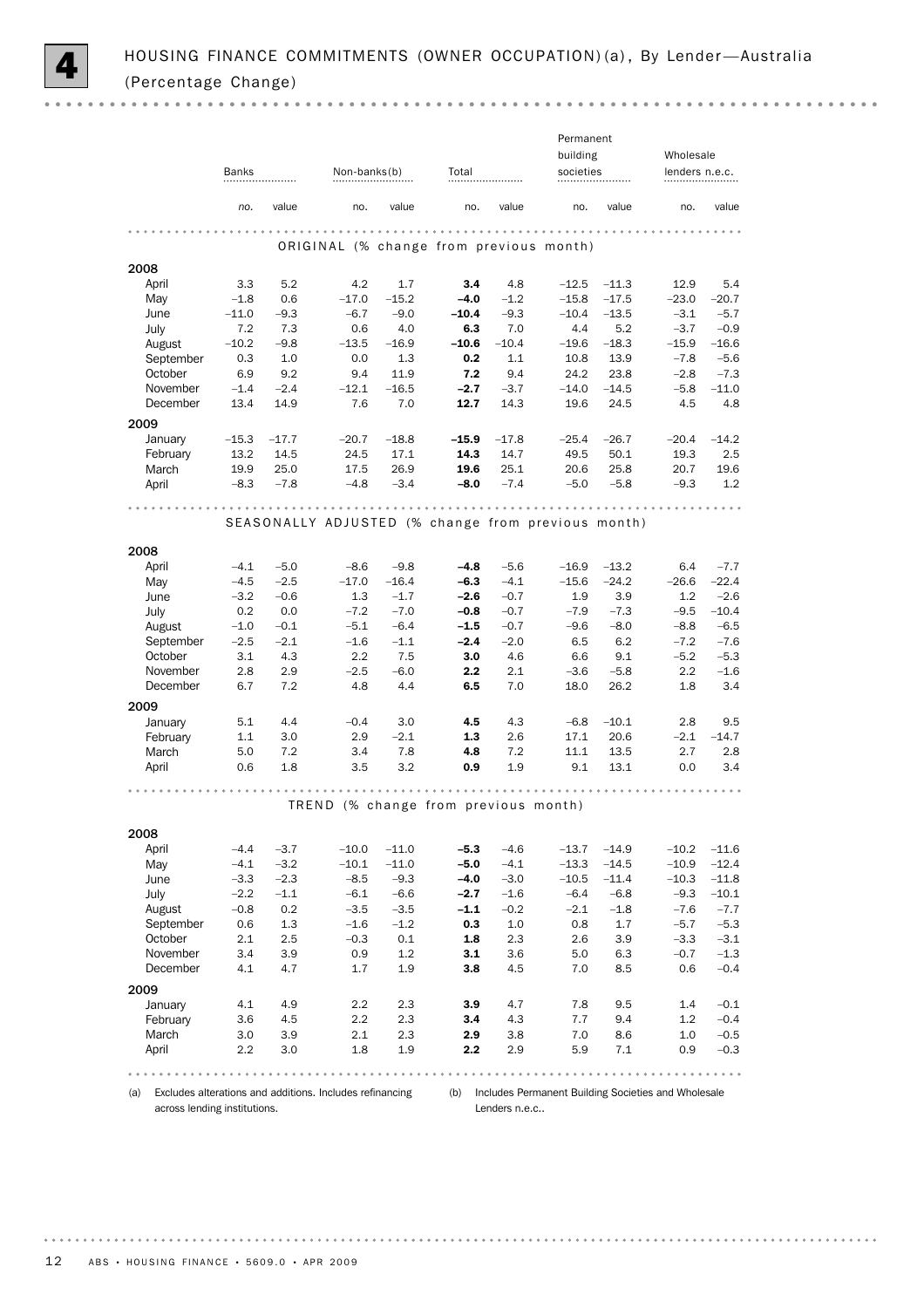

#### HOUSING FINANCE COMMITMENTS (OWNER OCCUPATION) (a), By State and Territory

(a) Excludes alterations and additions. Includes refinancing across (b) Sum of states and territories may not equal Australian total (see lending institutions.

paragraph 26 in Explanatory Notes).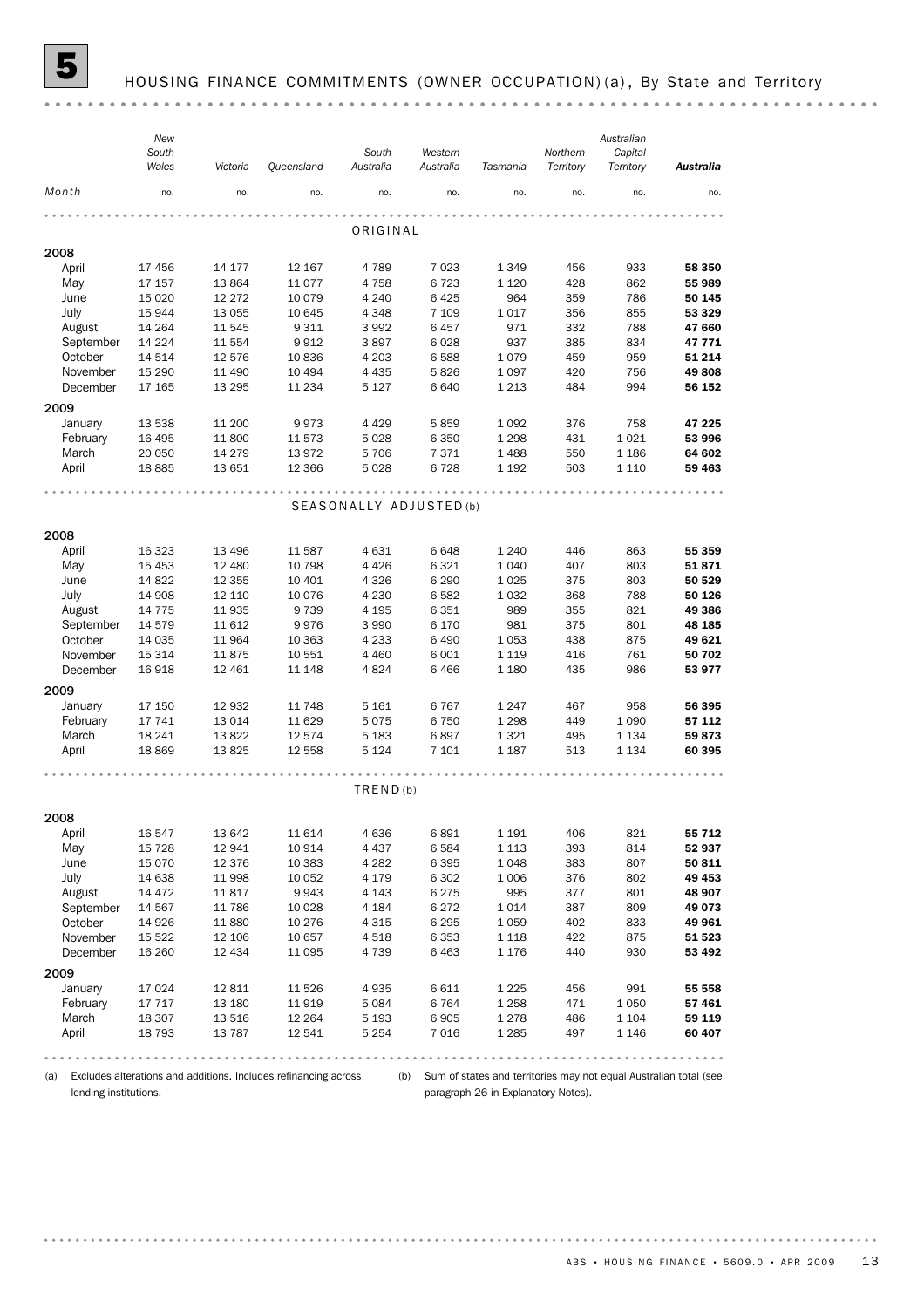

 $-0.000$  $\alpha$  .  $\alpha$  

|           | New<br>South<br>Wales | Victoria | Queensland                                         | South<br>Australia   | Western<br>Australia | Tasmania | Northern<br>Territory | Australian<br>Capital<br>Territory | Australia |
|-----------|-----------------------|----------|----------------------------------------------------|----------------------|----------------------|----------|-----------------------|------------------------------------|-----------|
| Month     | no.                   | no.      | no.                                                | no.                  | no.                  | no.      | no.                   | no.                                | no.       |
|           |                       |          | ORIGINAL (% change from previous month)            | $\sim$ $\sim$ $\sim$ |                      |          |                       |                                    |           |
| 2008      |                       |          |                                                    |                      |                      |          |                       |                                    |           |
| April     | 2.0                   | 8.2      | $-0.9$                                             | 2.9                  | 2.9                  | 5.5      | 10.7                  | 24.6                               | 3.4       |
| May       | $-1.7$                | $-2.2$   | $-9.0$                                             | $-0.6$               | $-4.3$               | $-17.0$  | $-6.1$                | $-7.6$                             | $-4.0$    |
| June      | $-12.5$               | $-11.5$  | $-9.0$                                             | $-10.9$              | $-4.4$               | $-13.9$  | $-16.1$               | $-8.8$                             | $-10.4$   |
| July      | 6.2                   | 6.4      | 5.6                                                | 2.5                  | 10.6                 | 5.5      | $-0.8$                | 8.8                                | 6.3       |
| August    | $-10.5$               | $-11.6$  | $-12.5$                                            | $-8.2$               | $-9.2$               | $-4.5$   | $-6.7$                | $-7.8$                             | $-10.6$   |
| September | $-0.3$                | 0.1      | 6.5                                                | $-2.4$               | $-6.6$               | $-3.5$   | 16.0                  | 5.8                                | 0.2       |
| October   | 2.0                   | 8.8      | 9.3                                                | 7.9                  | 9.3                  | 15.2     | 19.2                  | 15.0                               | 7.2       |
| November  | 5.3                   | $-8.6$   | $-3.2$                                             | 5.5                  | $-11.6$              | 1.7      | $-8.5$                | $-21.2$                            | $-2.7$    |
| December  | 12.3                  | 15.7     | 7.1                                                | 15.6                 | 14.0                 | 10.6     | 15.2                  | 31.5                               | 12.7      |
| 2009      |                       |          |                                                    |                      |                      |          |                       |                                    |           |
| January   | $-21.1$               | $-15.8$  | $-11.2$                                            | $-13.6$              | $-11.8$              | $-10.0$  | $-22.3$               | $-23.7$                            | -15.9     |
| February  | 21.8                  | 5.4      | 16.0                                               | 13.5                 | 8.4                  | 18.9     | 14.6                  | 34.7                               | 14.3      |
| March     | 21.6                  | 21.0     | 20.7                                               | 13.5                 | 16.1                 | 14.6     | 27.6                  | 16.2                               | 19.6      |
| April     | $-5.8$                | $-4.4$   | $-11.5$                                            | $-11.9$              | $-8.7$               | $-19.9$  | $-8.5$                | $-6.4$                             | $-8.0$    |
|           |                       |          |                                                    |                      |                      |          |                       |                                    |           |
|           |                       |          | SEASONALLY ADJUSTED (% change from previous month) |                      |                      |          |                       |                                    |           |
| 2008      |                       |          |                                                    |                      |                      |          |                       |                                    |           |
| April     | $-6.4$                | $-5.9$   | $-4.8$                                             | $-0.3$               | $-10.7$              | $-2.6$   | 14.8                  | 4.5                                | $-4.8$    |
| May       | $-5.3$                | $-7.5$   | $-6.8$                                             | $-4.4$               | $-4.9$               | $-16.1$  | $-8.6$                | $-6.9$                             | $-6.3$    |
| June      | $-4.1$                | $-1.0$   | $-3.7$                                             | $-2.3$               | $-0.5$               | $-1.4$   | $-7.8$                | 0.0                                | $-2.6$    |
| July      | 0.6                   | $-2.0$   | $-3.1$                                             | $-2.2$               | 4.7                  | 0.7      | $-2.1$                | $-1.9$                             | $-0.8$    |
| August    | $-0.9$                | $-1.4$   | $-3.3$                                             | $-0.8$               | $-3.5$               | $-4.2$   | $-3.4$                | 4.3                                | $-1.5$    |
| September | $-1.3$                | $-2.7$   | 2.4                                                | $-4.9$               | $-2.9$               | $-0.8$   | 5.7                   | $-2.5$                             | $-2.4$    |
| October   | $-3.7$                | 3.0      | 3.9                                                | 6.1                  | 5.2                  | 7.3      | 16.8                  | 9.3                                | 3.0       |
| November  | 9.1                   | $-0.7$   | 1.8                                                | 5.4                  | $-7.5$               | 6.2      | $-5.1$                | $-13.0$                            | 2.2       |
| December  | 10.5                  | 4.9      | 5.7                                                | 8.1                  | 7.7                  | 5.4      | 4.7                   | 29.5                               | 6.5       |
| 2009      |                       |          |                                                    |                      |                      |          |                       |                                    |           |
| January   | 1.4                   | 3.8      | 5.4                                                | 7.0                  | 4.7                  | 5.7      | 7.2                   | $-2.8$                             | 4.5       |
| February  | 3.4                   | 0.6      | $-1.0$                                             | $-1.7$               | $-0.2$               | 4.1      | $-3.7$                | 13.8                               | 1.3       |
| March     | 2.8                   | 6.2      | 8.1                                                | 2.1                  | $2.2\,$              | 1.8      | 10.2                  | 4.0                                | 4.8       |
| April     | 3.4                   | 0.0      | $-0.1$                                             | $-1.1$               | 3.0                  | $-10.1$  | 3.7                   | 0.0                                | 0.9       |
|           |                       |          |                                                    |                      |                      |          |                       |                                    |           |
|           |                       |          | TREND (% change from previous month)               |                      |                      |          |                       |                                    |           |
| 2008      |                       |          |                                                    |                      |                      |          |                       |                                    |           |
| April     | $-5.2$                | $-5.0$   | $-6.4$                                             | $-4.6$               | $-5.4$               | $-6.1$   | $-3.4$                | $-1.4$                             | $-5.3$    |
| May       | $-5.0$                | $-5.1$   | $-6.0$                                             | $-4.3$               | $-4.5$               | $-6.5$   | $-3.2$                | $-0.9$                             | $-5.0$    |
| June      | $-4.2$                | $-4.4$   | $-4.9$                                             | $-3.5$               | $-2.9$               | $-5.9$   | $-2.6$                | $-0.8$                             | $-4.0$    |
| July      | $-2.9$                | $-3.1$   | $-3.2$                                             | $-2.4$               | $-1.5$               | $-4.0$   | $-1.6$                | $-0.6$                             | $-2.7$    |
| August    | $-1.1$                | $-1.5$   | $-1.1$                                             | $-0.9$               | $-0.4$               | $-1.1$   | 0.2                   | $-0.2$                             | $-1.1$    |
| September | 0.7                   | $-0.3$   | 0.9                                                | 1.0                  | 0.0                  | 1.9      | 2.5                   | $1.0\,$                            | 0.3       |
| October   | 2.5                   | 0.8      | 2.5                                                | 3.1                  | 0.4                  | 4.5      | 4.0                   | 3.0                                | $1.8\,$   |
| November  | 4.0                   | 1.9      | 3.7                                                | 4.7                  | 0.9                  | 5.6      | 4.8                   | 5.0                                | 3.1       |
| December  | 4.8                   | 2.7      | 4.1                                                | 4.9                  | 1.7                  | 5.2      | 4.3                   | 6.3                                | 3.8       |
| 2009      |                       |          |                                                    |                      |                      |          |                       |                                    |           |
| January   | 4.7                   | 3.0      | 3.9                                                | 4.1                  | 2.3                  | 4.1      | 3.7                   | 6.6                                | 3.9       |
| February  | 4.1                   | 2.9      | 3.4                                                | 3.0                  | 2.3                  | 2.7      | 3.4                   | 6.0                                | 3.4       |
| March     | 3.3                   | 2.6      | 2.9                                                | 2.1                  | 2.1                  | 1.6      | 3.1                   | 5.1                                | 2.9       |
| April     | 2.7                   | 2.0      | 2.3                                                | 1.2                  | 1.6                  | 0.5      | 2.3                   | 3.8                                | 2.2       |
|           |                       |          | .                                                  | .<br>0.0.0.0.0.0.    |                      | .        |                       |                                    | .         |

(a) Excludes alterations and additions. Includes refinancing across lending institutions.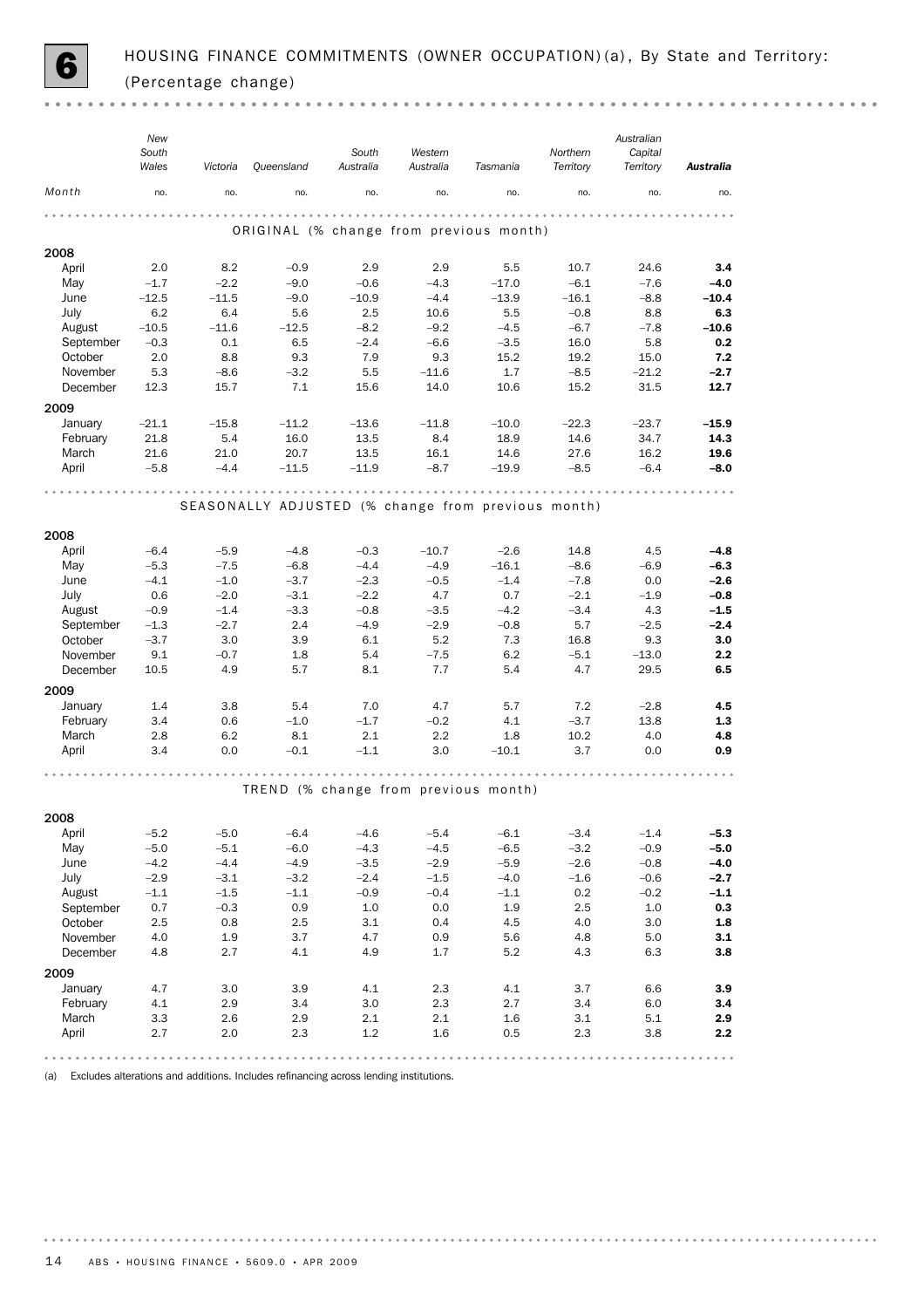(a) Excludes alterations and additions. Includes refinancing across (b) Sum of states and territories may not equal Australian total lending institutions.

(see paragraph 26 in Explanatory Notes).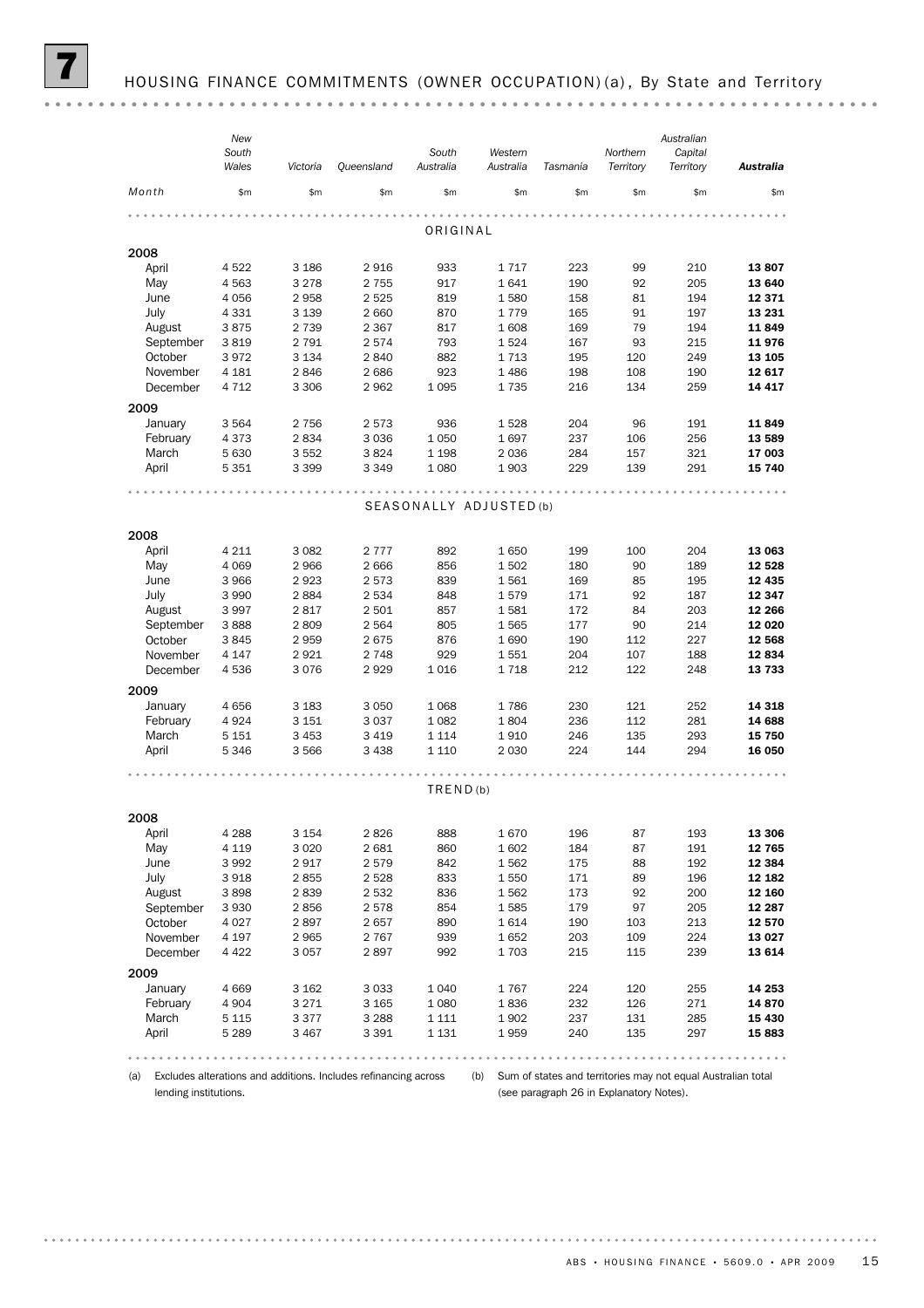$\sim$   $\sim$ 

|           | Commitments    |             |             |              |              |             |              |
|-----------|----------------|-------------|-------------|--------------|--------------|-------------|--------------|
|           | excluding      | Refinancing |             |              |              | Commitments | Commitments  |
|           | refinancing of | <b>of</b>   | Alterations |              | Commitments  | cancelled   | not advanced |
|           | established    | established | and         |              | advanced     | during      | at end of    |
|           | dwellings(a)   | dwellings   | additions   | <b>Total</b> | during month | month(b)    | month(b)     |
| Month     | \$m\$          | \$m         | \$m         | \$m\$        | \$m\$        | \$m         | \$m          |
|           |                |             |             |              |              |             |              |
| 2008      |                |             |             |              |              |             |              |
| April     | 9 7 4 2        | 4 0 6 5     | 426         | 14 233       | 12 214       | 1815        | 39 044       |
| May       | 9689           | 3951        | 456         | 14 097       | 12 184       | 1701        | 39 255       |
| June      | 8 6 6 9        | 3 7 0 2     | 404         | 12 7 7 6     | 11 408       | 1508        | 39 118       |
| July      | 9 2 9 3        | 3938        | 416         | 13 647       | 11 571       | 1628        | 39 566       |
| August    | 8 2 8 1        | 3568        | 375         | 12 2 2 4     | 10 557       | 1 4 8 0     | 39 754       |
| September | 8691           | 3 2 8 4     | 402         | 12 3 78      | 10886        | 1467        | 39 976       |
| October   | 9 4 2 9        | 3676        | 463         | 13 568       | 11 430       | 1672        | 40 441       |
| November  | 9030           | 3587        | 442         | 13 059       | 10 569       | 1854        | 41 077       |
| December  | 10 275         | 4 1 4 1     | 446         | 14863        | 12 450       | 1801        | 41 719       |
| 2009      |                |             |             |              |              |             |              |
| January   | 8695           | 3 1 5 4     | 384         | 12 233       | 10 378       | 1685        | 41 562       |
| February  | 10 185         | 3 4 0 4     | 482         | 14 071       | 10 4 68      | 1 7 7 4     | 43 263       |
| March     | 12 890         | 4 1 1 3     | 533         | 17 536       | 13 2 3 3     | 1905        | 45 674       |
| April     | 11934          | 3806        | 476         | 16 216       | 14 010       | 1798        | 46 081       |
|           |                |             |             |              |              |             |              |

(a) Excludes alterations and additions.

(b) These figures sometimes reflect a rebasing of the data by one or more lenders, without adjustment to earlier periods' commitments advanced or cancelled.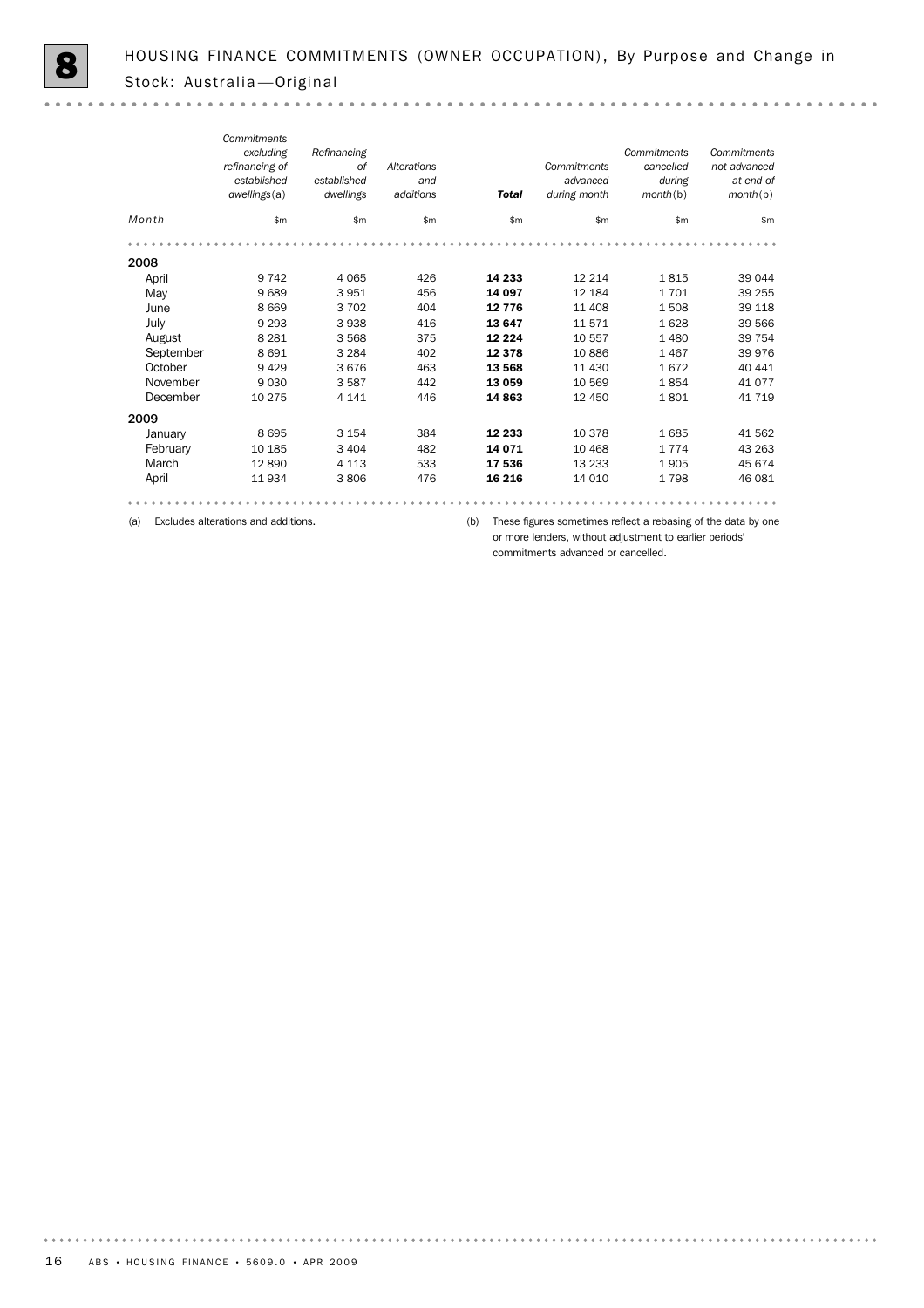HOUSING FINANCE COMMITMENTS (OWNER OCCUPATION) (a), First Home Buyers and Fixed Rate Loans: Australia, Original

|           | <b>FIRST HOME BUYERS</b>            |           |           | <b>FIXED RATE LOANS</b> | (2 YEARS OR LONGER) (b) | <b>ALL DWELLINGS</b><br><b>FINANCED</b> |                                                   |  |  |  |
|-----------|-------------------------------------|-----------|-----------|-------------------------|-------------------------|-----------------------------------------|---------------------------------------------------|--|--|--|
|           |                                     | % of all  |           |                         | % of all                |                                         |                                                   |  |  |  |
|           | <b>Dwellings</b>                    | dwellings | Average   | <b>Dwellings</b>        | dwellings               | Average                                 | Average                                           |  |  |  |
|           | financed                            | financed  | loan size | financed                | financed                | loan size                               | loan size                                         |  |  |  |
| Month     | no.                                 | %         | \$'000    | no.                     | %                       | \$'000                                  | \$'000                                            |  |  |  |
|           |                                     |           |           |                         |                         |                                         |                                                   |  |  |  |
| 2008      |                                     |           |           |                         |                         |                                         |                                                   |  |  |  |
| April     | 9814                                | 16.8      | 237.0     | 10 2 29                 | 17.5                    | 231.7                                   | 236.6                                             |  |  |  |
| May       | 9643                                | 17.2      | 243.1     | 7 3 0 5                 | 13.0                    | 231.9                                   | 243.6                                             |  |  |  |
| June      | 8805                                | 17.6      | 243.1     | 5872                    | 11.7                    | 232.4                                   | 246.7                                             |  |  |  |
| July      | 9879                                | 18.5      | 246.4     | 4681                    | 8.8                     | 225.6                                   | 248.1                                             |  |  |  |
| August    | 8818                                | 18.5      | 250.8     | 2 2 0 3                 | 4.6                     | 206.8                                   | 248.6                                             |  |  |  |
| September | 9 3 7 2                             | 19.6      | 260.9     | 1513                    | 3.2                     | 207.9                                   | 250.7                                             |  |  |  |
| October   | 9910                                | 19.4      | 264.5     | 1487                    | 2.9                     | 213.8                                   | 255.9                                             |  |  |  |
| November  | 11 7 7 5                            | 23.6      | 269.4     | 1 2 3 3                 | 2.5                     | 217.2                                   | 253.3                                             |  |  |  |
| December  | 14 4 13                             | 25.7      | 269.8     | 1084                    | 1.9                     | 217.2                                   | 256.7                                             |  |  |  |
| 2009      |                                     |           |           |                         |                         |                                         |                                                   |  |  |  |
| January   | 12 514                              | 26.5      | 268.0     | 1814                    | 3.8                     | 231.9                                   | 250.9                                             |  |  |  |
| February  | 14 592                              | 27.0      | 277.8     | 1492                    | 2.8                     | 228.2                                   | 251.7                                             |  |  |  |
| March     | 17 652                              | 27.3      | 285.9     | 1561                    | 2.4                     | 229.4                                   | 263.2                                             |  |  |  |
| April     | 16 651                              | 28.0      | 283.4     | 2 4 9 4                 | 4.2                     | 226.6                                   | 264.7                                             |  |  |  |
|           |                                     |           |           |                         |                         |                                         |                                                   |  |  |  |
| (a)       | Excludes alterations and additions. |           |           | (b)                     |                         |                                         | Includes refinancing across lending institutions. |  |  |  |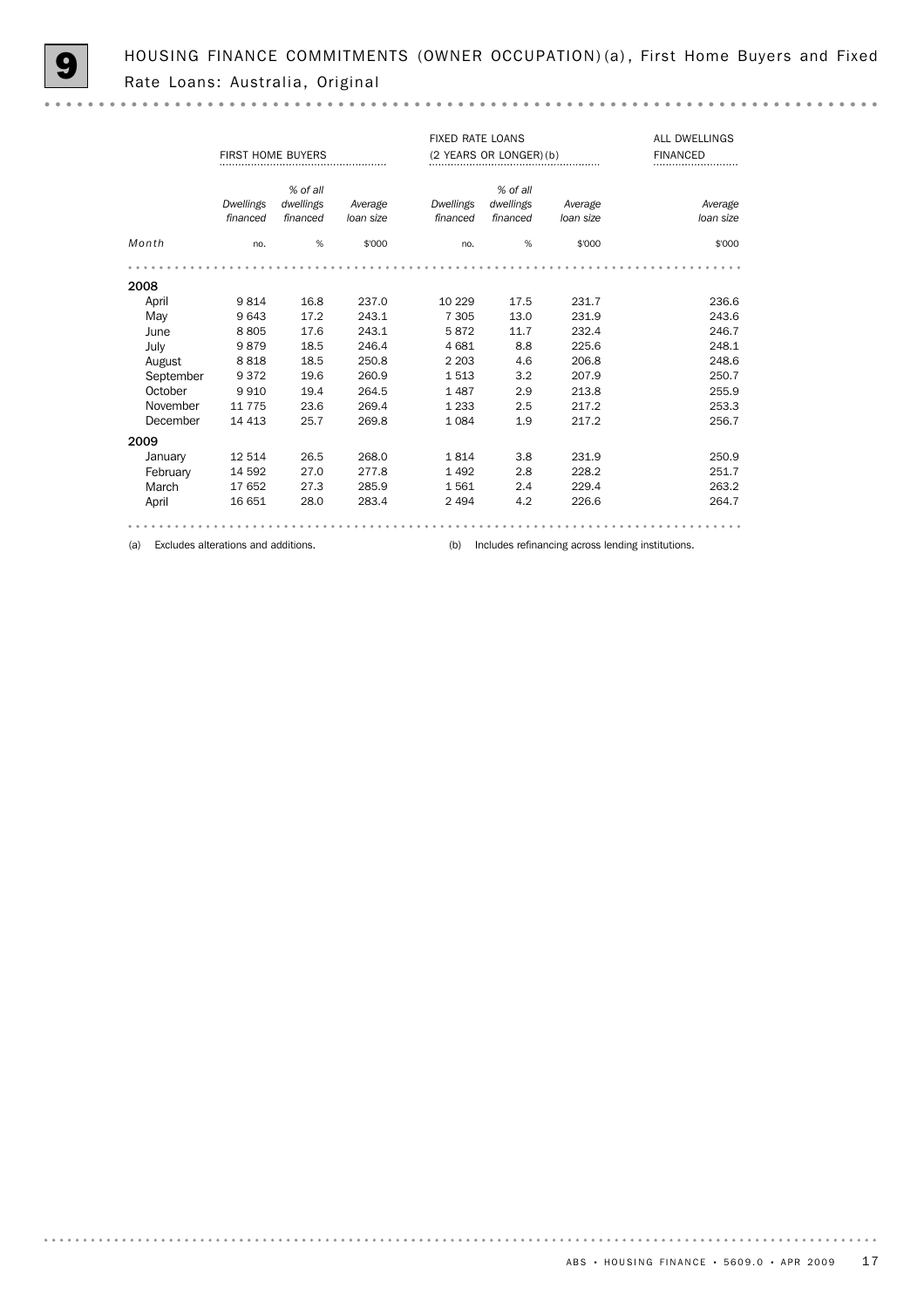

|                                     | Construction<br>of dwellings | Purchase<br>of new<br>dwellings | Purchase of<br>established<br>dwellings(b) | <b>Total</b> | Refinancing<br>оf<br>established<br>dwellings | Total<br>excluding<br>refinancing |
|-------------------------------------|------------------------------|---------------------------------|--------------------------------------------|--------------|-----------------------------------------------|-----------------------------------|
|                                     |                              |                                 |                                            |              |                                               |                                   |
|                                     |                              |                                 | NUMBER                                     |              |                                               |                                   |
| <b>New South Wales</b>              | 985                          | 842                             | 17058                                      | 18885        | 5041                                          | 13844                             |
| Victoria                            | 1797                         | 691                             | 11 163                                     | 13 651       | 3 906                                         | 9 7 4 5                           |
| Queensland                          | 1 1 6 7                      | 479                             | 10 7 20                                    | 12 3 66      | 3 2 4 1                                       | 9 1 25                            |
| South Australia                     | 451                          | 181                             | 4 3 9 6                                    | 5028         | 1455                                          | 3573                              |
| Western Australia                   | 918                          | 249                             | 5561                                       | 6728         | 2 0 0 7                                       | 4 7 2 1                           |
| Tasmania                            | 123                          | 19                              | 1050                                       | 1 1 9 2      | 274                                           | 918                               |
| Northern Territory                  | 38                           | 13                              | 452                                        | 503          | 119                                           | 384                               |
| <b>Australian Capital Territory</b> | 97                           | 39                              | 974                                        | 1 1 1 0      | 299                                           | 811                               |
| Total                               | 5576                         | 2 5 1 3                         | 51 374                                     | 59 463       | 16 342                                        | 43 121                            |
|                                     |                              |                                 |                                            |              |                                               |                                   |
|                                     |                              | VALUE (\$M)                     |                                            |              |                                               |                                   |
| <b>New South Wales</b>              | 244                          | 262                             | 4845                                       | 5351         | 1 3 5 6                                       | 3 9 9 5                           |
| Victoria                            | 397                          | 186                             | 2816                                       | 3399         | 831                                           | 2 5 6 9                           |
| Queensland                          | 320                          | 144                             | 2885                                       | 3349         | 763                                           | 2 5 8 6                           |
| South Australia                     | 99                           | 41                              | 940                                        | 1080         | 275                                           | 805                               |
| Western Australia                   | 246                          | 76                              | 1581                                       | 1903         | 460                                           | 1 4 4 3                           |
| Tasmania                            | 20                           | 4                               | 204                                        | 229          | 42                                            | 186                               |
| Northern Territory                  | 13                           | $\overline{4}$                  | 122                                        | 139          | 23                                            | 116                               |
| <b>Australian Capital Territory</b> | 23                           | 12                              | 255                                        | 291          | 56                                            | 235                               |
| Total                               | 1 3 6 3                      | 729                             | 13 648                                     | 15 740       | 3806                                          | 11 934                            |
|                                     |                              |                                 |                                            |              |                                               |                                   |
|                                     |                              |                                 | AVERAGE LOAN SIZE (\$'000)                 |              |                                               |                                   |
| New South Wales                     | 247.6                        | 311.7                           | 284.0                                      | 283.3        | 269.0                                         | 288.6                             |
| Victoria                            | 221.0                        | 268.9                           | 252.3                                      | 249.0        | 212.7                                         | 263.6                             |
| Queensland                          | 274.5                        | 300.1                           | 269.1                                      | 270.8        | 235.4                                         | 283.4                             |
| South Australia                     | 219.4                        | 228.5                           | 213.8                                      | 214.8        | 189.2                                         | 225.3                             |
| Western Australia                   | 268.3                        | 303.5                           | 284.3                                      | 282.8        | 229.4                                         | 305.6                             |
| Tasmania                            | 166.3                        | 211.8                           | 194.4                                      | 191.7        | 154.2                                         | 203.0                             |
| Northern Territory                  | 341.4                        | 317.7                           | 268.9                                      | 275.7        | 192.4                                         | 301.4                             |
| <b>Australian Capital Territory</b> | 238.2                        | 313.2                           | 262.2                                      | 261.9        | 187.4                                         | 289.4                             |
| Total                               | 244.4                        | 290.2                           | 265.7                                      | 264.7        | 232.9                                         | 276.7                             |
|                                     |                              |                                 |                                            |              |                                               |                                   |

(a) Excludes alterations and additions. (b) Includes refinancing across lending institutions.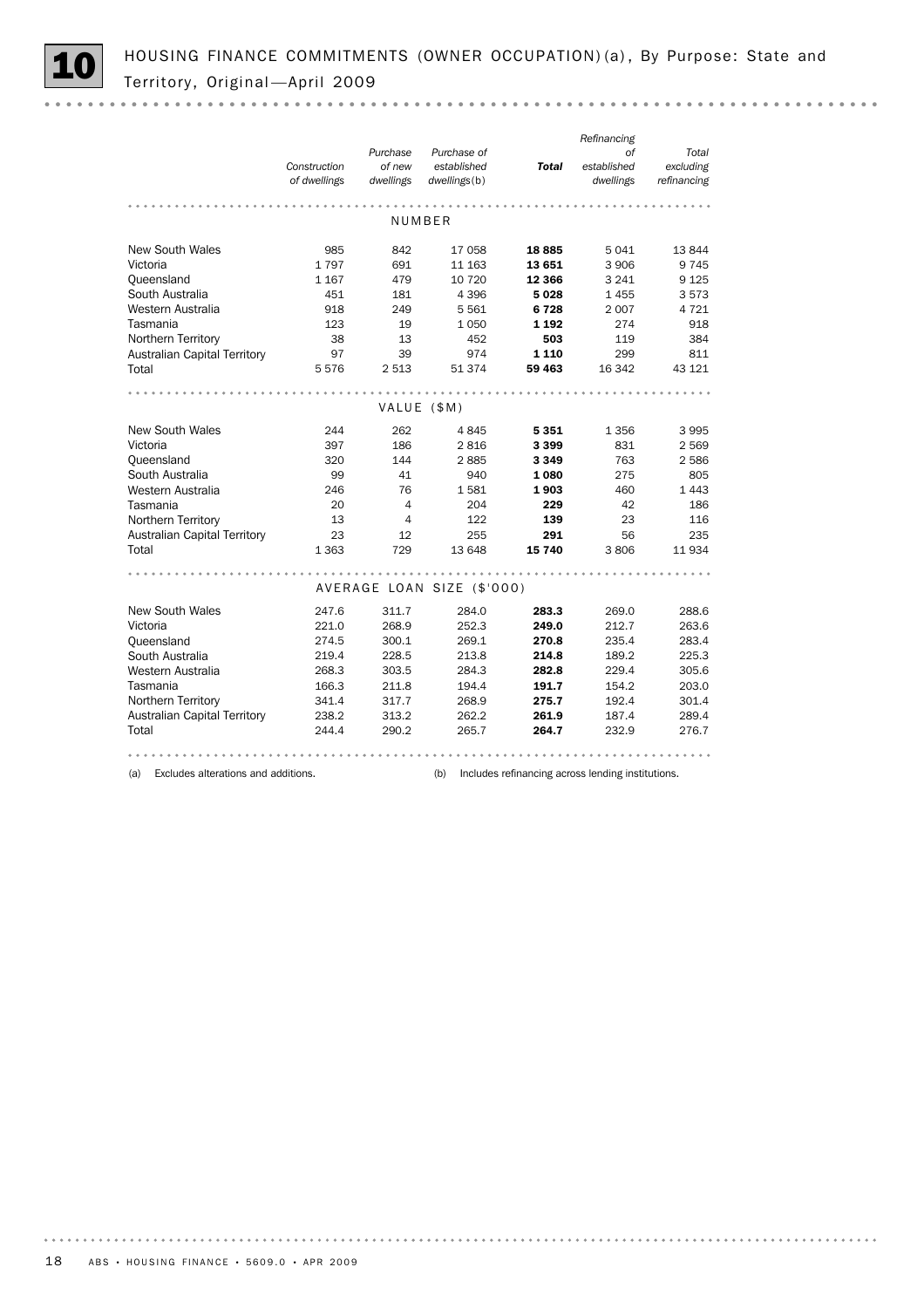

HOUSING FINANCE COMMITMENTS (OWNER OCCUPATION AND INVESTMENT HOUSING)(a),<br>By Purpose: Australia

OWNER OCCUPATION (SECURED FINANCE) TOTAL INVESTMENT HOUSING(b) TOTAL

| Construction       | Purchase<br>of new                                                                                                                                                       | Refinancing of<br>established                                                                                                           | Purchase of<br>other<br>established                                                                                                                                                      | Construction<br>of dwellings<br>for rent                                                                                                                                                        | Purchase of<br>dwellings by<br>individuals for                                                                                                          | Purchase of<br>dwellings by<br>others for                                                                                                                                                  | All<br>dwelling                                                                                                                              |
|--------------------|--------------------------------------------------------------------------------------------------------------------------------------------------------------------------|-----------------------------------------------------------------------------------------------------------------------------------------|------------------------------------------------------------------------------------------------------------------------------------------------------------------------------------------|-------------------------------------------------------------------------------------------------------------------------------------------------------------------------------------------------|---------------------------------------------------------------------------------------------------------------------------------------------------------|--------------------------------------------------------------------------------------------------------------------------------------------------------------------------------------------|----------------------------------------------------------------------------------------------------------------------------------------------|
| \$m                | \$m                                                                                                                                                                      | \$m                                                                                                                                     | \$m                                                                                                                                                                                      | \$m                                                                                                                                                                                             | \$m\$                                                                                                                                                   | \$m                                                                                                                                                                                        | finance<br>\$m\$                                                                                                                             |
|                    |                                                                                                                                                                          |                                                                                                                                         |                                                                                                                                                                                          |                                                                                                                                                                                                 |                                                                                                                                                         |                                                                                                                                                                                            |                                                                                                                                              |
|                    |                                                                                                                                                                          |                                                                                                                                         | ORIGINAL                                                                                                                                                                                 |                                                                                                                                                                                                 |                                                                                                                                                         |                                                                                                                                                                                            |                                                                                                                                              |
|                    |                                                                                                                                                                          |                                                                                                                                         |                                                                                                                                                                                          |                                                                                                                                                                                                 |                                                                                                                                                         |                                                                                                                                                                                            |                                                                                                                                              |
|                    |                                                                                                                                                                          |                                                                                                                                         |                                                                                                                                                                                          |                                                                                                                                                                                                 |                                                                                                                                                         |                                                                                                                                                                                            | 19 759                                                                                                                                       |
|                    |                                                                                                                                                                          |                                                                                                                                         |                                                                                                                                                                                          |                                                                                                                                                                                                 |                                                                                                                                                         |                                                                                                                                                                                            | 19 766                                                                                                                                       |
|                    |                                                                                                                                                                          |                                                                                                                                         |                                                                                                                                                                                          |                                                                                                                                                                                                 |                                                                                                                                                         |                                                                                                                                                                                            | 18 642                                                                                                                                       |
|                    |                                                                                                                                                                          |                                                                                                                                         |                                                                                                                                                                                          |                                                                                                                                                                                                 |                                                                                                                                                         |                                                                                                                                                                                            | 19 4 05                                                                                                                                      |
|                    |                                                                                                                                                                          |                                                                                                                                         |                                                                                                                                                                                          |                                                                                                                                                                                                 |                                                                                                                                                         |                                                                                                                                                                                            | 16 989                                                                                                                                       |
|                    |                                                                                                                                                                          |                                                                                                                                         |                                                                                                                                                                                          |                                                                                                                                                                                                 |                                                                                                                                                         |                                                                                                                                                                                            | 17 177                                                                                                                                       |
| 1064               | 529                                                                                                                                                                      | 3676                                                                                                                                    |                                                                                                                                                                                          | 422                                                                                                                                                                                             | 4508                                                                                                                                                    | 496                                                                                                                                                                                        | 18 531                                                                                                                                       |
| 911                | 560                                                                                                                                                                      | 3587                                                                                                                                    | 7 5 5 8                                                                                                                                                                                  | 301                                                                                                                                                                                             | 3935                                                                                                                                                    | 530                                                                                                                                                                                        | 17 383                                                                                                                                       |
| 1 0 8 0            | 673                                                                                                                                                                      | 4 1 4 1                                                                                                                                 | 8522                                                                                                                                                                                     | 487                                                                                                                                                                                             | 4 3 2 7                                                                                                                                                 | 435                                                                                                                                                                                        | 19 666                                                                                                                                       |
|                    |                                                                                                                                                                          |                                                                                                                                         |                                                                                                                                                                                          |                                                                                                                                                                                                 |                                                                                                                                                         |                                                                                                                                                                                            |                                                                                                                                              |
|                    |                                                                                                                                                                          |                                                                                                                                         |                                                                                                                                                                                          |                                                                                                                                                                                                 |                                                                                                                                                         |                                                                                                                                                                                            | 15 7 14                                                                                                                                      |
|                    |                                                                                                                                                                          |                                                                                                                                         |                                                                                                                                                                                          |                                                                                                                                                                                                 |                                                                                                                                                         |                                                                                                                                                                                            | 17873                                                                                                                                        |
|                    |                                                                                                                                                                          |                                                                                                                                         |                                                                                                                                                                                          |                                                                                                                                                                                                 |                                                                                                                                                         |                                                                                                                                                                                            | 22 192                                                                                                                                       |
|                    |                                                                                                                                                                          |                                                                                                                                         |                                                                                                                                                                                          |                                                                                                                                                                                                 |                                                                                                                                                         |                                                                                                                                                                                            | 21 052                                                                                                                                       |
|                    |                                                                                                                                                                          |                                                                                                                                         |                                                                                                                                                                                          |                                                                                                                                                                                                 |                                                                                                                                                         |                                                                                                                                                                                            |                                                                                                                                              |
|                    |                                                                                                                                                                          |                                                                                                                                         |                                                                                                                                                                                          |                                                                                                                                                                                                 |                                                                                                                                                         |                                                                                                                                                                                            |                                                                                                                                              |
|                    |                                                                                                                                                                          |                                                                                                                                         |                                                                                                                                                                                          |                                                                                                                                                                                                 |                                                                                                                                                         |                                                                                                                                                                                            |                                                                                                                                              |
|                    |                                                                                                                                                                          |                                                                                                                                         |                                                                                                                                                                                          |                                                                                                                                                                                                 |                                                                                                                                                         |                                                                                                                                                                                            |                                                                                                                                              |
|                    |                                                                                                                                                                          |                                                                                                                                         |                                                                                                                                                                                          |                                                                                                                                                                                                 |                                                                                                                                                         |                                                                                                                                                                                            |                                                                                                                                              |
| 1 1 0 9            | 488                                                                                                                                                                      | 3846                                                                                                                                    | 7620                                                                                                                                                                                     | 617                                                                                                                                                                                             | 4 6 22                                                                                                                                                  | 703                                                                                                                                                                                        | 19 005                                                                                                                                       |
|                    |                                                                                                                                                                          |                                                                                                                                         |                                                                                                                                                                                          |                                                                                                                                                                                                 |                                                                                                                                                         |                                                                                                                                                                                            | 18 082                                                                                                                                       |
| 1036               |                                                                                                                                                                          | 3 6 3 5                                                                                                                                 | 7 2 4 9                                                                                                                                                                                  | 543                                                                                                                                                                                             | 4 2 8 9                                                                                                                                                 |                                                                                                                                                                                            | 17907                                                                                                                                        |
|                    |                                                                                                                                                                          |                                                                                                                                         |                                                                                                                                                                                          |                                                                                                                                                                                                 |                                                                                                                                                         |                                                                                                                                                                                            | 17977                                                                                                                                        |
|                    |                                                                                                                                                                          |                                                                                                                                         |                                                                                                                                                                                          |                                                                                                                                                                                                 |                                                                                                                                                         |                                                                                                                                                                                            | 17 569                                                                                                                                       |
|                    |                                                                                                                                                                          |                                                                                                                                         |                                                                                                                                                                                          |                                                                                                                                                                                                 |                                                                                                                                                         |                                                                                                                                                                                            | 17 311                                                                                                                                       |
|                    |                                                                                                                                                                          |                                                                                                                                         |                                                                                                                                                                                          |                                                                                                                                                                                                 |                                                                                                                                                         |                                                                                                                                                                                            | 17835                                                                                                                                        |
|                    |                                                                                                                                                                          |                                                                                                                                         |                                                                                                                                                                                          |                                                                                                                                                                                                 |                                                                                                                                                         |                                                                                                                                                                                            | 17841                                                                                                                                        |
|                    |                                                                                                                                                                          |                                                                                                                                         |                                                                                                                                                                                          |                                                                                                                                                                                                 |                                                                                                                                                         |                                                                                                                                                                                            | 18820                                                                                                                                        |
|                    |                                                                                                                                                                          |                                                                                                                                         |                                                                                                                                                                                          |                                                                                                                                                                                                 |                                                                                                                                                         |                                                                                                                                                                                            |                                                                                                                                              |
|                    |                                                                                                                                                                          |                                                                                                                                         |                                                                                                                                                                                          |                                                                                                                                                                                                 |                                                                                                                                                         |                                                                                                                                                                                            |                                                                                                                                              |
| 1 1 5 3            | 643                                                                                                                                                                      | 3860                                                                                                                                    | 8 6 6 2                                                                                                                                                                                  | 352                                                                                                                                                                                             | 4 1 5 4                                                                                                                                                 | 389                                                                                                                                                                                        | 19 214                                                                                                                                       |
| 1 2 0 5            | 687                                                                                                                                                                      | 3 6 2 1                                                                                                                                 | 9 1 7 4                                                                                                                                                                                  | 309                                                                                                                                                                                             | 4 1 7 1                                                                                                                                                 | 297                                                                                                                                                                                        | 19 4 65                                                                                                                                      |
| 1 3 9 1            | 765                                                                                                                                                                      | 3860                                                                                                                                    | 9 7 3 5                                                                                                                                                                                  | 329                                                                                                                                                                                             | 4 3 2 3                                                                                                                                                 | 397                                                                                                                                                                                        | 20 800                                                                                                                                       |
| 1381               | 756                                                                                                                                                                      | 3 9 0 7                                                                                                                                 | 10 006                                                                                                                                                                                   | 321                                                                                                                                                                                             | 4553                                                                                                                                                    | 623                                                                                                                                                                                        | 21547                                                                                                                                        |
|                    |                                                                                                                                                                          |                                                                                                                                         |                                                                                                                                                                                          |                                                                                                                                                                                                 |                                                                                                                                                         |                                                                                                                                                                                            |                                                                                                                                              |
|                    |                                                                                                                                                                          |                                                                                                                                         | TREND                                                                                                                                                                                    |                                                                                                                                                                                                 |                                                                                                                                                         |                                                                                                                                                                                            |                                                                                                                                              |
|                    |                                                                                                                                                                          |                                                                                                                                         |                                                                                                                                                                                          |                                                                                                                                                                                                 |                                                                                                                                                         |                                                                                                                                                                                            |                                                                                                                                              |
|                    |                                                                                                                                                                          |                                                                                                                                         |                                                                                                                                                                                          |                                                                                                                                                                                                 |                                                                                                                                                         |                                                                                                                                                                                            |                                                                                                                                              |
|                    | 496                                                                                                                                                                      | 3 9 1 0                                                                                                                                 | 7806                                                                                                                                                                                     | 618                                                                                                                                                                                             | 4 608                                                                                                                                                   | 721                                                                                                                                                                                        | 19 253                                                                                                                                       |
|                    |                                                                                                                                                                          | 3772                                                                                                                                    | 7 4 5 3                                                                                                                                                                                  | 607                                                                                                                                                                                             | 4 4 2 1                                                                                                                                                 | 684                                                                                                                                                                                        | 18 4 78                                                                                                                                      |
| 1064               | 476                                                                                                                                                                      |                                                                                                                                         |                                                                                                                                                                                          | 594                                                                                                                                                                                             | 4 2 9 9                                                                                                                                                 | 650                                                                                                                                                                                        | 17926                                                                                                                                        |
| 1032               | 465                                                                                                                                                                      | 3645                                                                                                                                    | 7 2 4 2                                                                                                                                                                                  |                                                                                                                                                                                                 |                                                                                                                                                         |                                                                                                                                                                                            |                                                                                                                                              |
| 1 0 0 4            | 463                                                                                                                                                                      | 3 5 5 3                                                                                                                                 | 7 1 6 2                                                                                                                                                                                  | 574                                                                                                                                                                                             | 4 2 3 8                                                                                                                                                 | 623                                                                                                                                                                                        | 17617                                                                                                                                        |
| 985                |                                                                                                                                                                          |                                                                                                                                         |                                                                                                                                                                                          |                                                                                                                                                                                                 |                                                                                                                                                         | 600                                                                                                                                                                                        |                                                                                                                                              |
|                    | 472                                                                                                                                                                      | 3518                                                                                                                                    | 7 1 8 5                                                                                                                                                                                  | 539                                                                                                                                                                                             | 4 2 2 4                                                                                                                                                 |                                                                                                                                                                                            | 17 523                                                                                                                                       |
| 979                | 492                                                                                                                                                                      | 3 5 3 5                                                                                                                                 | 7 2 8 1                                                                                                                                                                                  | 486                                                                                                                                                                                             | 4 2 2 8                                                                                                                                                 | 568                                                                                                                                                                                        | 17 568                                                                                                                                       |
| 991                | 523                                                                                                                                                                      | 3591                                                                                                                                    | 7 4 6 5                                                                                                                                                                                  | 433                                                                                                                                                                                             | 4 2 2 4                                                                                                                                                 | 517                                                                                                                                                                                        | 17 745                                                                                                                                       |
| 1029               | 564                                                                                                                                                                      | 3667                                                                                                                                    | 7766                                                                                                                                                                                     | 395                                                                                                                                                                                             | 4 2 1 6                                                                                                                                                 | 463                                                                                                                                                                                        | 18 100                                                                                                                                       |
| 1089               | 611                                                                                                                                                                      | 3743                                                                                                                                    | 8 1 7 1                                                                                                                                                                                  | 369                                                                                                                                                                                             | 4 2 1 3                                                                                                                                                 | 423                                                                                                                                                                                        | 18 619                                                                                                                                       |
|                    |                                                                                                                                                                          |                                                                                                                                         |                                                                                                                                                                                          |                                                                                                                                                                                                 |                                                                                                                                                         |                                                                                                                                                                                            |                                                                                                                                              |
| 1 1 6 1            | 657                                                                                                                                                                      | 3801                                                                                                                                    | 8 6 3 4                                                                                                                                                                                  | 353                                                                                                                                                                                             | 4 2 2 8                                                                                                                                                 | 406                                                                                                                                                                                        | 19 240                                                                                                                                       |
| 1 2 3 6            | 698                                                                                                                                                                      | 3836                                                                                                                                    | 9 0 9 9                                                                                                                                                                                  | 338                                                                                                                                                                                             | 4 2 6 5                                                                                                                                                 | 407                                                                                                                                                                                        | 19880                                                                                                                                        |
| 1 3 0 7<br>1 3 6 9 | 733<br>761                                                                                                                                                               | 3861<br>3862                                                                                                                            | 9529<br>9892                                                                                                                                                                             | 325<br>314                                                                                                                                                                                      | 4 3 1 6<br>4373                                                                                                                                         | 422<br>450                                                                                                                                                                                 | 20 493<br>21 0 20                                                                                                                            |
|                    | of dwellings<br>1 1 5 2<br>1 1 7 5<br>1070<br>1 1 5 3<br>993<br>1012<br>900<br>1084<br>1428<br>1 3 6 3<br>1 0 6 8<br>1 0 0 0<br>979<br>982<br>994<br>994<br>1085<br>1094 | dwellings<br>502<br>490<br>518<br>519<br>430<br>474<br>529<br>644<br>800<br>729<br>446<br>515<br>471<br>444<br>482<br>511<br>572<br>636 | dwellings<br>4 0 6 5<br>3951<br>3 7 0 2<br>3938<br>3 5 6 8<br>3 2 8 4<br>3 1 5 4<br>3 4 0 4<br>4 1 1 3<br>3806<br>3 7 0 1<br>3 6 5 5<br>3 5 9 3<br>3 2 6 2<br>3582<br>3 6 3 3<br>4 0 2 2 | dwellings<br>8088<br>8 0 2 3<br>7 0 8 1<br>7 6 2 1<br>6858<br>7 2 0 5<br>7837<br>7 2 6 6<br>8 4 5 7<br>10 662<br>9841<br>7 3 1 4<br>7 2 2 1<br>7 2 4 9<br>7 2 9 4<br>7 4 8 2<br>7 6 3 4<br>7991 | or resale<br>544<br>724<br>578<br>888<br>501<br>396<br>262<br>270<br>369<br>302<br>SEASONALLY ADJUSTED<br>661<br>715<br>525<br>421<br>415<br>384<br>406 | rent or resale<br>4769<br>4820<br>4860<br>4 4 8 8<br>4 106<br>4 2 1 8<br>3 2 9 8<br>3727<br>4 4 7 1<br>4 4 8 7<br>4 3 1 0<br>4 1 7 7<br>4 2 3 0<br>4 2 8 9<br>4 3 4 7<br>4 10 6<br>4 2 7 8 | rent or resale<br>639<br>582<br>833<br>798<br>533<br>588<br>306<br>288<br>349<br>524<br>582<br>641<br>738<br>547<br>581<br>504<br>517<br>403 |

(a) Excludes alterations and additions. Includes refinancing across lending (b) Excludes revolving credit. institutions.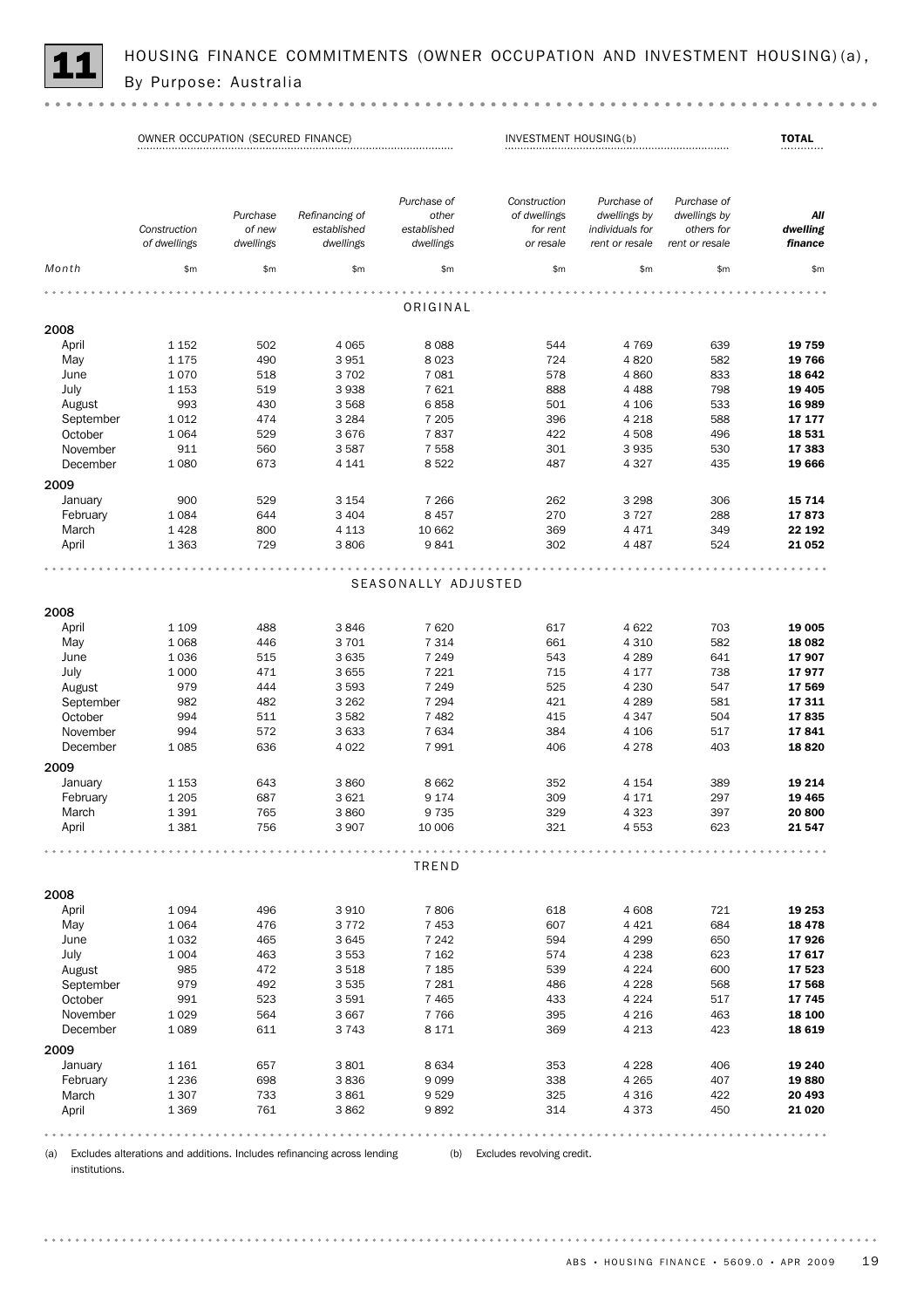HOUSING LOAN OUTSTANDINGS TO HOUSEHOLDS (OWNER OCCUPATION AND INVESTMENT HOUSING)

|                  |          |                 |                         | <b>Total Authorised</b>               |                |            |           |
|------------------|----------|-----------------|-------------------------|---------------------------------------|----------------|------------|-----------|
|                  |          | Permanent       |                         | Deposit-taking                        |                |            |           |
|                  |          | <b>Building</b> | Credit                  | Institutions                          | Securitisation | Other      |           |
|                  | Banks(a) | Societies(a)    | Co-operatives(a)        | (ADIs)(a)                             | Vehicles(b)    | Lenders(b) | Total     |
|                  | \$m      | \$m             | \$m                     | \$m                                   | \$m            | \$m\$      | \$m\$     |
|                  |          |                 |                         |                                       |                |            |           |
|                  |          |                 | OWNER-OCCUPIED HOUSING  |                                       |                |            |           |
| 2008             |          |                 |                         |                                       |                |            |           |
| April            | 470 550  | 10 691          | 22 849                  | 504 090                               | na             | na         | na        |
| May              | 477 627  | 10 756          | 23 049                  | 511 432                               | na             | na         | na        |
| June             | 488 826  | 10 909          | 23 217                  | 522 952                               | na             | na         | na        |
| July             | 494 487  | 10 985          | 23 470                  | 528 942                               | na             | na         | na        |
| August           | 499 586  | 11 0 12         | 23 695                  | 534 293                               | na             | na         | na        |
| September        | 508 370  | 10 248          | 23 759                  | 542 377                               | na             | na         | na        |
| October          | 514 969  | 10 354          | 23 933                  | 549 256                               | na             | na         | na        |
| November         | 521 672  | 10 4 65         | 24 632                  | 556 769                               | na             | na         | na        |
| December         | 528 986  | 10 5 26         | 24 812                  | 564 324                               |                |            |           |
|                  |          |                 |                         |                                       | na             | na         | na        |
| 2009             |          |                 |                         |                                       |                |            |           |
| January          | 535 077  | 10 586          | 24 919                  | 570 582                               | na             | na         | na        |
| February         | 543 289  | 10 664          | 25 231                  | 579 184                               | na             | na         | na        |
| March            | 553 876  | 10 785          | 25 343                  | 590 004                               | na             | na         | na        |
| April            | 562 146  | 10 881          | 25 605                  | 598 632                               | na             | na         | na        |
|                  |          |                 |                         |                                       |                |            |           |
|                  |          |                 | INVESTMENT HOUSING      |                                       |                |            |           |
|                  |          |                 |                         |                                       |                |            |           |
| 2008             |          |                 |                         |                                       |                |            |           |
| April            | 227 433  | 4 0 8 5         | 4 2 6 3                 | 235 781                               | na             | na         | na        |
| May              | 230 247  | 4 0 9 8         | 4347                    | 238 692                               | na             | na         | na        |
| June             | 236 316  | 3921            | 4378                    | 244 615                               | na             | na         | na        |
| July             | 237 790  | 3884            | 4 4 3 5                 | 246 109                               | na             | na         | na        |
| August           | 240 369  | 3886            | 4 4 7 2                 | 248 727                               | na             | na         | na        |
| September        | 243 984  | 3 2 6 3         | 4 4 0 4                 | 251 651                               | na             | na         | na        |
| October          | 246 004  | 3 2 7 4         | 4 4 5 3                 | 253 731                               | na             | na         | na        |
| November         | 247 983  | 3 2 7 8         | 4 0 3 9                 | 255 300                               | na             | na         | na        |
| December         | 250 388  | 3 2 8 7         | 4072                    | 257 747                               | na             | na         | na        |
| 2009             |          |                 |                         |                                       |                |            |           |
| January          | 251 752  | 3 3 4 8         | 4 0 8 4                 | 259 184                               | na             | na         | na        |
| February         | 253 699  | 3372            | 4072                    | 261 143                               | na             | na         | na        |
| March            | 255 447  | 3 4 1 5         | 4 1 6 6                 | 263 028                               | na             | na         | na        |
| April            | 257 286  | 3 500           | 4 203                   | 264 989                               | na             | na         | na        |
|                  |          |                 |                         |                                       |                |            |           |
|                  |          |                 | ALL RESIDENTIAL HOUSING |                                       |                |            |           |
|                  |          |                 |                         |                                       |                |            |           |
| 2008             |          |                 |                         |                                       |                |            |           |
| April            | 697 983  | 14 7 7 6        | 27 112                  | 739 871                               | na             | na         | na        |
| May              | 707 874  | 14 8 54         | 27 396                  | 750 124                               | na             | na         | na        |
| June             | 725 142  | 14 8 30         | 27 595                  | 767 567                               | 171 229        | 17 701     | 956 497   |
| July             | 732 277  | 14 8 69         | 27 905                  | 775 051                               | na             | na         | na        |
| August           | 739 955  | 14 8 98         | 28 167                  | 783 020                               | na             | na         | na        |
| September        | 752 354  | 13 511          | 28 163                  | 794 028                               | 163 961        | 17899      | 975 888   |
| October          | 760 973  | 13 6 28         | 28 3 86                 | 802 987                               | na             | na         | na        |
| November         | 769 655  | 13 7 43         | 28 671                  | 812 069                               | na             | na         | na        |
| December         | 779 374  | 13813           | 28 8 84                 | 822 071                               | 155 652        | 16818      | 994 541   |
| 2009             |          |                 |                         |                                       |                |            |           |
| January          | 786 829  | 13 934          | 29 003                  | 829 766                               | na             | na         | na        |
| February         | 796 988  | 14 0 36         | 29 303                  | 840 327                               | na             | na         | na        |
| March            | 809 323  | 14 200          | 29 509                  | 853 032                               | 146 818        | 14 358     | 1 014 208 |
| April            | 819 432  | 14 3 8 1        | 29 808                  | 863 621                               | na             | na         | na        |
|                  |          |                 |                         |                                       |                |            |           |
| na not available |          |                 |                         | (b) Source ABS quarterly collections. |                |            |           |
|                  |          |                 |                         |                                       |                |            |           |

(a) Source APRA.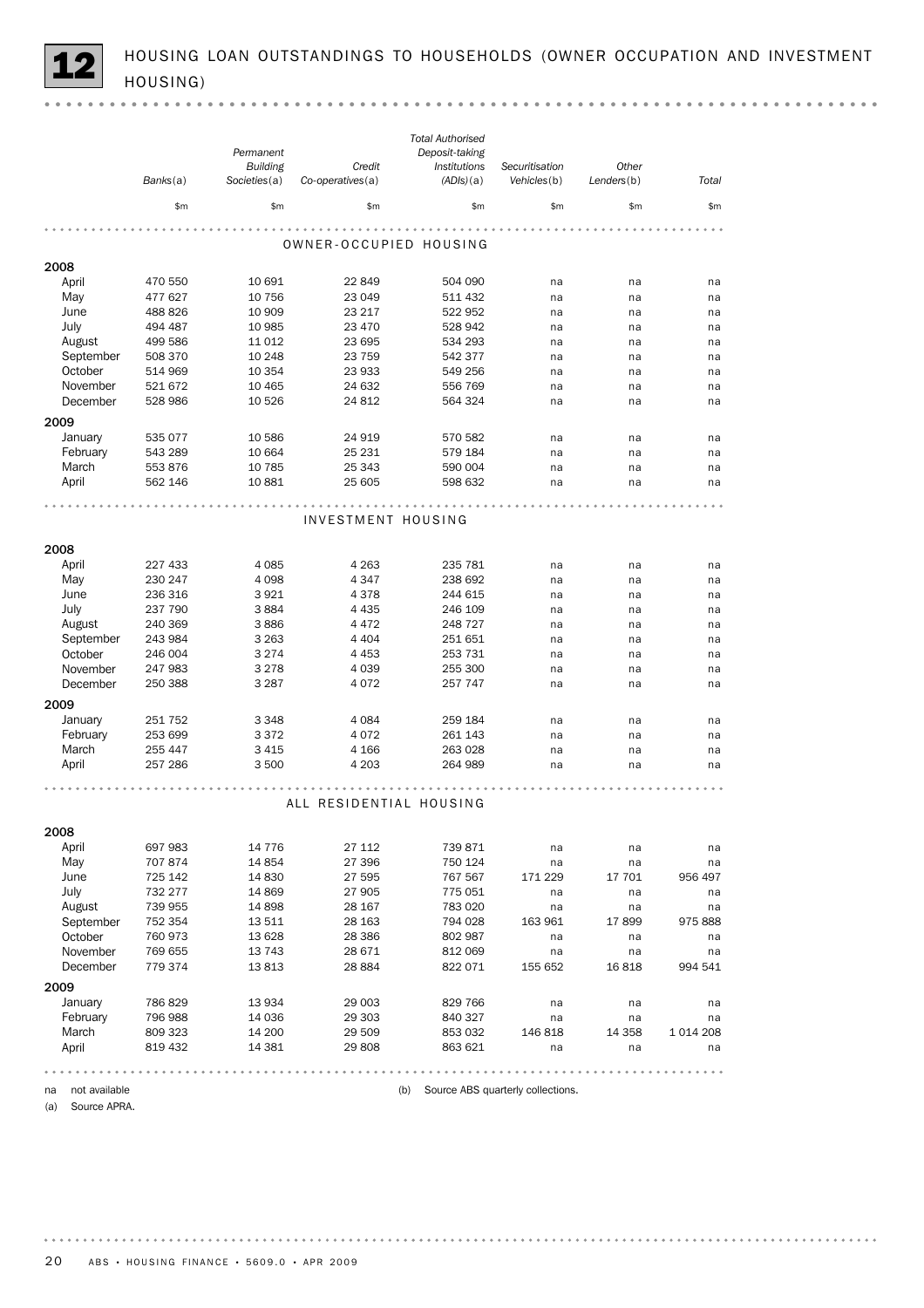#### EFFECT OF NEW SEASONALLY ADJUSTED ESTIMATES ON TREND ESTIMATES

..................................

SENSITIVITY ANALYSIS

Readers should exercise care when interpreting the trend estimates of recent months because they will be revised when next month's seasonally adjusted estimates become available. For further information, see paragraphs 30 and 31 in the Explanatory Notes.

The graph below presents the effect of two possible scenarios on the trend estimates:

1 The May 2009 seasonally adjusted estimate of the number of dwelling commitments is higher than the April 2009 seasonally adjusted estimate by 2.3%.

2 The May 2009 seasonally adjusted estimate of the number of dwelling commitments is lower than the April 2009 seasonally adjusted estimate by 2.3%.

The percentage change chosen is the average absolute percentage change of the seasonally adjusted series, based on the last 10 years of data.

### NUMBER OF OWNER OCCUPIED DWELLING FINANCE COMMITMENTS



|               |           |        |                     | WHAT IF NEXT MONTH'S |                               |        |
|---------------|-----------|--------|---------------------|----------------------|-------------------------------|--------|
|               |           |        |                     |                      | SEASONALLY ADJUSTED ESTIMATE: |        |
|               | Trend as  |        | $(1)$ rises by 2.3% |                      | (2) falls by 2.3%             |        |
|               | published |        | on this month       |                      | on this month                 |        |
|               |           | %      |                     | ℅                    |                               | %      |
|               | no.       | change | no.                 | change               | no.                           | change |
| October 2008  | 49 961    | 1.8    | 49 961              | 1.8                  | 49 961                        | 1.8    |
| November 2008 | 51 523    | 3.1    | 51 472              | 3.0                  | 51 525                        | 3.1    |
| December 2008 | 53 492    | 3.8    | 53 429              | 3.8                  | 53 523                        | 3.9    |
| January 2009  | 55 558    | 3.9    | 55 537              | 3.9                  | 55 584                        | 3.9    |
| February 2009 | 57 461    | 3.4    | 57 490              | 3.5                  | 57 366                        | 3.2    |
| March 2009    | 59 119    | 2.9    | 59 170              | 2.9                  | 58 759                        | 2.4    |
| April 2009    | 60 407    | 2.2    | 60 581              | 2.4                  | 59 806                        | 1.8    |
|               |           |        |                     |                      |                               |        |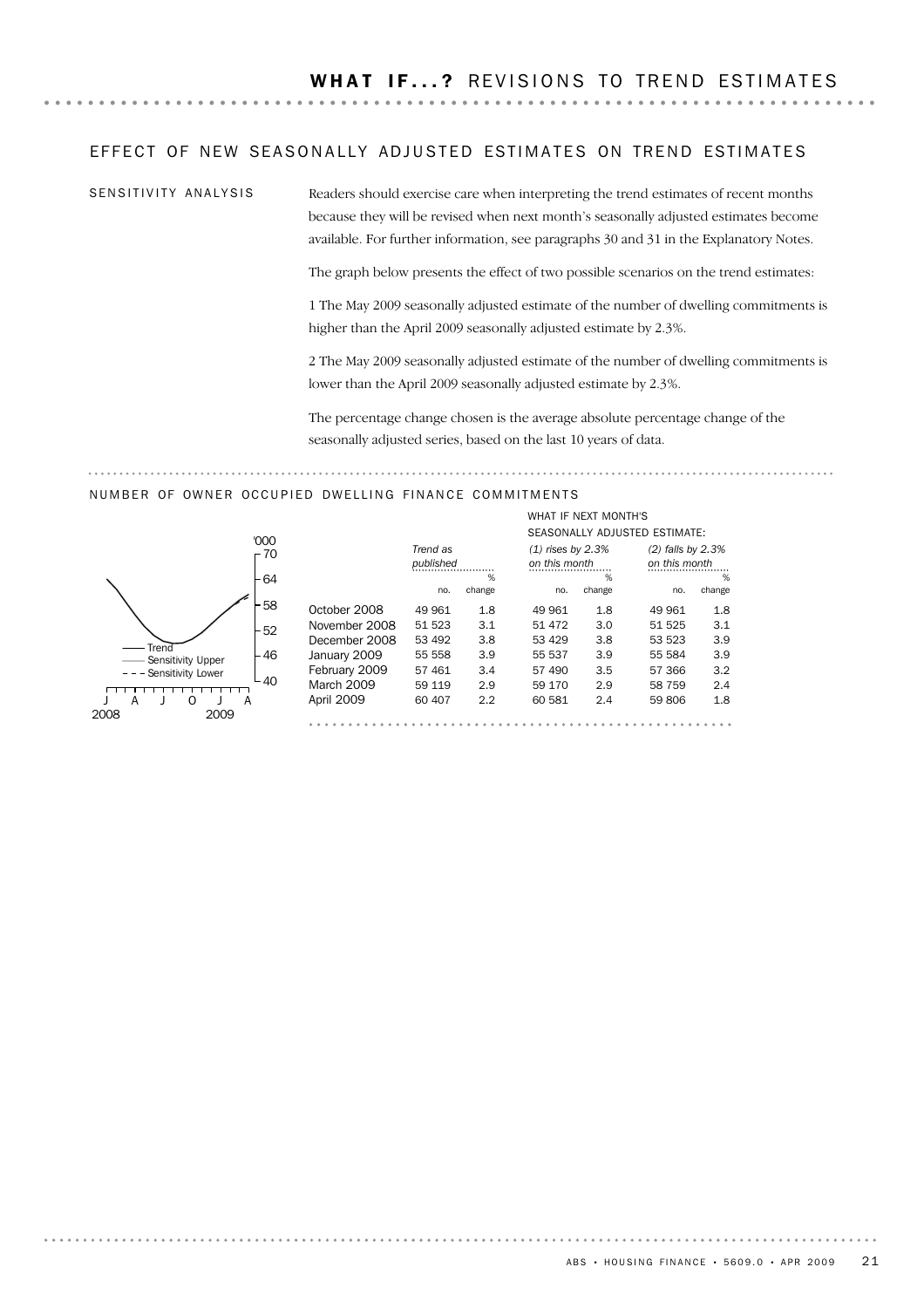# EXPLANATORY NOTES

| <b>INTRODUCTION</b> | 1 This publication presents statistics on housing finance commitments made by<br>significant lenders. This includes secured finance commitments for the construction or<br>purchase of owner occupied dwellings and finance commitments for the construction or<br>purchase of dwellings for rent or resale (investment housing). Also included are the<br>outstanding values of housing loan assets to individuals held by lenders at the end of<br>each reference month.                                                                                                                                                                                                                                                                                                                                                                                                                                                                                                                                                                                                                                                                                                                                                            |
|---------------------|---------------------------------------------------------------------------------------------------------------------------------------------------------------------------------------------------------------------------------------------------------------------------------------------------------------------------------------------------------------------------------------------------------------------------------------------------------------------------------------------------------------------------------------------------------------------------------------------------------------------------------------------------------------------------------------------------------------------------------------------------------------------------------------------------------------------------------------------------------------------------------------------------------------------------------------------------------------------------------------------------------------------------------------------------------------------------------------------------------------------------------------------------------------------------------------------------------------------------------------|
| SCOPE               | Finance commitments made by the following types of lenders are included:<br>2<br>■ Banks<br>Permanent building societies<br>Credit unions/cooperative credit societies<br>Life or general insurance companies<br>General government enterprises<br>Superannuation funds<br>Securitisers of mortgage assets (wholesale lenders) which provide funds to<br>borrowers through a retail intermediary (e.g. mortgage originators)<br>• Other Registered Financial Corporations (RFCs).                                                                                                                                                                                                                                                                                                                                                                                                                                                                                                                                                                                                                                                                                                                                                     |
|                     | All lending commitments are classified to the lender type which is (or will be) the<br>3<br>legal lender on the corresponding loan contract. Commitments are published for two<br>broad groupings of lender type: Banks and Non-Banks; the Non-Bank grouping also has<br>the components Permanent Building Societies and Wholesale Lenders n.e.c. published.<br>4 Housing loan outstandings are classified to the following lender types: Banks;<br>Permanent Building societies; Credit unions/cooperative credit societies; Securitisation<br>vehicles; and Other lenders n.e.c The first three of these types are components of the<br>grouping Authorised Deposit-taking Institutions (ADIs). Loan outstandings for the ADI<br>lender types are published monthly, and are classified by purpose (owner occupied<br>housing or investment housing). All other institutions, including securitisation vehicles,<br>are only available on a quarterly basis. The release of loan outstandings data for those<br>lenders reporting on a quarterly basis will be lagged by one month - for example March<br>outstandings for securitisation vehicles and other lenders n.e.c. will be released from the<br>April publication onwards. |
| COVERAGE            | The statistics of housing finance commitments cover all banks and permanent<br>5<br>building societies. The largest of the remaining lenders of secured housing finance for<br>owner occupation are included so that, together with banks and building societies, at<br>least 95% of the Australian total of finance commitments is covered, and at least 90% of<br>each state total is covered. While many smaller contributors to the Non-Banks series are<br>excluded under these coverage criteria, at least 70% of finance commitments by<br>wholesale contributors are covered.                                                                                                                                                                                                                                                                                                                                                                                                                                                                                                                                                                                                                                                 |
|                     | 6 An annual collection is conducted to maintain and update the survey coverage of<br>housing finance commitments. New lenders are included as their lending for housing<br>becomes sufficiently large.<br>7 From June 2001, the collection of housing finance commitments covers all<br>commitments by banks and permanent building societies, all other lenders providing<br>funds of more than \$50m in 2000, and some additional smaller other lenders where<br>necessary to maintain collection coverage (as specified in paragraph 5).<br>The statistics of housing loan outstandings cover all lenders included in the scope of<br>8<br>paragraph 2 that have been identified as holding residential loan assets on their balance<br>sheet as at the end of a particular reference month.                                                                                                                                                                                                                                                                                                                                                                                                                                       |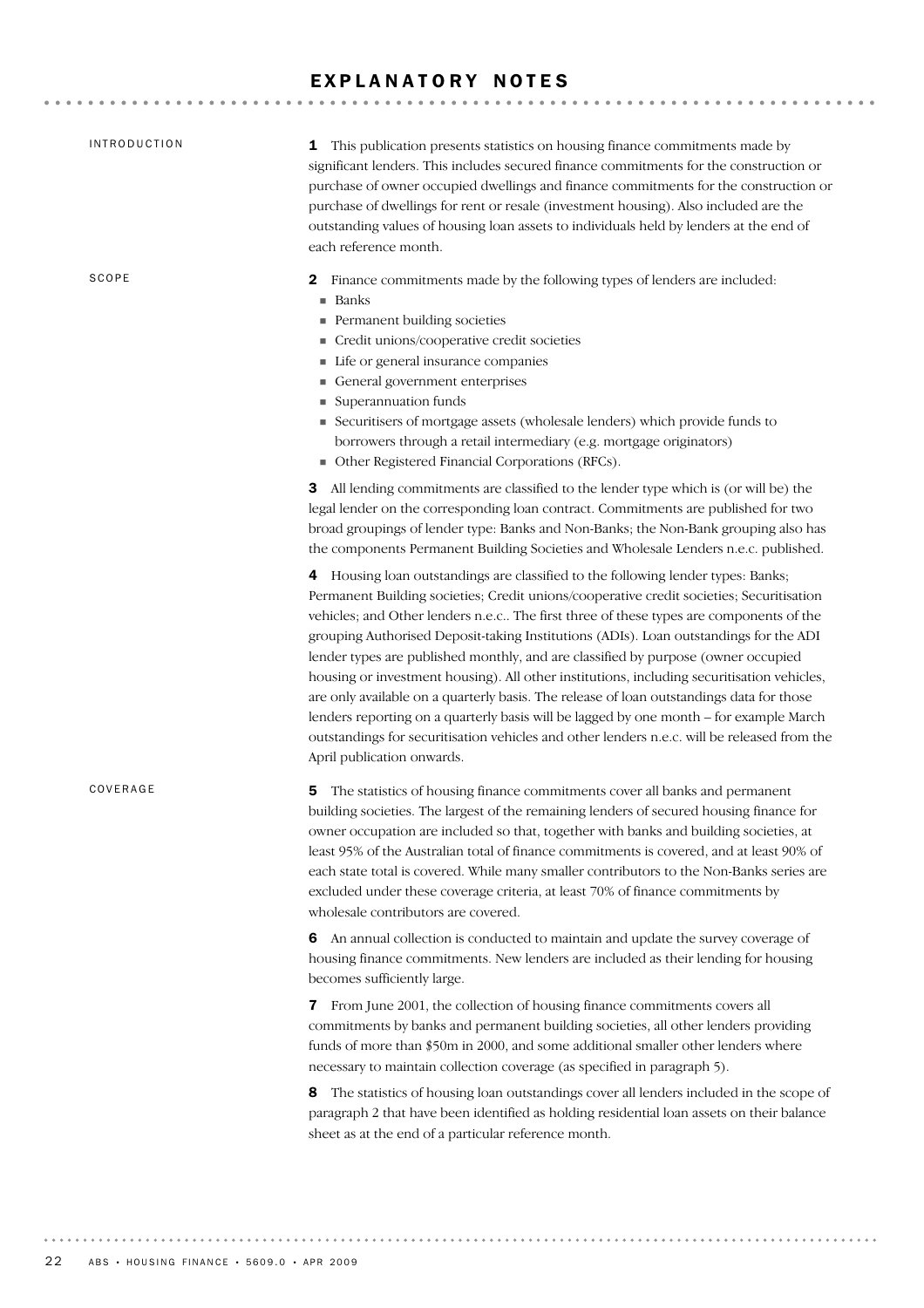#### E X P L A N A T O R Y N O T E S *continued*

SOURCES

9 For banks, credit cooperatives, building societies and RFCs, the statistics in this publication are currently derived from returns submitted to the Australian Prudential Regulation Authority (APRA). The *Financial Sector (Collection of Data) Act 2001* facilitates the collection of statistical data from the financial sector, with APRA established as the central point for collection of both prudential and statistical data. In October 2001, APRA implemented new reporting forms for building societies and credit cooperatives. New reporting forms were implemented for banks in March 2002, and for RFCs in March 2003. APRA commenced collecting loan commitments data from banks, credit cooperatives, building societies in July 2002 and from RFCs in March 2003.

10 Housing finance commitments for owner occupied housing from banks, building societies and credit cooperatives are derived from form *ARF 392.0 Housing Finance* collected by APRA. Housing finance commitments for investor housing from these lenders are sourced from the *ARF 394.0 Personal Finance*. Housing finance commitments for RFCs are collected on the *RRF 392.0 Housing Finance* and *RRF 394.0 Personal Finance* for owner occupied housing and investor housing respectively.

11 Statistics on loan outstandings in table 12 are sourced from banks on form *ARF 320.0 Statement of Financial Position (Domestic Books*), with lending by building societies and credit cooperatives derived from form *ARF 323.0: Statement of Financial Position (Licensed ADI)*. While building societies and credit cooperatives with total assets greater than or equal to \$50 million are required to report this APRA return on a monthly basis, those institutions with total assets less than this threshold are only required to submit this return on a quarterly basis. An undercoverage adjustment is made in deriving table 12 in the two months between the last month in the quarter to derive estimates for the complete population on a monthly basis.

12 Electronic versions of the forms and instructions for ADIs are available on the APRA web site at <

http://www.apra.gov.au/Statistics/Basel-II-reporting-forms-and-instructions-for-all-ADIs.cf m >. For RFCs, these are available at: <http://www.apra.gov.au/rfc/>.

13 All other institutions, including securitisation vehicles, are collected directly by the ABS. Data on loan outstandings of households for housing purposes for these lender types are only available on a quarterly basis. The data for Other lenders n.e.c. is compiled from a range of other data sources collected by the Australian Bureau of Statistics.

14 Revisions to previously published statistics are included in the publication as they occur.

**15** Changes in the classification of lenders (e.g. the conversion of a permanent building society to a bank) are reflected in the Lender series from the month of such change. Data for earlier periods for such lenders are not reclassified. Details of the establishment of new banks are published in the Reserve Bank of Australia's monthly *Bulletin* in the section on Technical Notes to Tables.

#### WHOLESALE LENDERS

REVISIONS

16 A wholesale lender provides funds to borrowers through a retail intermediary which may then also be responsible for the ongoing relationship with the borrower.

17 The Wholesale Lenders n.e.c. series almost exclusively comprises securitisation vehicles (typically special purpose trusts), established to issue mortgage backed securities. It excludes commitments where a bank or permanent building society, acting as a wholesale provider of funds, is the lender on the loan contract. Those commitments are published as bank or permanent building society commitments.

18 From July 1995 to July 2000, mortgage managers reported housing finance commitments on behalf of wholesale lenders. The introduction of wholesale lenders as the reporting unit does not change the scope of the collection, but has increased its coverage. This, along with the reclassification of some lending activity, increased the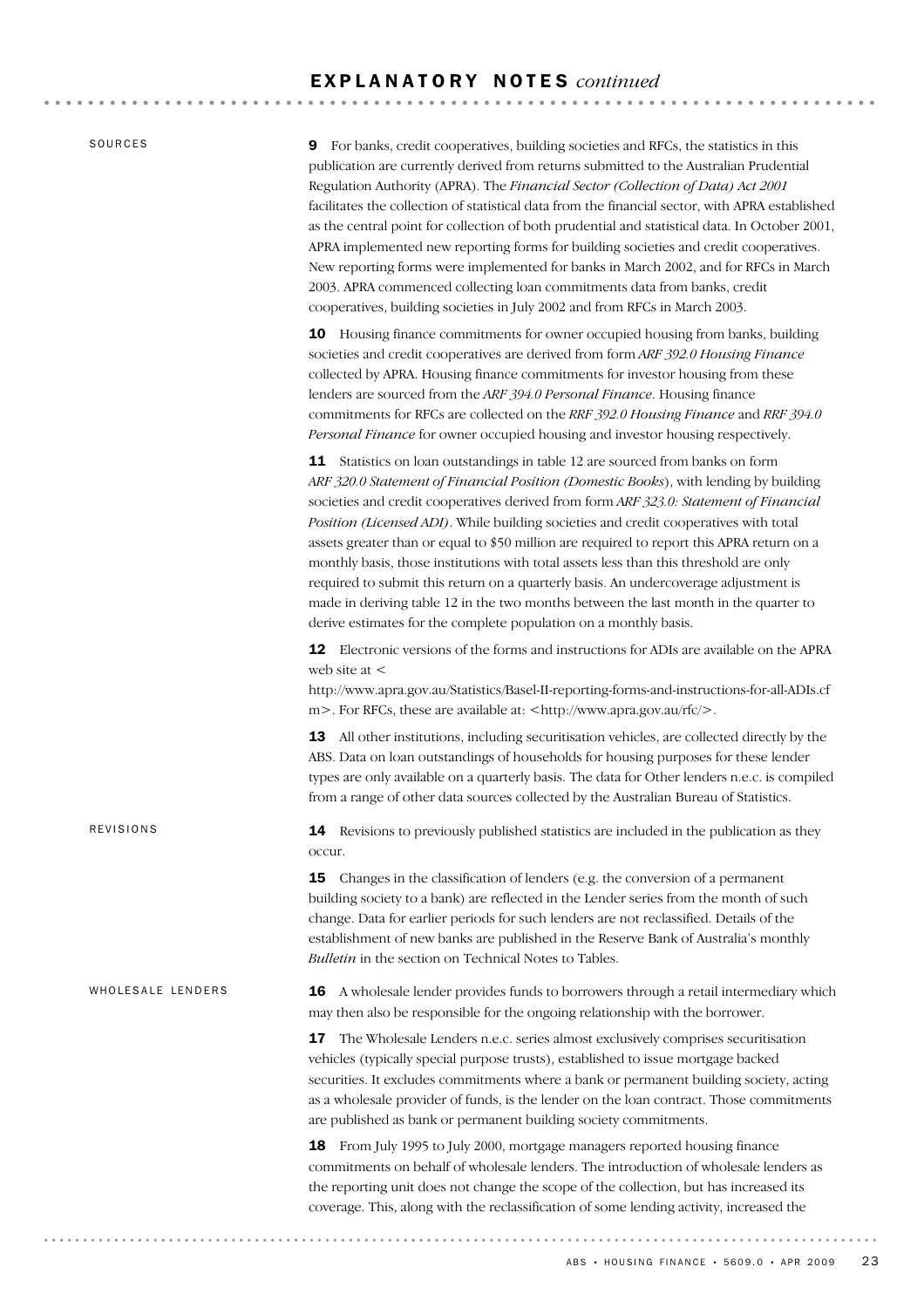#### E X P L A N A T O R Y N O T E S *continued*

#### WHOLESALE LENDERS *continued*

level of the Wholesale Lenders n.e.c. series for owner occupied housing by \$249m in July 2000.

19 Wholesale lenders contribute to the Non-Banks series for owner occupied housing, which is seasonally adjusted in table 3. A trend break was added to the Non-Banks series, shifting the trend up by 1,579 commitments and \$178m in July 2000. Revisions related to the introduction of wholesale lenders also resulted in a downward shift in the Banks' trend for owner occupied housing of 1,256 commitments and \$167m. Consequential breaks in the finance purpose trend series for owner occupied housing at July 2000 were:

- $\blacksquare$  construction finance trend shifted down 16 commitments (\$3m)
- $\blacksquare$  new dwelling finance trend shifted up 26 commitments (\$1m)
- $\blacksquare$  established dwelling finance trend shifted up 313 commitments (\$13m)
- $\blacksquare$  refinancing trend shifted up 177 commitments (\$17m)
- ! total finance trend shifted up 323 commitments (\$11m).

20 Because of difficulties experienced by Wholesale Lenders n.e.c. in accurately identifying first home buyers in their commitments, these data are not used in estimating first home buyer commitments (table 9). Instead, from July 2000, the percentage of first home buyer commitments made by all banks and permanent building societies is applied to total Wholesale Lenders n.e.c. commitments to calculate their contribution to the First Home Buyers series. As a result, first home buyer commitments were revised upwards by 0.8 percentage points in July 2000.

21 An article on the introduction of the Wholesale Lenders n.e.c. series (including implications for the First Home Buyers series) featured in the October 2000 issue of this publication. A copy of the article is available from the contact person listed on the front of the publication.

22 Seasonal adjustment is a means of removing the estimated effects of normal seasonal variation and 'trading day effects'. A 'trading day effect' reflects the varying amounts of activity on different days of the week and the different number of days of the week in any month (i.e. the number of Sundays, Mondays, etc.). This effect may be partly caused by the reporting practices of the lenders. Adjustment is also made for Easter which may affect the March and April estimates differently. Trading day effects are removed from the original estimates prior to the seasonal adjustment process. Seasonal adjustment does not remove the effect of irregular or non-seasonal influences (e.g. a change in interest rates) from the series. SEASONAL ADJUSTMENT

> 23 Over the period from early 1990 to April 1995, four of the major banks changed from reporting for the four or five weeks ending on the last Wednesday of each month to reporting on a calendar month basis. The published seasonally adjusted data take account of this change in pattern.

> 24 Rapid change in the financial sector, and particularly developments in the provision of housing finance, may cause changes in the seasonal and trading day patterns of the housing finance data. Examples include changes in the classification of financial institutions (particularly the reclassification of non-bank financial institutions to banks) and the increased use of mortgage securitisation.

> 25 Estimation of seasonal adjustment and trading day factors that reflect the full effect of recent developments is not possible until a sufficient number of years of data have been collected. When changes are occurring in the seasonal patterns, larger revisions to the seasonally adjusted series can be expected at the time of the annual seasonal re-analysis. Accordingly, the trend estimate data provide a more reliable indicator of underlying movement in housing finance commitments. (See paragraphs 30 and 31 for further information on trend estimates).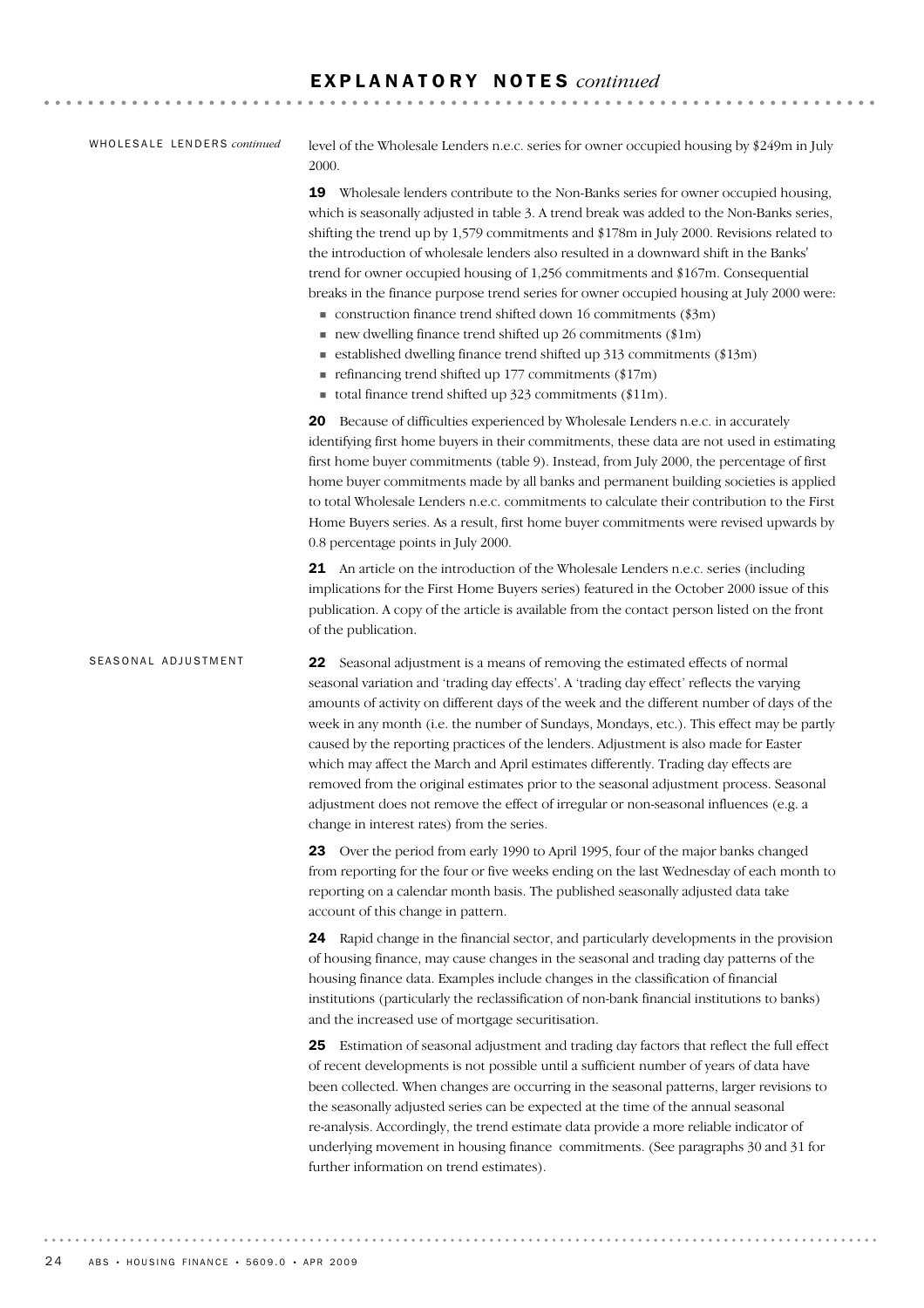|           | SEASONAL ADJUSTMENT |
|-----------|---------------------|
| continued |                     |

26 State component series have been seasonally adjusted independently of the Australian series. The sum of the state components is therefore unlikely to equal the corresponding Australian total. State component series are also affected by the changes mentioned in paragraphs 22 to 25.

27 The housing finance series uses a concurrent seasonal adjustment methodology to derive the seasonal adjustment factors. This means that original estimates available at the current reference month are used to estimate seasonal factors for the current and previous months. As a result of this methodology, the seasonally adjusted and trend estimates for earlier periods can be revised each month. However, in most instances, the only noticeable revisions will be to the previous month and the same month a year ago.

28 Autoregressive integrated moving average (ARIMA) modelling can improve the revision properties of the seasonally adjusted and trend estimates. ARIMA modelling relies on the characteristics of the series being analysed to project future period data.The projected values are temporary, intermediate values, that are only used internally to improve the estimation of the seasonal factors. The projected data do not affect the original estimates and are discarded at the end of the seasonal adjustment process. The housing finance collection uses an individual ARIMA model for 96% of the series in this publication.The ARIMA model is assessed as part of the annual reanalysis. For more information on ARIMA modelling see Feature article: Use of ARIMA modelling to reduce revisions in the October 2004 issue of *Australian Economic Indicators* (cat. no. 1350.0).

29 The best seasonally adjusted estimates are achieved only some years after corresponding original estimates have been released. However, this does not satisfy the demand for timely seasonally adjusted estimates. The ABS advises users that while every effort is made to achieve the highest possible quality of seasonally adjusted estimates, given the available original estimates and preset publication deadlines, revisions to these seasonally adjusted estimates are inevitable and generally indicate improvements to those estimates. The use of the concurrent seasonal adjustment approach means that revisions, and therefore quality improvements, are identified earlier than under the previously used forward factor method. Under the concurrent approach, revisions are made up to one year earlier than under the forward factor approach.

30 Smoothing seasonally adjusted series reduces the impact of the irregular component of the seasonally adjusted series and creates trend estimates. These trend estimates are derived by applying a 13-term Henderson-weighted moving average to all but the last six months of the respective seasonally adjusted series. Trend series are created for the last six months by applying surrogates of the Henderson moving average to the seasonally adjusted series. For further information, refer to *Information Paper: A Guide to Interpreting Time Series—Monitoring Trends: An Overview* (cat. no. 1349.0) or contact the Assistant Director, Time Series Analysis on Canberra (02) 6252 6345 or by email at <time.series.analysis@abs.gov.au>. TREND ESTIMATES

> **31** While the smoothing technique described in paragraph 30 enables trend estimates to be produced for the latest few months, it does result in revisions to the trend estimates as new data become available. Generally, revisions become smaller over time and, after three months, usually have a negligible impact on the series. Changes in the original data and re-estimation of seasonal factors may also lead to revisions to the trend.

32 Where figures have been rounded, discrepancies may occur between sums of the component items and totals. Percentage changes and averages presented in the commentary are based on unrounded data and may differ slightly from percentage changes and averages calculated from the rounded data presented in the tables in this publication. EFFECTS OF ROUNDING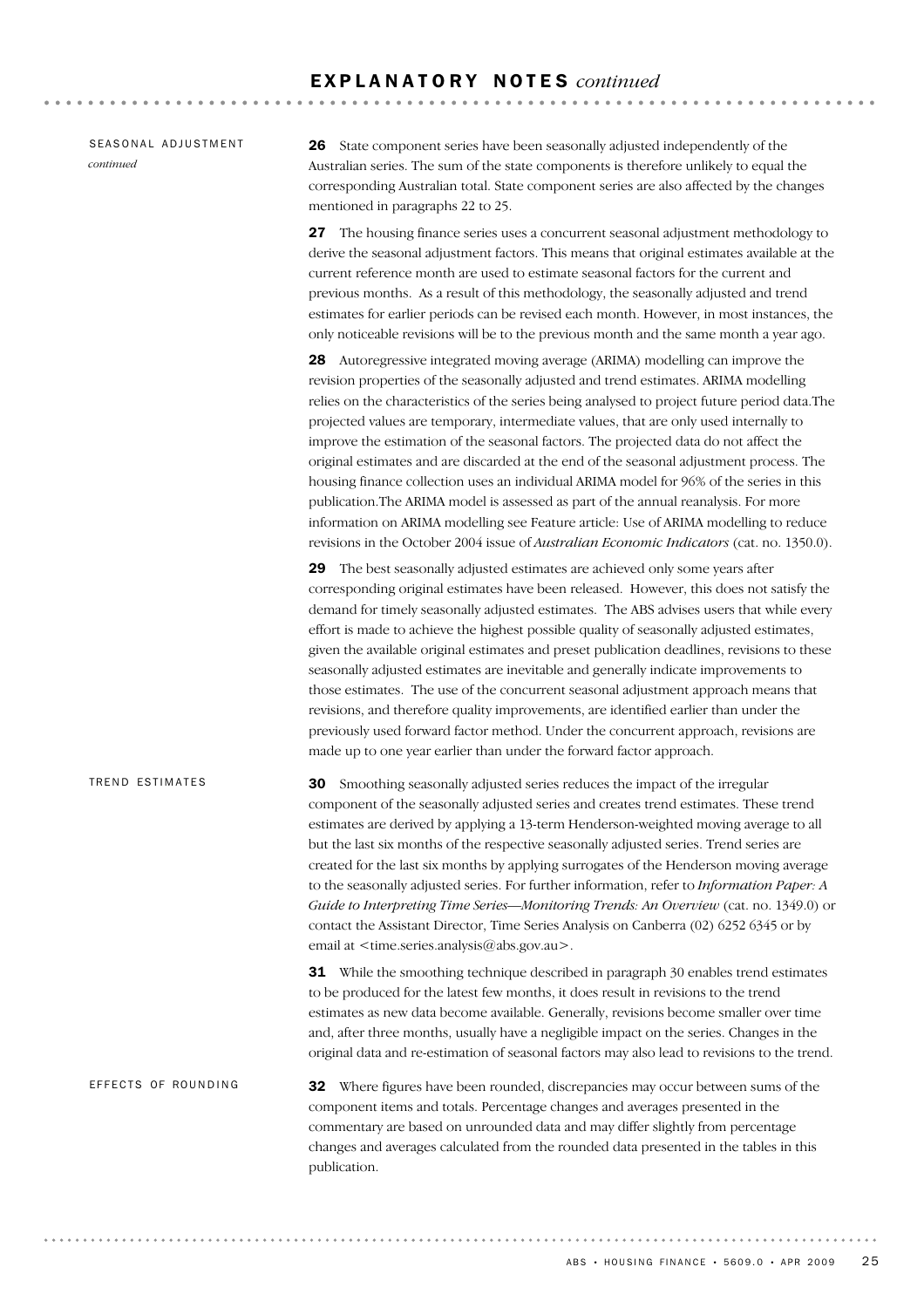#### E X P L A N A T O R Y N O T E S *continued*

ABS DATA AVAILABLE ON REQUEST

RELATED PRODUCTS

33 Estimates for months prior to those shown in this publication and more detailed series are available in spreadsheet format from the ABS web site – see listing on pages 3 and 4. For more information, contact the ABS National Information and Referral Service on 1300 135 070.

**AAAAAAAAAA** 

34 Other ABS publications which may be of interest are outlined below. Please note, older publications may no longer be available through ABS bookshops but are available through ABS libraries. All publications released from 1998 onwards are available on the ABS web site <http://www.abs.gov.au>:

- ! *Lending Finance, Australia* (cat. no. 5671.0) issued monthly
- ! *Assets and Liabilities of Australian Securitisers* (cat. no. 5232.0.55.001) issued quarterly
- ! *Buildings Approvals, Australia* (cat. no. 8731.0) issued monthly
- ! *Dwelling Unit Commencements, Australia, Preliminary* ( cat. no. 8750.0) issued quarterly.

35 Quarterly data prior to the March 2002 for housing loan outstandings by type of lending institution are available as a priced special data report related to the *Australian National Accounts: Financial Accounts* (cat. no. 5232.0). Inquiries regarding this special data report should be made to the contact on the front cover of this publication.

36 In addition, the Reserve Bank of Australia produces the monthly *Reserve Bank of Australia Bulletin* as well as data on its web site. *Bulletin* tables D1 & D2 contain statistics on lending and credit aggregates (including the housing credit aggregate), which contain lending and credit to the private non-financial sector. Table D5 Bank Lending Classified by Sector contains statistics on lending to persons for the purpose of housing, also classified by owner occupiers and investors with statistics available from January 1990.

37 Residential lending by building societies and credit cooperatives is also published in *Bulletin* tables B7 and B8. These statistics are also sourced from APRA collected data, although this will differ to statistics in table 12 of this publication since the *Bulletin* tables only include data for building societies and credit cooperatives with total assets greater than or equal to \$50 million. *Bulletin* table B.19 Securitisation Vehicles contains outstandings information for mortgages held, which includes both residential and non-residential mortgages.

38 Current publications produced by the ABS are listed in the *Catalogue of Publications and Products, Australia* (cat. no. 1101.0). The *Catalogue* is available from any ABS office or the ABS web site <http://www.abs.gov.au>. The ABS also issues a daily Release Advice on the web site which details products to be released in the week ahead.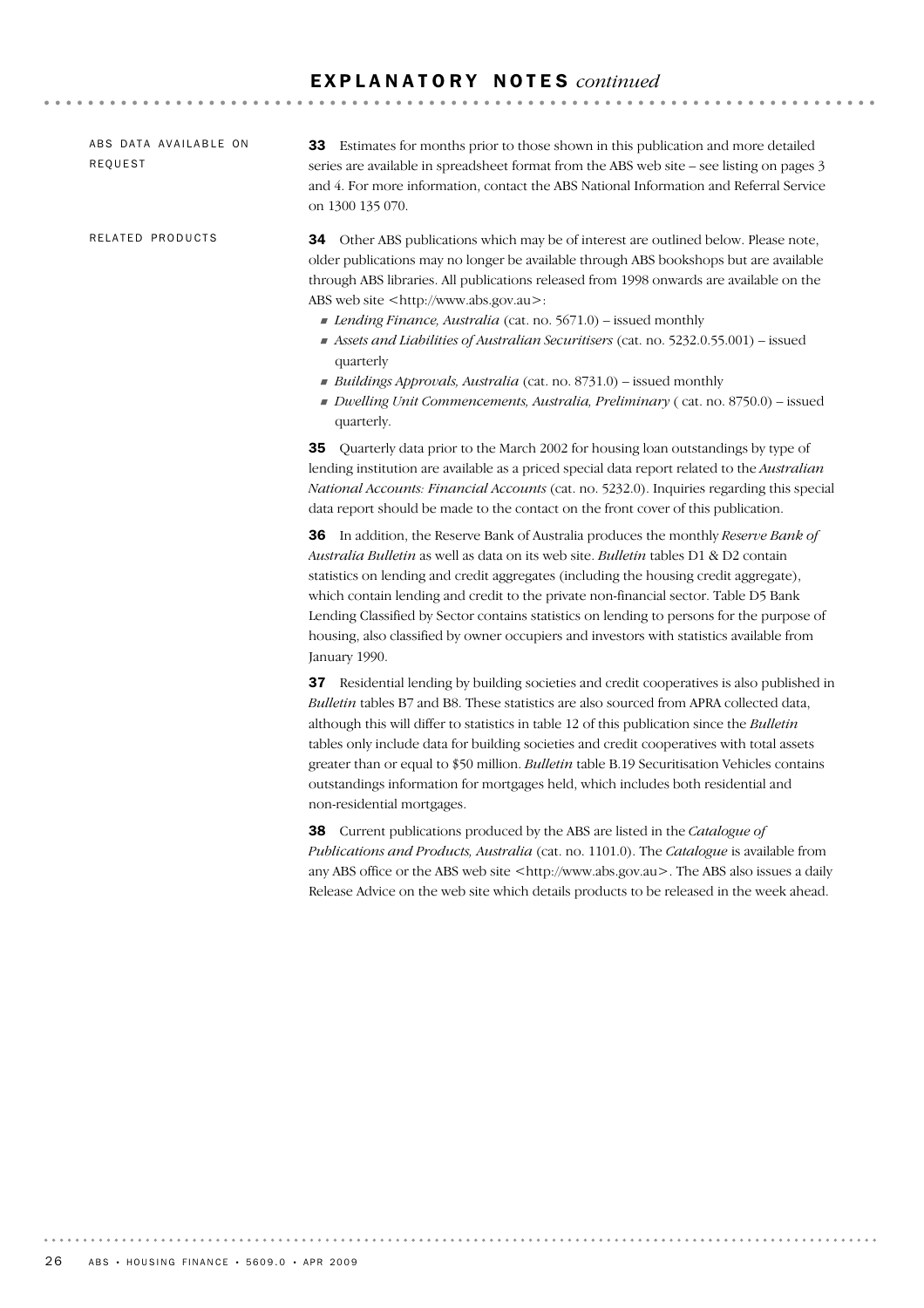# GLOSSARY

| Alterations and additions   | Alterations and additions cover all structural and non-structural changes which are<br>integral to the functional and structural design of a dwelling. Examples are garages,<br>carports, pergolas, reroofing, recladding, etc. Alterations and additions do not include<br>swimming pools, ongoing repairs, or maintenance and home improvements which do<br>not involve building work. |
|-----------------------------|------------------------------------------------------------------------------------------------------------------------------------------------------------------------------------------------------------------------------------------------------------------------------------------------------------------------------------------------------------------------------------------|
| Average loan                | The Average Loan series is calculated as follows:<br>Total value of lending commitments per month<br>Total number of dwellings financed per month                                                                                                                                                                                                                                        |
|                             | The Average Loan series does not necessarily represent the average loan size per<br>dwelling. For instance, the average separately reflects first and second mortgages,<br>committed in separate months, which apply to the same dwelling.                                                                                                                                               |
| Commitment                  | A lending commitment is a firm offer of housing finance. It either has been, or is<br>normally expected to be, accepted. Included are commitments to provide housing<br>finance to employees and commitments accepted and cancelled in the same month.                                                                                                                                   |
| Commitments not advanced    | Commitments not advanced at the end of the month are calculated as follows:                                                                                                                                                                                                                                                                                                              |
|                             | Balance of unadvanced commitments at the end of the previous month                                                                                                                                                                                                                                                                                                                       |
|                             | + Total new housing commitments (including refinancing)                                                                                                                                                                                                                                                                                                                                  |
|                             | + Alterations and additions                                                                                                                                                                                                                                                                                                                                                              |
|                             | $=$ Total commitments                                                                                                                                                                                                                                                                                                                                                                    |
|                             | - Cancellations of commitments                                                                                                                                                                                                                                                                                                                                                           |
|                             | - Commitments advanced during the month                                                                                                                                                                                                                                                                                                                                                  |
|                             | = Commitments not advanced at the end of the month                                                                                                                                                                                                                                                                                                                                       |
| Commitment value            | The commitment value for a contract of sale is the dwelling's sale value less any deposit.                                                                                                                                                                                                                                                                                               |
| Construction of dwellings   | Construction of dwellings represents commitments made to individuals to finance, by<br>way of progress payments, the construction of owner occupied dwellings.                                                                                                                                                                                                                           |
| Dwelling                    | A dwelling is a single self-contained place of residence such as a detached or<br>semidetached house, a terrace house, a flat, home unit, town house, etc.                                                                                                                                                                                                                               |
| Dwelling units              | Dwelling units refer to the number of single self-contained residences for which<br>commitments have been made, either on the security of first mortgage or on contract of<br>sale.                                                                                                                                                                                                      |
| <b>Established dwelling</b> | An established dwelling is one which has been completed for 12 months or more prior<br>to the lodgement of a loan application, or which has been previously occupied.                                                                                                                                                                                                                    |
| First home buyers           | First home buyers are persons entering the home ownership market for the first time.                                                                                                                                                                                                                                                                                                     |
| Fixed loans                 | Generally involve:<br>• a commitment for a fixed amount for a fixed period for a specific purpose<br>a schedule of repayments over a fixed period and<br>repayments which reduce the liability of the borrower but do not act to make further<br>finance available.                                                                                                                      |
| Fixed rate loan             | Fixed rate loans have a set interest rate which cannot be varied, either upward or<br>downward, for a minimum period of two years. Capped loans are not categorised as fixed<br>rate loans because their interest rate can vary within a two year period.                                                                                                                                |
| Housing Loan Outstandings   | The value of outstanding housing loans to Australian households as at a particular point<br>in time (for statistics in this publication this refers to the end of the reference month). A<br>loan is a defined as an asset of a lending institution, which is not evidenced by the<br>issuing of a security by the borrower.                                                             |
| New dwelling                | A new dwelling is one that has been completed within 12 months of the lodgement of a<br>loan application, and the borrower will be the first occupant.                                                                                                                                                                                                                                   |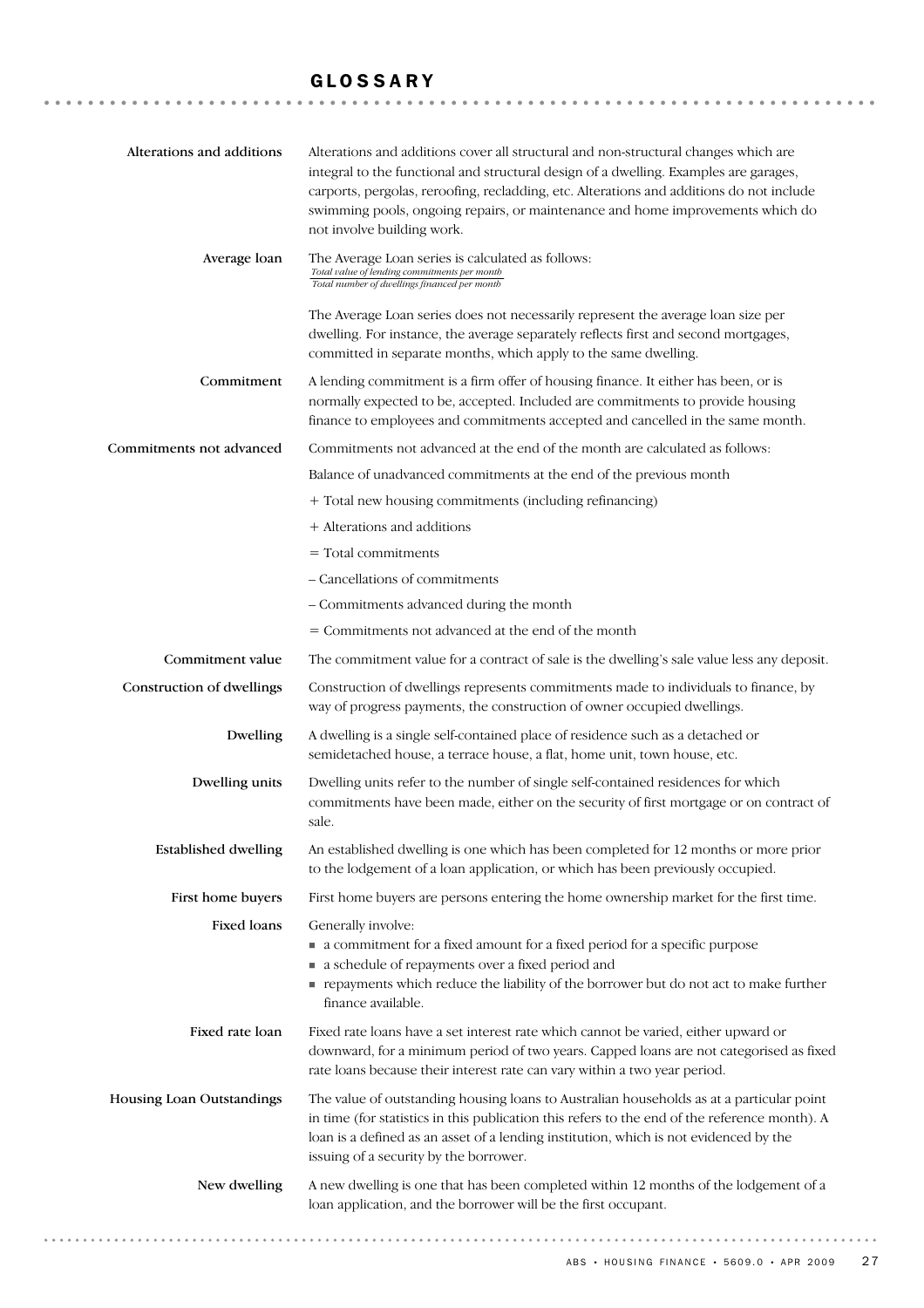# GLOSSARY *continued*

| Other lenders n.e.c.    | Comprises all lenders that are not banks, permanent building societies, credit<br>cooperatives or securitisation vehicles. Includes life or general insurance companies,<br>superannuation funds, government housing schemes, housing cooperatives, registered<br>financial corporations and other financial institutions.                                                                                                                                                                                                                                                                                                       |
|-------------------------|----------------------------------------------------------------------------------------------------------------------------------------------------------------------------------------------------------------------------------------------------------------------------------------------------------------------------------------------------------------------------------------------------------------------------------------------------------------------------------------------------------------------------------------------------------------------------------------------------------------------------------|
| Refinancing             | For investment housing finance, it represents a commitment to refinance an existing<br>loan. For secured housing finance for owner occupation, only those loans where the<br>refinancing lender is a different lender and the security is unchanged are included. The<br>refinancing of a loan to fund a change of residence is treated as a new lending<br>commitment.                                                                                                                                                                                                                                                          |
| Revolving credit        | Generally has the following characteristics:<br>• a commitment for a credit or borrowing limit is given for a specific period after which<br>the commitment is reviewed<br>• the extent of the borrowing used at any time during the period may be for any amount<br>up to the authorised limit; and<br>repayments (other than of charges and interest) made during the period reduce the<br>extent of the borrowing used and thereby increase the amount of unused credit<br>available up to the authorised limit. Examples include credit cards, lines of credit and<br>approved overdrafts.                                   |
| Secured housing finance | This is all secured commitments to individuals for the construction or purchase of<br>dwellings for owner occupation, regardless of type of security. Commitments for<br>dwellings that will be occupied by persons other than the owner(s) are excluded.                                                                                                                                                                                                                                                                                                                                                                        |
| Securitisation vehicle  | Special purpose vehicles (generally trusts) that issue mortgage backed securities, which<br>are debt securities secured by specific pools of mortgages and repaid from the cash flows<br>(principal and interest payments) of the specific mortgage pool.                                                                                                                                                                                                                                                                                                                                                                        |
| Self-contained          | The dwelling includes bathing and cooking facilities.                                                                                                                                                                                                                                                                                                                                                                                                                                                                                                                                                                            |
| Wholesale lenders       | A wholesale lender provides funds to borrowers through a retail intermediary which may<br>then also be responsible for the ongoing relationship with the borrower. The Wholesale<br>Lenders n.e.c. (not elsewhere classified) series almost exclusively comprises<br>securitisation vehicles (typically special purpose trusts) established to issue mortgage<br>backed securities. It excludes funds provided where a bank or permanent building<br>society, acting as a wholesale provider of funds, remains the lender on the contract.<br>Those commitments are published as bank or permanent building society commitments. |